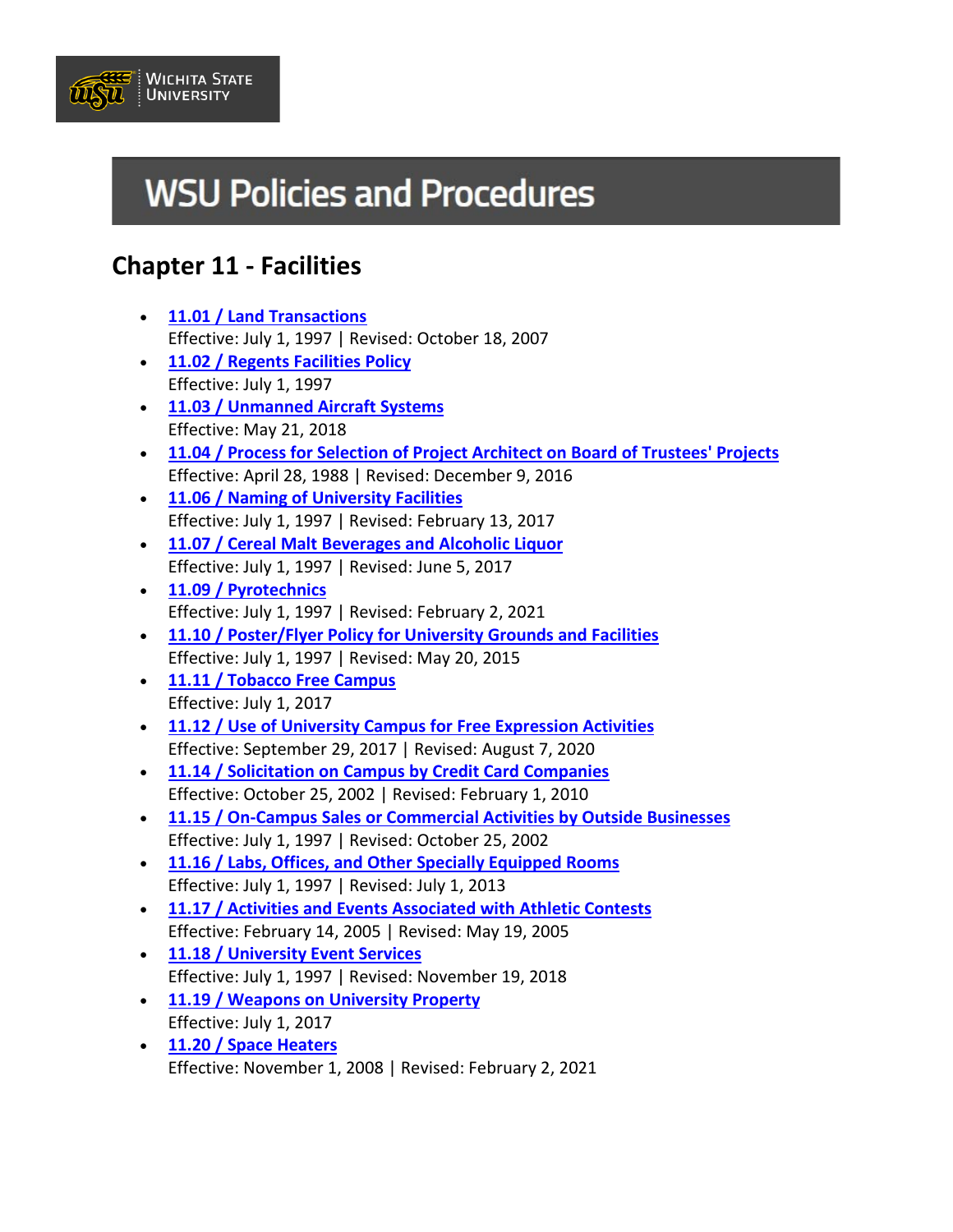

- **11.21 / Issuance of No [Trespass](https://www.wichita.edu/about/policy/ch_11/ch11_21.php) Notice**  Effective: October 31, 2009 | Revised: April 13, 2021
- **[11.22 / Political Activities and Campus Facilities](https://www.wichita.edu/about/policy/ch_11/ch11_22.php)** Effective: July 1, 2010 | Revised: January 30, 2018
- **11.23 / [Animals on Campus](https://www.wichita.edu/about/policy/ch_11/ch11_23.php)** Effective: August 1, 2010
- **11.24 / [Architectural and Engineering Services](https://www.wichita.edu/about/policy/ch_11/ch11_24.php)** Effective: July 1, 1997 | Revised: December 9, 2016
- **[11.27 / HVAC Systems Standards](https://www.wichita.edu/about/policy/ch_11/ch11_27.php)** Effective: December 10, 2018
- **[11.28 / Use of State Lands](https://www.wichita.edu/about/policy/ch_11/ch11_28.php)** Effective: February 10, 2020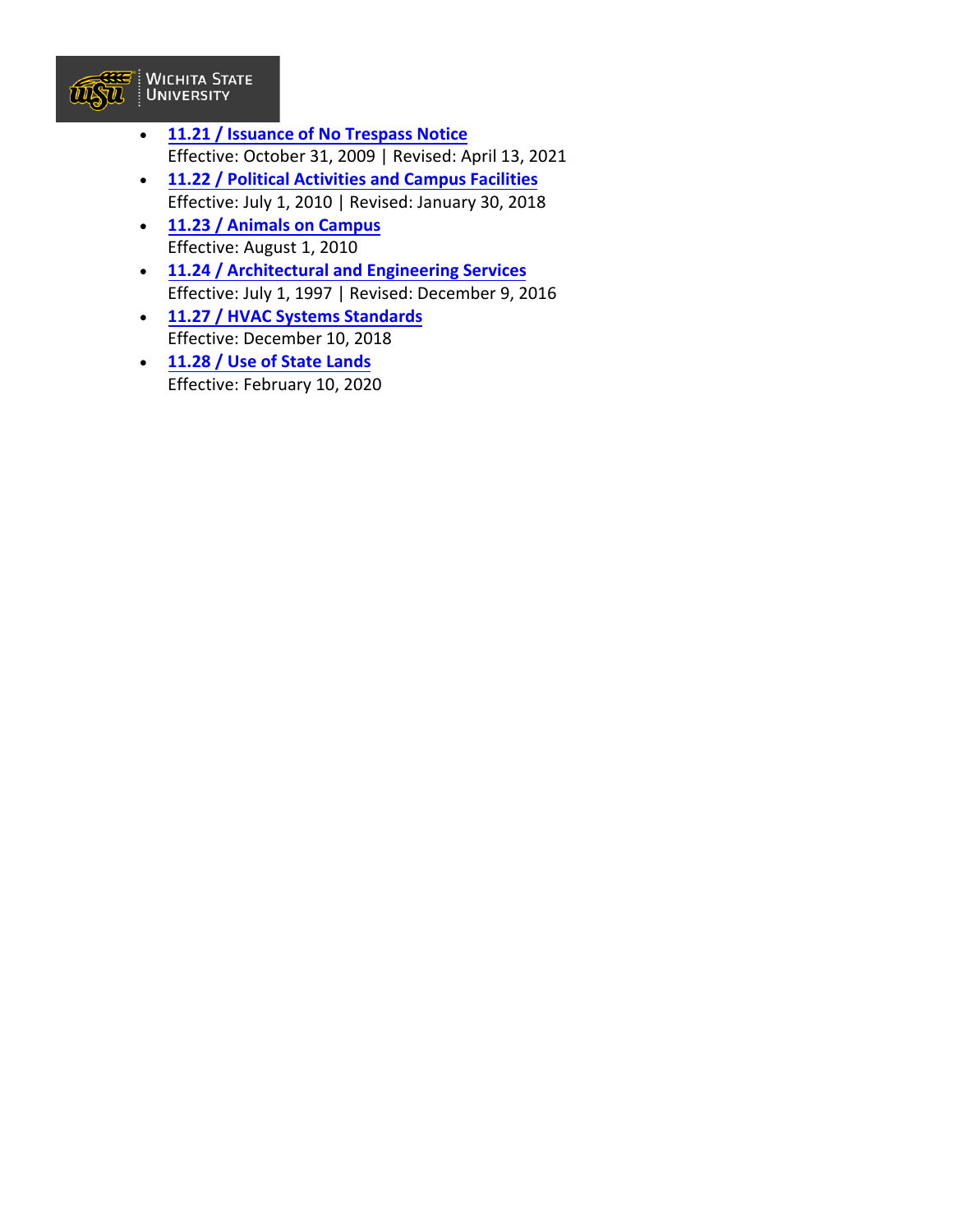

## **11.01 / Land Transactions**

Effective: July 01, 1997 Revised: October 18, 2007

#### **I. Policy**

Refer to the Kansas Board of Regents Policy Manual for the Regents Land Transactions Policy that provides guidance relative to:

- Leases (Including Oil and Gas Agreements)
- Easements
- Sale of Real Property
- Acquisition of Real Property
- Real Property Transactions with State University Endowments, Foundations and Other Related Organizations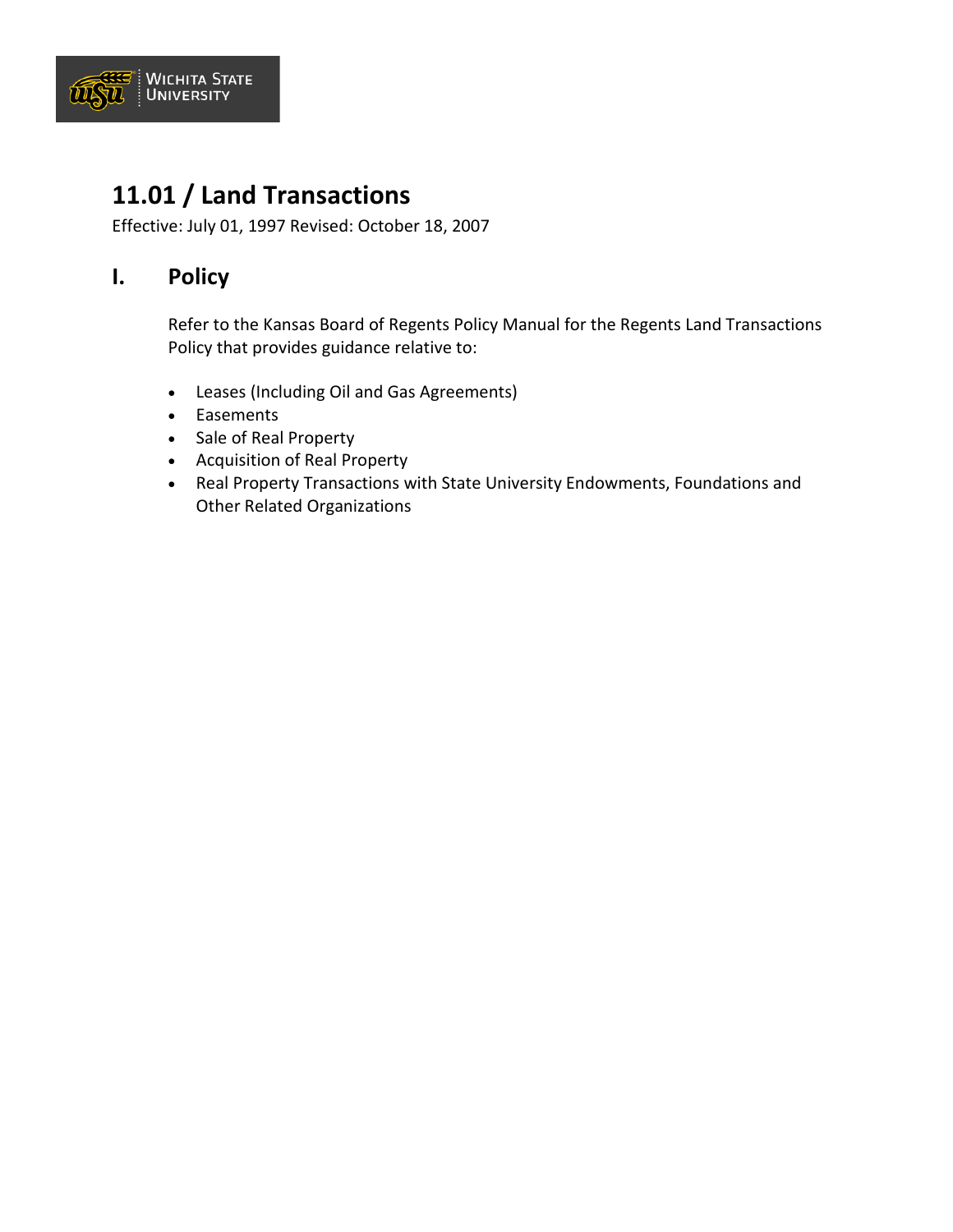

## **11.02 / Regents Facilities Policy**

Effective: July 01, 1997

#### **I. Policy**

Refer to the Kansas Board of Regents Policy Manual for Regents Facilities Policies that provide guidance relative to:

- Buildings and construction projects
- Inspections
- Insurance
- Rehabilitation and repair projects
- Naming of buildings
- Private housing
- Reports due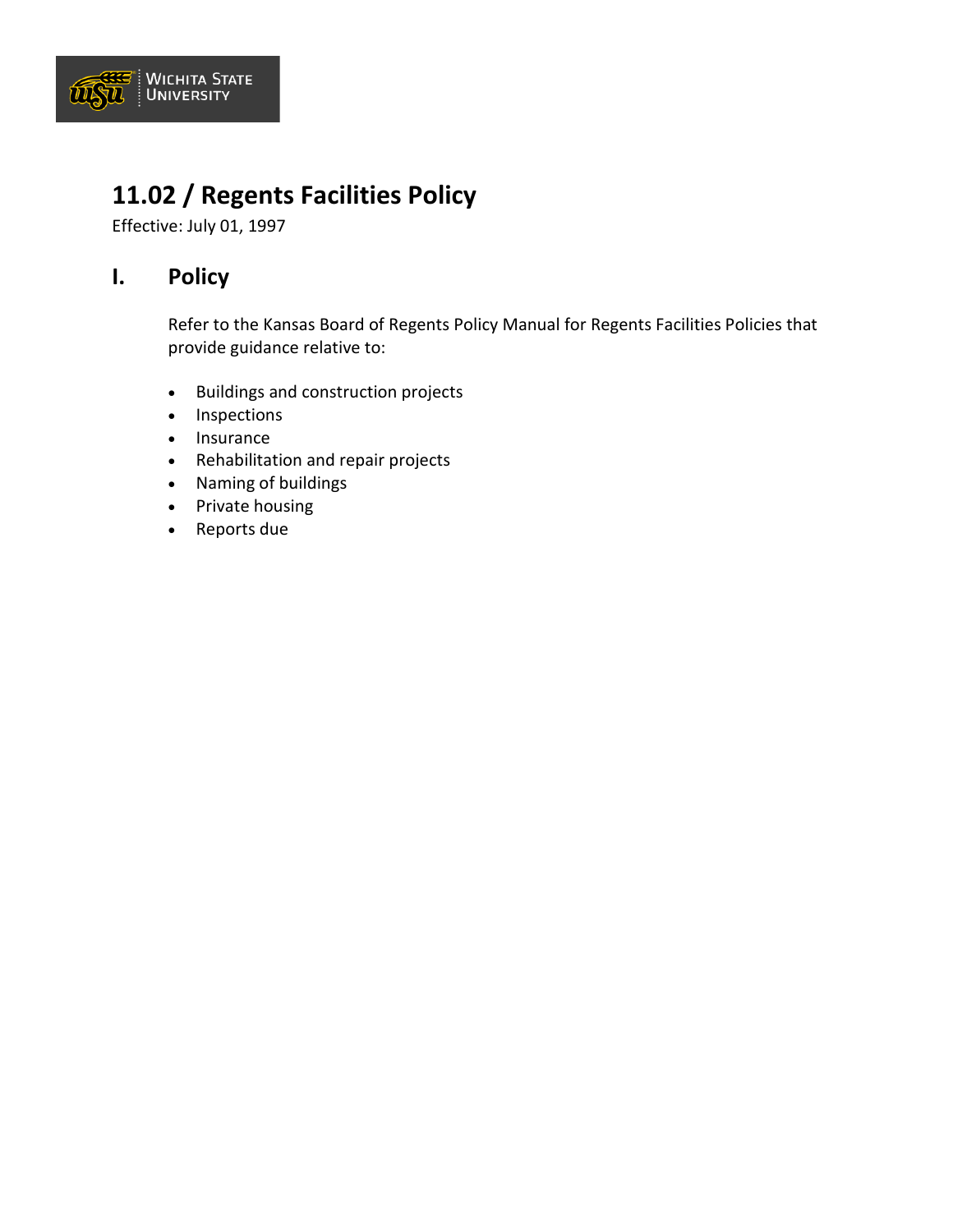

## **11.03 / Unmanned Aircraft Systems**

Effective: May 21, 2018

### **I. Purpose**

Wichita State University recognizes that the operation of Unmanned Aircraft Systems (UAS), also referred to as "drones," are popular for both recreational and educational usage. This policy establishes minimal requirements for the safe operation of UAS and shall be a reference to assist with compliance with Federal Aviation Administration requirements, state laws, local ordinances and University policies and procedures.

### **II. Applicability**

This policy applies to the following individuals or entities:

- A. All members of the University community, including but not limited to employees, students, clubs, organizations, vendors and any other individual who is operating a UAS as part of their employment or as part of any Universityrelated research or activity as is doing so on University Property (University User).
- B. Any person or entity not affiliated with the University that may operate a UAS on or above University Property (Non-University User).

#### **III. Definitions**

For purposes of this policy only, the following definitions shall apply:

• **Aircraft**

A device that is used or intended to be used for flight in the air.

#### • **Model Aircraft**

An Aircraft that is mechanically driven or launched into flight and is flown solely for hobby or recreational purposes and is not used for payment or benefit, directly or indirectly, by any person for the use of the Aircraft or any media produced by the Aircraft.

#### • **UAS Operator**

Either a University User or a Non-University User.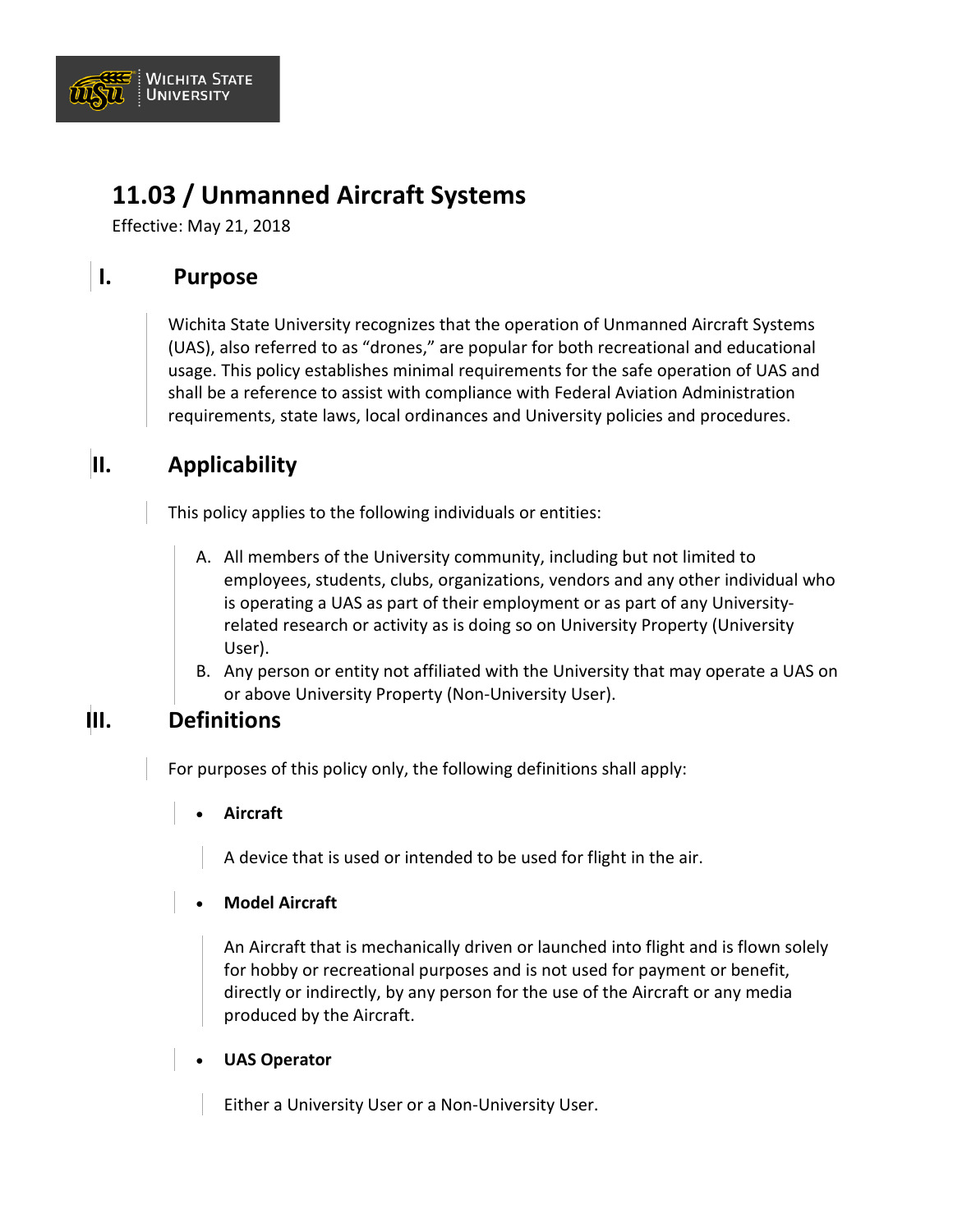

#### • **Unmanned Aircraft Systems ("UAS") (commonly known as "drones")**

Aircraft and accompanying systems (including communication links and the components that control the UAS) that are operated without the possibility of human intervention from within or on the Aircraft. The term UAS, as opposed to drone, is used throughout this policy as that is the term used in state and federal laws and regulations.

### **IV. Policy**

- A. UASs may be flown by both University and Non-University Users if the flight adheres to any limits prescribed by the University Police Department ("UPD") to ensure safety and compliance with all applicable laws.
- B. Use of UAS for law enforcement purposes, including both UPD and non-University law enforcement agencies is always authorized, subject to applicable law and government regulations. Non-University law enforcement agencies shall coordinate the flight, to the extent possible, with UPD.
- C. UAS Operators must comply with all applicable FAA regulations as well as all state and local laws and ordinances.
- D. UASs shall not be used to monitor or record areas where there is a reasonable expectation of privacy in accordance with accepted social norms. These areas include, but are not limited to, restrooms, residential rooms, changing or dressing rooms, and health treatment rooms.
- E. Users shall keep a copy of the UPD approval and present it upon request.
- F. Non-University Users must enter into a UAS Flight Operator Agreement, to be obtained from UPD, prior to use of UASs on or above University Property\*.
- G. The University has the right to immediately suspend or terminate the operation of a UAS by any means necessary if, in the University's discretion, it interferes with campus operations, poses hazards to any person or University facilities, equipment, or other property, or has not received the proper approvals.

\*NOTE: in order to allow adequate time for approvals, it is strongly suggested that Users allow a minimum of seven (7) working days for all required documents to be processed and approved.

#### **V. Procedures**

#### **A. All Flights**

Persons wishing to operate UAS on University Property must contact the UPD at least three  $(3)$  working days in advance<sup>1</sup> of the desired flight time (or longer, for more complex requests) and provide the following: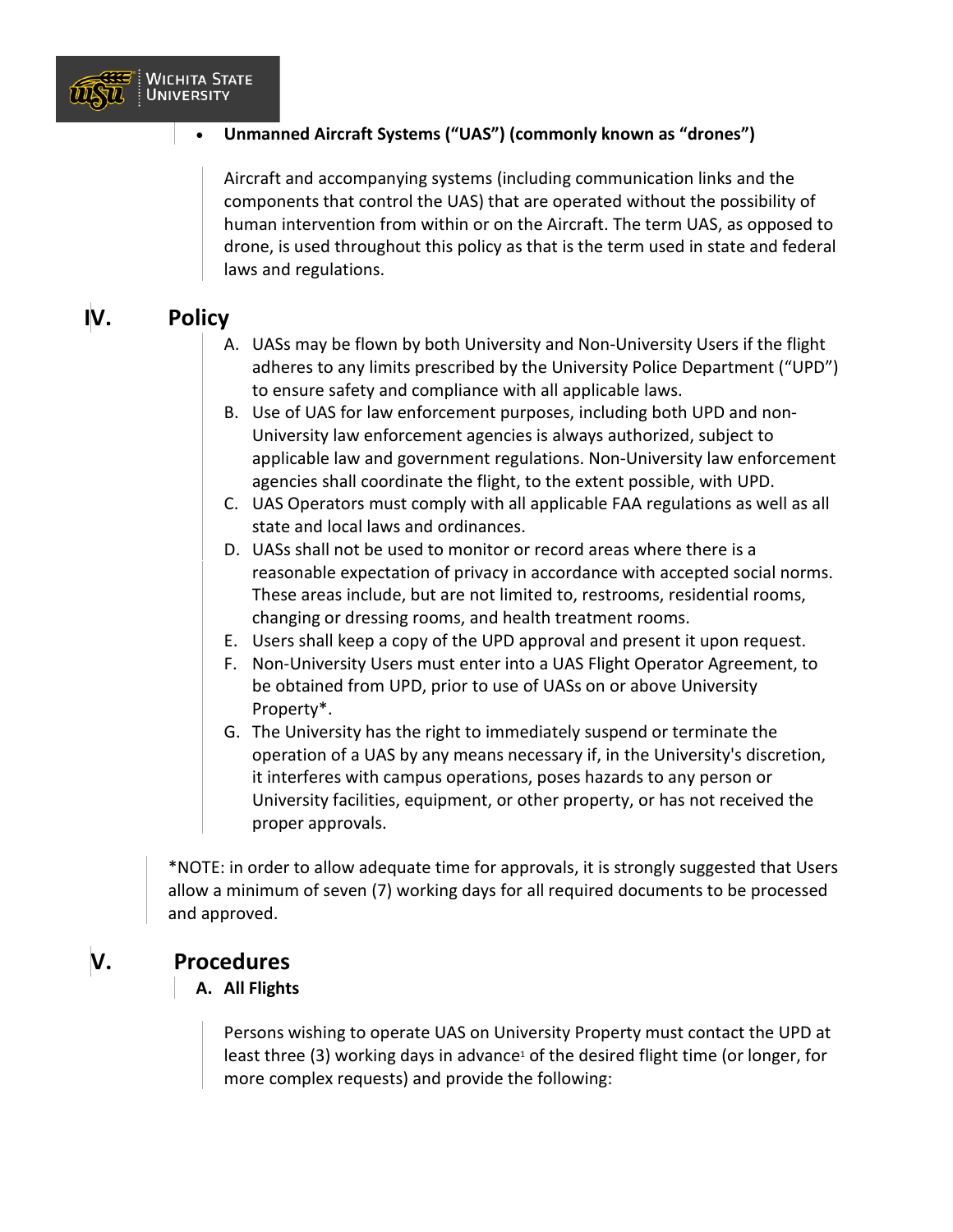

- 2. Proof of compliance with FAA UAS airspace and operational rules,
- 3. A detailed flight plan [\(see form\)](https://wichitastate.co1.qualtrics.com/SE/?SID=SV_8bKC5GaU98W8krr&Q_JFE=0) to include requested time and locations; and
- 4. If a non-University User, an executed UAS Flight Operator Agreement.

<sup>1</sup> A waiver of the required time notification may be obtained for Universityrelated purposes.

#### **B. University Property (Outdoor Flight)**

Media outlets wishing to use UAS on University Property should contact University Strategic Communications for assistance in obtaining approval in accordance with this policy.

UAS Operators may be asked to stop the UAS flight or leave University Property if they do not comply with this policy or are otherwise engaging in conduct that is considered harmful or dangerous to the University or persons on University Property. Such conduct may include but is not limited to violations of the regulations established by federal, state and local authorities and/or as provided for in this policy.

#### **C. University Property (Indoor Flight)**

Indoor use of UAS for University-related purposes is permitted when conducted in authorized space suitable for such experimentation. Use of indoor flight space will follow guidelines established by the designated University department/employee that has responsibility for the space.

#### **D. Non-University Property (University Employee/Student Use)**

University Departments or employees wishing to fly UAS for University-related purposes off University Property must have appropriate permits and property owner permission for the location of the flight and must comply with any federal, state, and local laws and regulations of the jurisdiction where the UAS flight is conducted.

#### **VI. Standards**

All University users of UAS are expected to comply with all laws and regulations promulgated by the FAA. These laws and regulations include, but are not limited to:

- No flying over people (Note: this severely limits UAS flights on campus)
- No flying above 400 ft.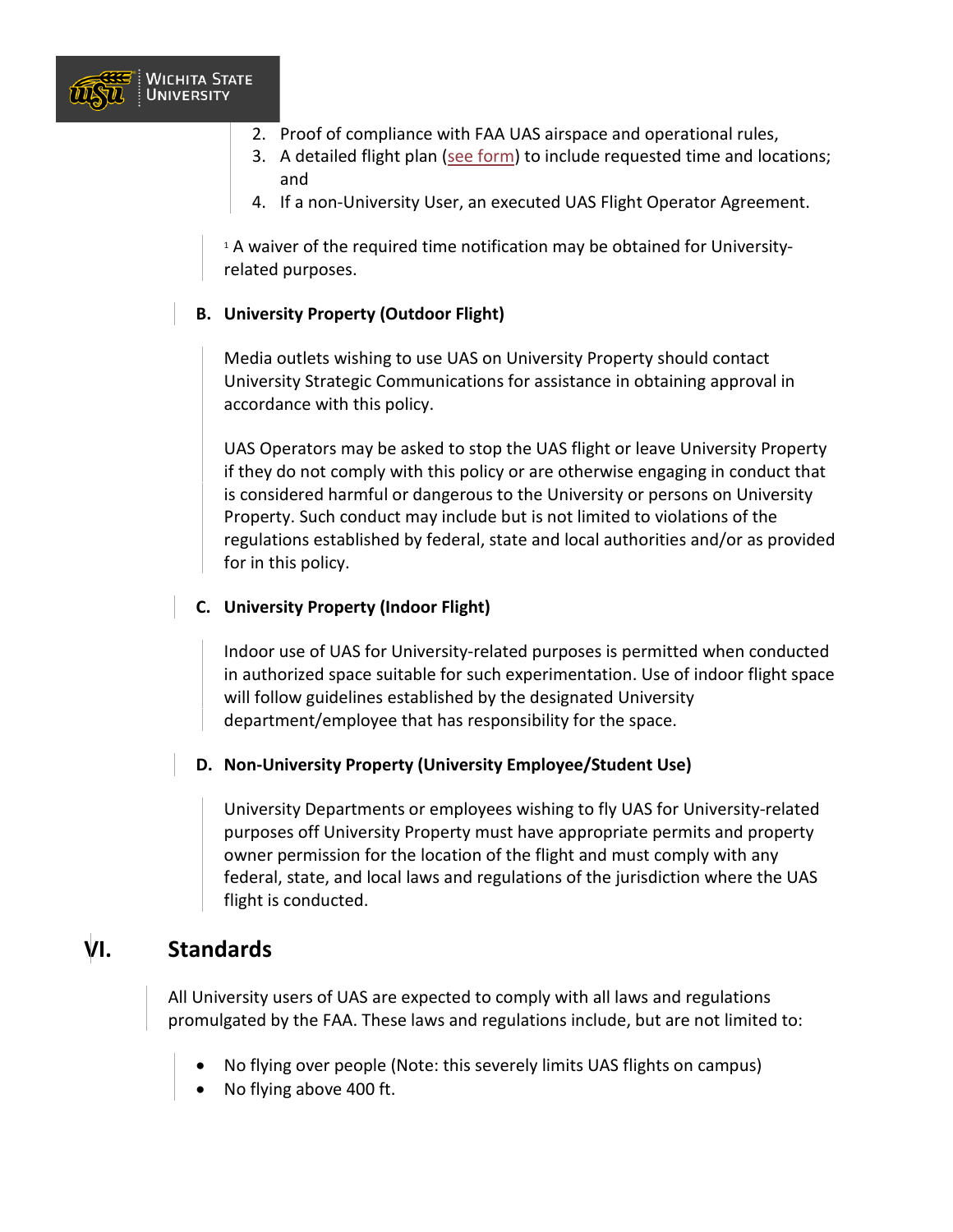

- No flying outside daytime hours, defined as 30 minutes before official sunrise to 30 minutes after official sunset
- No flying in an unsafe manner
- No flying beyond the operator's ability to see the Aircraft
- No flying while under the influence of alcohol or drugs
- No flying in a manner that interferes with air traffic
- No flying close to another Aircraft as to create a collision hazard
- No photography of spaces where an individual has a reasonable expectation of privacy

### **VII. Related Policies, Forms and Resources**

Below are links containing additional related policies, forms and resources for UAS operation on University Property. Each UAS Operator is responsible for ensuring his or her own compliance with this policy and any applicable federal, state or local regulations, statute or ordinance.

- [Federal Aviation Administration UAS Program website](https://www.faa.gov/uas/)
- [State of Kansas SB249](http://www.kslegislature.org/li_2016/b2015_16/measures/documents/sb249_enrolled.pdf)
- [State of Kansas SB319](http://www.kslegislature.org/li_2016/b2015_16/measures/documents/sb319_enrolled.pdf)
- [City of Wichita UAS Ordinance](http://uavs.insct.org/wp-content/uploads/2016/04/Wichita-KS-Code-of-Ordinances-9.35.210.pdf)

#### **VIII. Penalties for Violation of Policy**

Any violations of University policies or student code of conduct by an individual will be administered in accordance with applicable University policies and procedures. Individuals who violate this policy may be subject to civil or criminal penalties and the seizure of UAS by campus police or security. Fines, damages, and claims against individuals who violate this policy may be the responsibility of that individual.

The University Police Department is responsible for compliance and enforcement of this policy.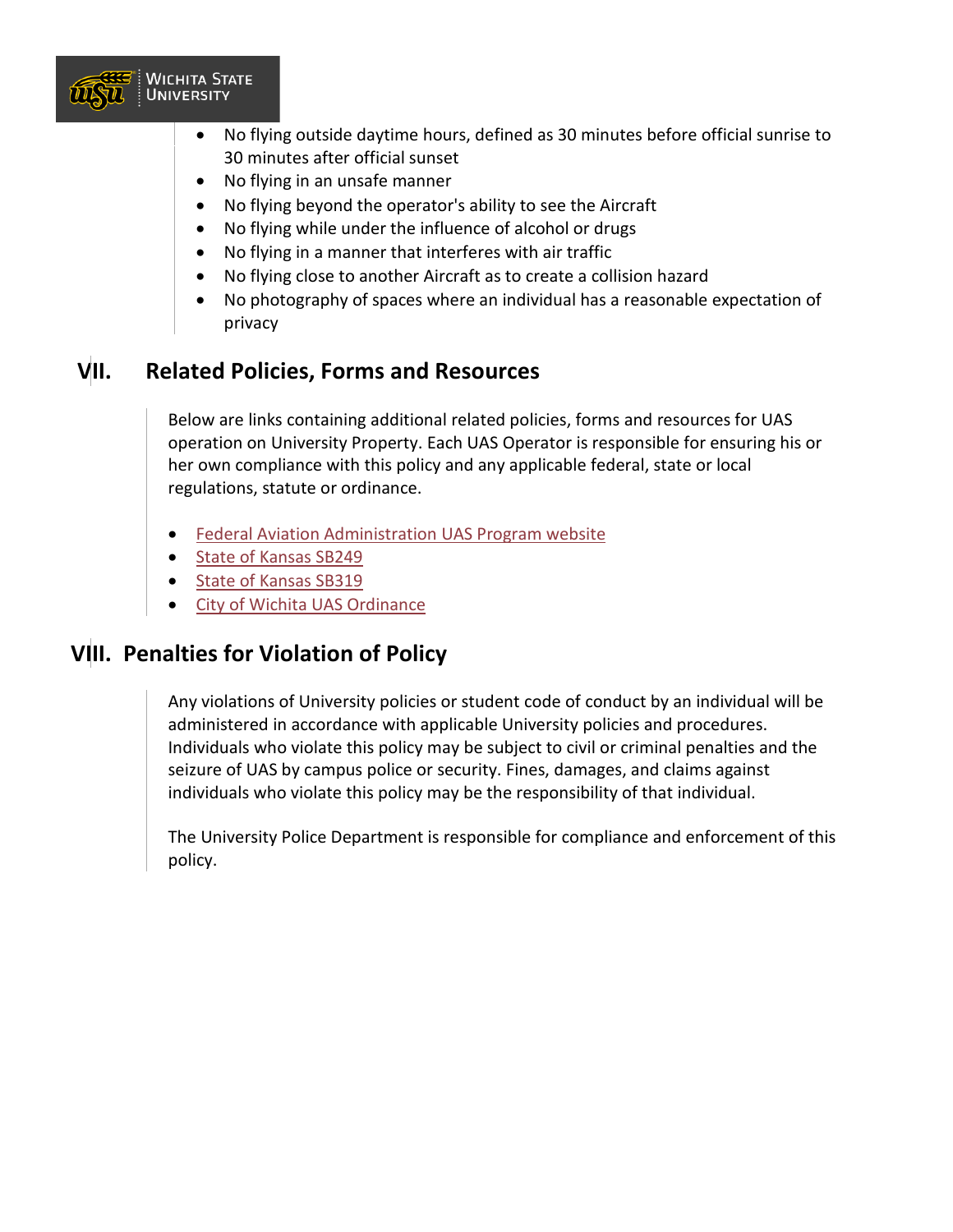

## **11.04 / Process for Selection of Project Architect on Board of Trustees' Projects**

Effective: April 28, 1988 Revised: December 09, 2016

#### **I. Policy**

Whenever a project is planned for the construction of a new building or for major repairs or improvements to an existing building for Wichita State University using funds other than as appropriated by the State of Kansas, and when the project will have a construction cost exceeding \$1,000,000, the following procedures shall apply for the selection of a firm to provide architectural services. If a project is purely of an engineering nature without significant architectural considerations, and the project will have a construction cost exceeding \$1,000,000, the same procedure shall be used to select a professional engineering firm to provide the required services.

The staff shall place an advertisement in two consecutive issues of the Kansas Register to publicly describe the proposed project and solicit applications from all firms interested in being considered for selection as project architect. The staff shall review the applications and shall select a minimum of three firms for interviews.

The "short list" of three or more firms will be interviewed by a Selection Committee of four (4) persons. The Selection Committee will consist of two (2) members of the Board of Trustees appointed by the Chair, the University's Vice President for Finance and Administration and the Associate Vice President for Facilities.

When interviewing applicant firms, the committee shall always consider demonstrated competence and qualifications including satisfactory completion of any previous phase of work awarded for the same project, and shall take into account the estimated value of the services to be rendered and the scope, complexity, and professional nature thereof. When applicant firms with comparable credentials and abilities are being considered, preference shall be shown toward firms with permanent offices in the Wichita area whenever possible.

The committee shall rank the firms interviewed in order of preference beginning with the firm determined to be the most qualified for the project in question, and shall negotiate a contract with that firm as project architect to provide all architectural services for the project as defined by the program statement. Should the staff be unable to negotiate a satisfactory contract with the first ranked firm, negotiations with that firm shall be terminated, and the staff shall undertake negotiations with the second ranked firm. If accord is unable to be reached with the second most qualified firm, the process shall be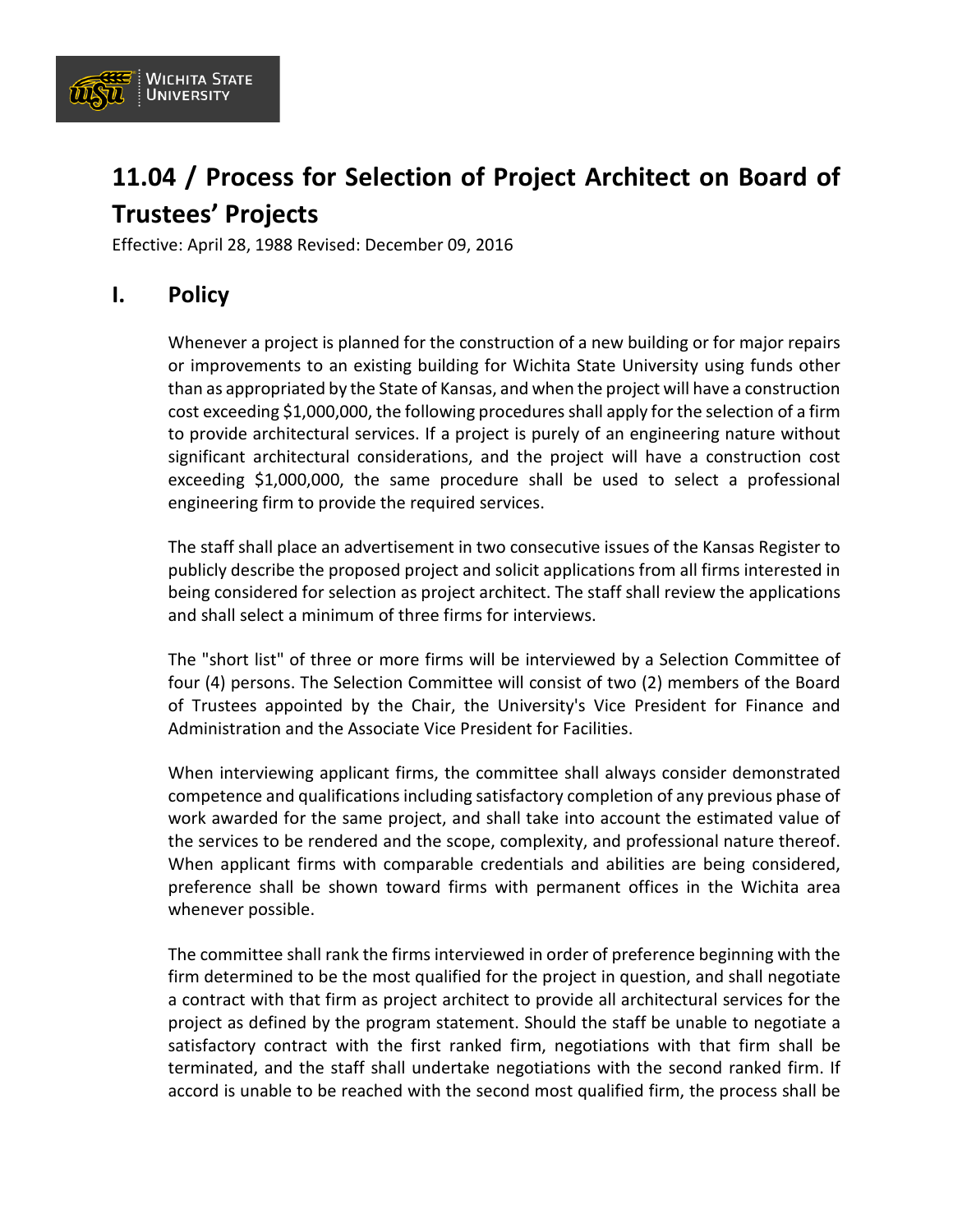

repeated with the other firms in the order of their ranking on the preference list. Should the staff be unable to negotiate a satisfactory contract with any of the selected firms, the committee shall reevaluate the services and fee requirements and reopen negotiations with any of the nominated firms. The Board of Trustees must approve the recommendation of the staff for final selection of the architectural firm.

Any contract for architectural services shall specify the responsibilities undertaken and the services to be provided by the project architect. In addition, the contract shall require the project architect to submit evidence which is satisfactory to the University's Vice President for Finance and Administration that the firm has general professional liability insurance which is adequate for the project.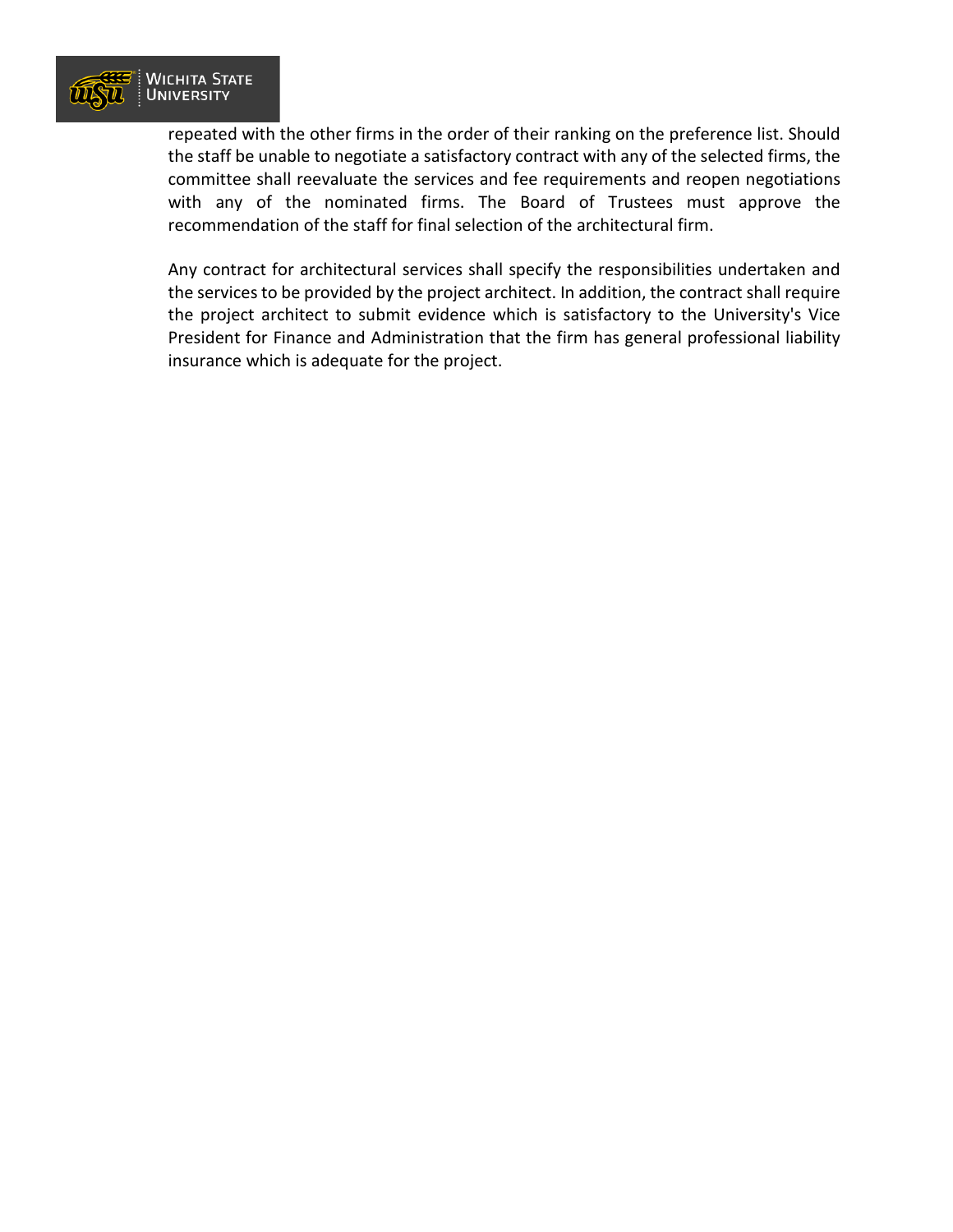

## **11.06 / Naming of University Facilities**

Effective: July 01, 1997 Revised: February 13, 2017

### **I. Purpose**

To state University policy with regard to the naming of University facilities, including, but not limited to rooms, suites, classrooms, corridors, auditoriums, etc., and to complement Board of Regents policies on the naming of buildings and academic units.1

### **II. Policy**

No University facilities or grounds, or any part thereof, shall be dedicated to or named for any individual, partnership, corporation, entity, or person or otherwise given some designation without the advance written consent and approval of the President of the University.

Any proposal to dedicate, name, or designate any University facilities or grounds shall be submitted to the President, in writing and with supporting explanation or justification, prior to any communication with a proposed honoree. The supporting explanation or justification should clearly document a distinguished career; significant and recognized regional or national accomplishments; extraordinary contributions of a scholarly, professional, artistic or public service nature related to the University's mission; acknowledge and express appreciation for financial support of the University; and/or an established relationship with the University and its long-term objectives. In considering any such proposal, the President shall consult with appropriate staff members and the Associate Vice President for Facilities.

In situations where University facilities or grounds, or any part thereof, have been dedicated to or named for any individual, partnership, corporation, entity or person, the University reserves the right to withdraw the designation or name if, in the sole opinion of the University, the individual, partnership, corporation, entity or person has come into disrepute in the University or in the general community so as to reflect negatively or adversely upon the University.

Any naming made pursuant to this policy shall remain in effect until such time as the University determines the facility has exceeded its useful life or the facility's continued use has become impossible or impractical.

1See Item 13 in Chapter II, Section E of the *Board of Regents Policy Manual* relating to the Naming of Buildings and Item 9 in Chapter II, Section A relating to the Naming of Academic Units.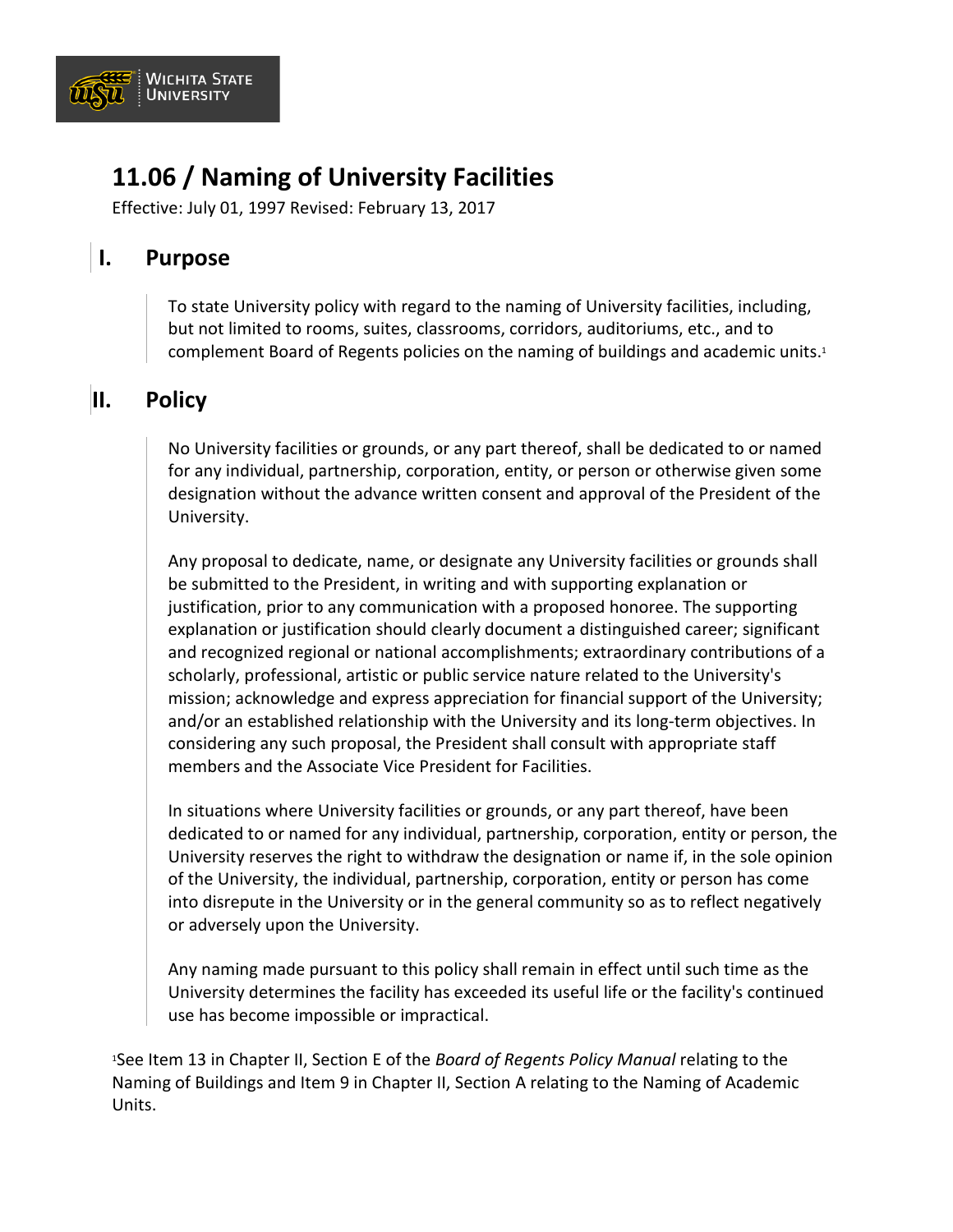

(Note: The reader should also refer to [Fund-Raising Efforts Involving Naming Opportunities](https://www.wichita.edu/about/policy/ch_20/ch20_10.php)  [\(Other Than Buildings or Facilities\)](https://www.wichita.edu/about/policy/ch_20/ch20_10.php) at Section 20.10 of this manual.)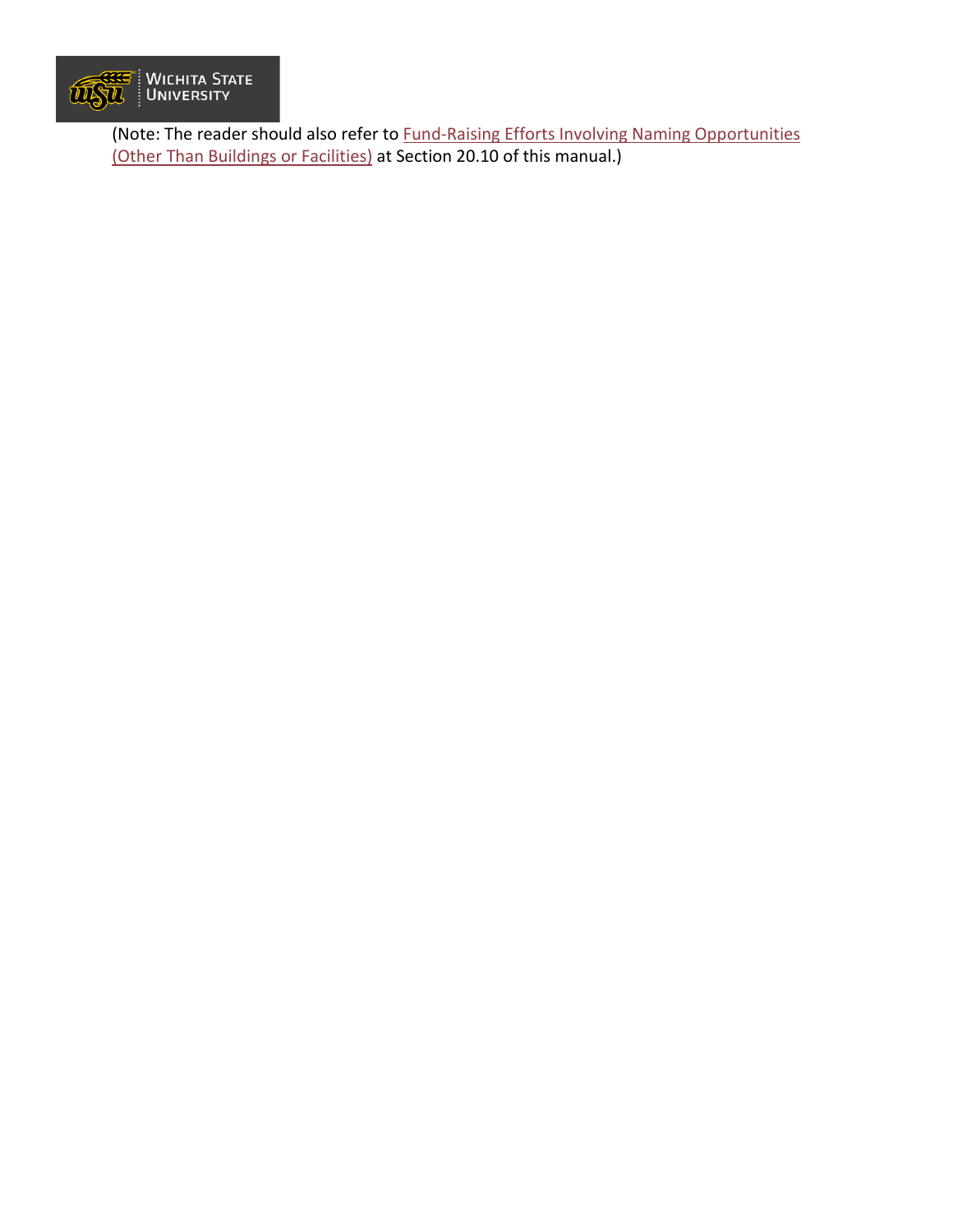

## **11.07 / Cereal Malt Beverage and Alcoholic Liquor**

Effective: July 01, 1997 Revised: June 05, 2017

#### **I. Purpose**

To comply with Board of Regents policy (*Policy Manual*, Chapter II, Section E, Items 16 and 17).

### **II. Policy**

- A. The service or sale of cereal malt beverages (3.2% beer) and/or alcoholic liquor (which includes beer) is permitted at approved indoor events held in the President's Residence, McKnight Atrium (1st, 2nd, and 3rd floors only), Ulrich Museum of Art (1st and 2nd floors only), CAC Theater, Rhatigan Student Center, Beggs Hall Lobby, Devlin Hall Lobby, Wiedemann Hall Lobby, Duerksen Fine Arts Center (Miller Concert Hall Lobby only), Wilner Commons, Shocker Studios, Morrison Hall, Grace Memorial Chapel, Marcus Welcome Center, Woodman Alumni Center, Hughes Metropolitan Complex (Roger Lowe Auditorium Lobby, Room 132 and Room 180 only), Experiential Engineering Building and all athletic facilities. Additionally, outdoor locations for approved events with alcoholic liquor include the Duerksen Fine Arts Center Amphitheater; Ulrich Museum of Art Patio; Rhatigan Student Center Courtyard and Patio; Parking Lots 1N, 1S, 6, 7, 16, 16S, 21, and 21W; and the throwing fields and all other outdoor athletic facilities.
- B. Requests to serve cereal malt beverages and/or alcoholic liquor at a location listed above must be submitted a minimum of two weeks and approved by the University's General Counsel as the President's designee in advance of the event. The request for written approval will include the written procedures developed by the University Division or affiliated corporation of the University associated with the location and event. If approval is being sought for more than a single event, details describing the request for continuing approval should be explained in the submission for written approval.
- C. When approved, consumption of cereal malt beverages and/or alcoholic liquor is permitted only within the approved area designated for the event. Care must be taken by event organizers to ensure that cereal malt beverages and/or alcoholic liquor will not be served or sold to people who are not of legal age or appear to be intoxicated.
- D. At all times the marketing, serving, sale and/or consumption of cereal malt beverages and/or alcoholic liquor must be in full compliance with all applicable state statutes, municipal ordinances, University policies, and other regulations.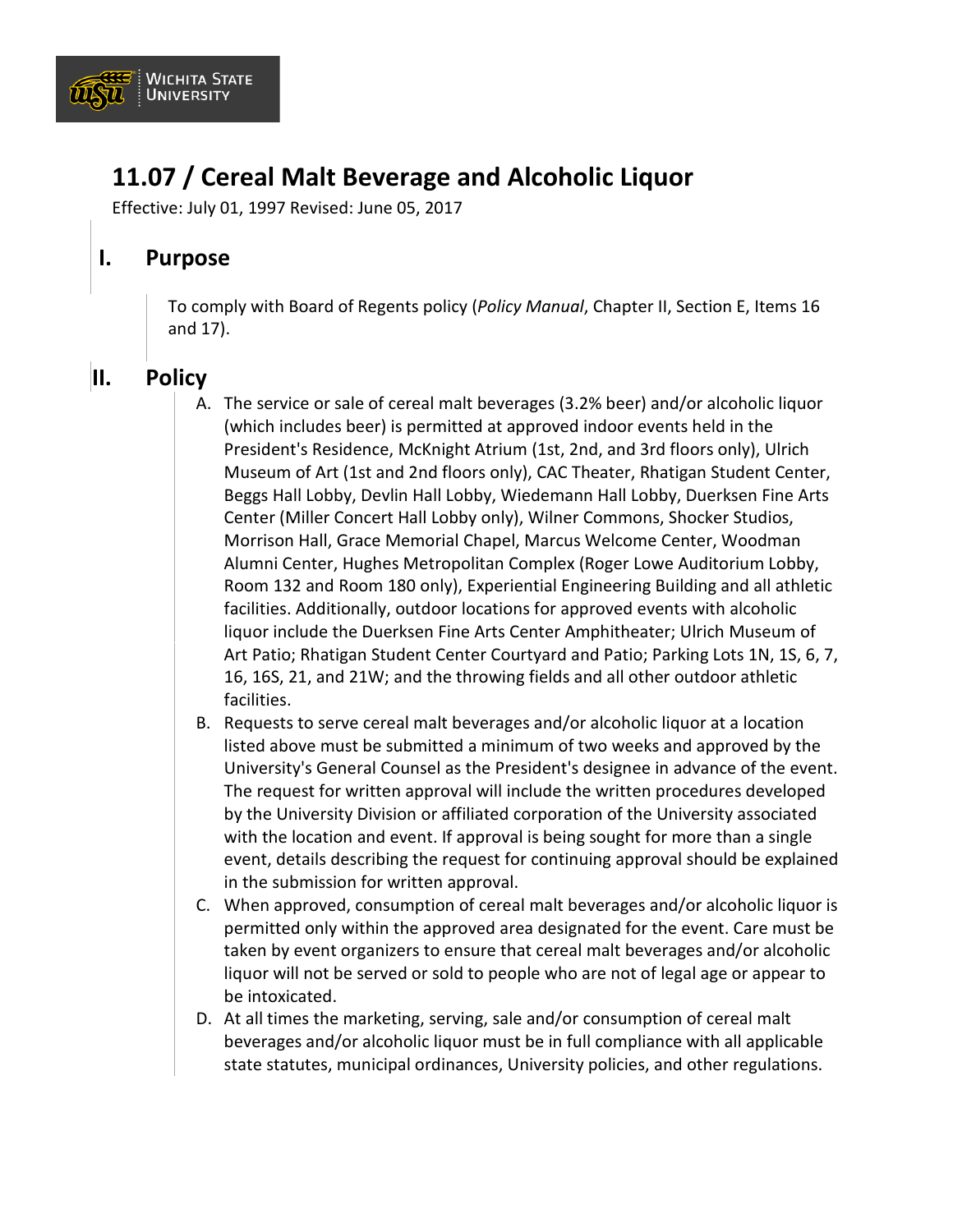

- E. The sale, distribution, service and/or consumption of cereal malt beverages and/or alcoholic liquor on the University campus in any circumstances other than the above is prohibited unless approved by the University's General Counsel as the President's designee.
- F. Generally, alcohol is not allowed in University managed housing but alcohol may be possessed by individuals, 21 years of age and older, in designated areas of Fairmount Towers and The Flats, only after written approval for continuous use in designated areas is requested by Fairmount Towers and The Flats and is approved by the University's General Counsel as the President's designee.
- G. This policy does not apply to any indoor events in buildings owned or leased by a third party not affiliated with the University or outside locations immediately adjacent to property leased from the University or an affiliate of the University by a third party unaffiliated with the University.
- H. Cereal malt beverages and/or alcoholic liquor must be served by a food service provider approved by the Food Service Committee or a professional catering service and the provider/service will be required to provide proof of liability insurance designating the host of the event, the University, and its affiliated corporations as a named insured. The written proof of liability insurance should be included with the request for written approval.
- I. Wichita State University prohibits the use, possession, manufacturing, distribution, or sale of cereal malt beverages and/or alcoholic liquor by or to any individual under the age of 21.
- J. Violations of state law and/or University policies on the part of groups or individuals will be handled in accordance with applicable law enforcement or university disciplinary procedures and services regarding alcohol education and abuse prevention programs.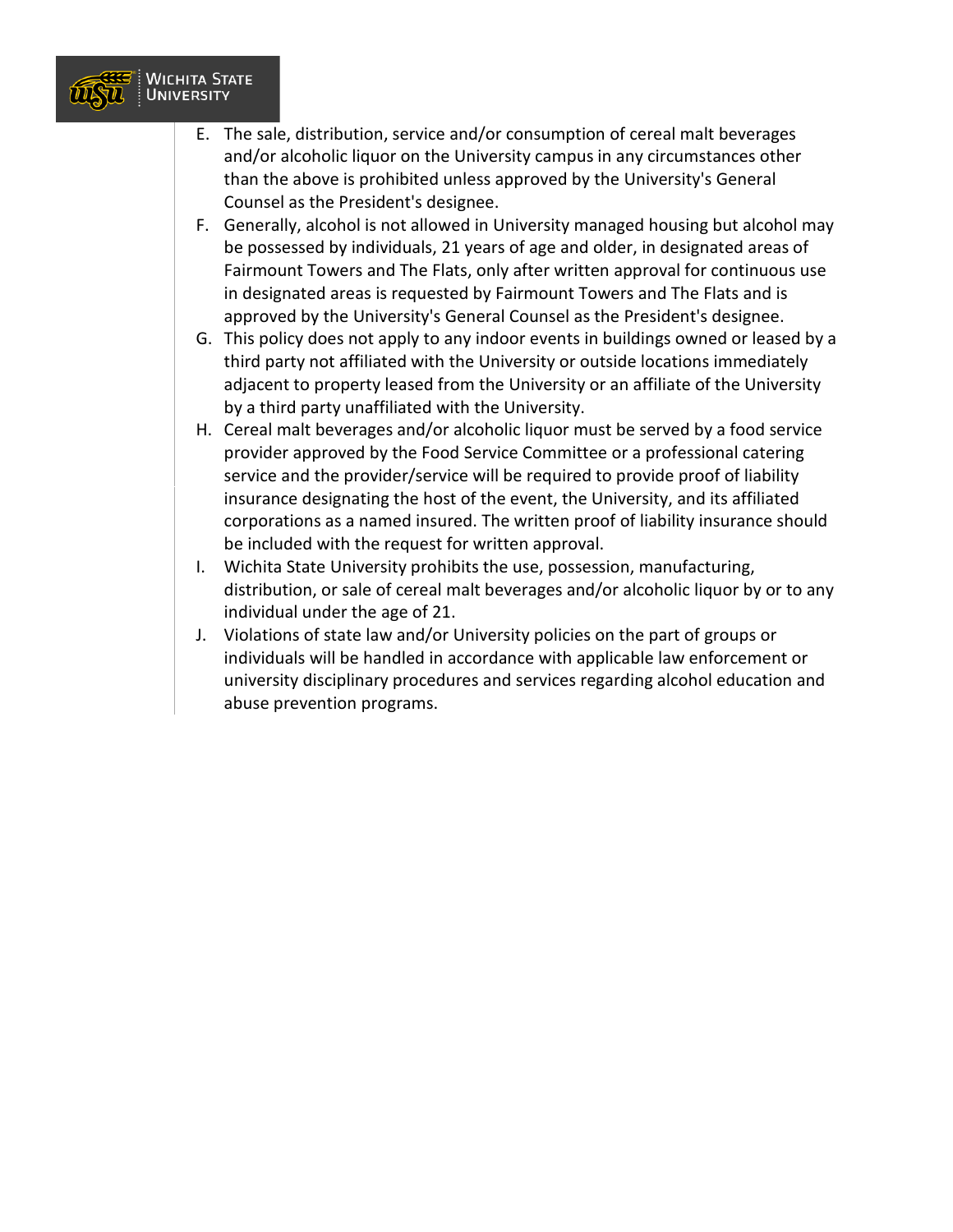

## **11.09 / Pyrotechnics**

Effective: July 01, 1997 Revised: February 02, 2021

### **I. Initiating Authority**

A. The Environmental, Health, and Safety Department serves as the initiating authority along with the Wichita State University Fire Safety Office.

#### **II. Purpose**

A. This policy provides information, establishes general precautions, and sets guidelines and procedures for anyone who plans to have a Fireworks Display or use Pyrotechnic Special Effects on University Premises.

### **III. Policy**

- A. Random, unauthorized use of any Fireworks Displays or Pyrotechnic Special Effects on University Premises is prohibited, including consumer grade fireworks sold for use by the general public.
- B. No fireworks can be possessed, stored or discharged on University Premises by anyone other than persons who possess a State of Kansas Display Operator License and with approval by the University Fire Safety Office.
- C. No interior Pyrotechnic Special Effects are permitted in any University owned or controlled building or structure.
- D. No exterior Fireworks Displays or Pyrotechnic Special Effects are allowed on University Premises unless authorized by the University Fire Safety Office. All provisions for a safe Fireworks Display or Pyrotechnic Special Effects as outlined in this policy must be met for these events to be approved.
- E. Organizations, groups and individuals sponsoring a public display of fireworks or pyrotechnics shall comply with rules, regulations and procedures as outlined in this policy, as well as all applicable federal, state, and local laws, rules and regulations. Specifically, any event involving Fireworks Displays and Pyrotechnic Special Effects must be held in accordance with the National Fire Protection Association (NFPA) codes and standards, the Kansas State Fire Marshal's Office rules and regulations, and the City of Wichita ordinances.
- F. The University Fire Safety Office personnel's firsthand knowledge of existing onsite physical conditions will also govern approvals for any event involving a Fireworks Display or Pyrotechnic Special Effect.
- G. The storage and transportation of fireworks shall comply with current NFPA codes and standards, specifically NFPA 1124.
- H. The University Fire Safety Office has authority to suspend or terminate Fireworks Displays or Pyrotechnic Special Effects at any time upon their own discretion and/or upon the advice of the Kansas State Fire Marshal, the producer of the event, or the local fire department.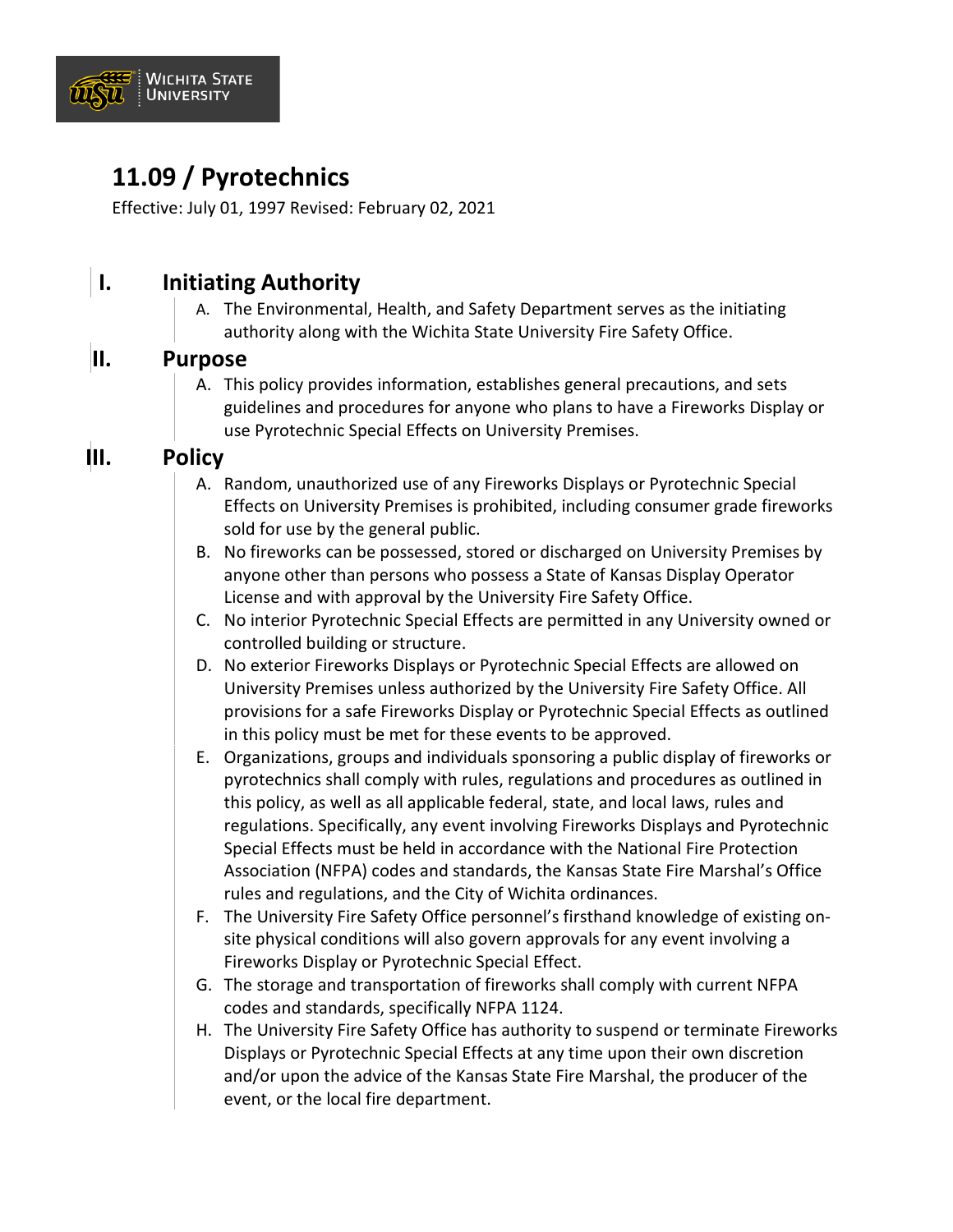

- I. The prospective locations for Fireworks Displays or Pyrotechnic Special Effects productions will be considered on a case-by-case basis. Once a site has been requested for use, it will be inspected by the University Fire Safety Office to determine whether the Fireworks Display and/or Pyrotechnic Special Effects production can be accomplished on that site safely and without damage. At the time of this inspection, the actual size, style, type, and number of fireworks will be reviewed for approval.
- J. If at any time the wind speed is 20 mph at ground level, or if unusually wet or dry conditions prevail, the exterior public Fireworks Display or Pyrotechnic Special Effects shall be cancelled or postponed until weather conditions improve to an acceptable level as determined by the University Fire Safety Office in its sole discretion.

### **IV. Definitions**

- A. For the purpose of this policy only, the following definitions shall apply:
	- 1. Display Operator License: A license held by qualified persons who operate outdoor fireworks displays and issued by the Office of Kansas State Fire Marshal in accordance with K.A.R. 22-6-24.
	- 2. Event Sponsor: Any individual or group seeking to host an outdoor event involving the use of a Fireworks Display and/or a Pyrotechnic Special Effect.
	- 3. Fireworks Display: a private or public production of display fireworks or articles pyrotechnic, or both, which are intended for use and designed to produce visible or audible effects for entertainment purposes by combustion, deflagration, or detonation.
	- 4. Pyrotechnic Special Effect: An effect where a chemical mixture is used to produce visible or audible effects by combustion, deflagration, or detonation.
	- 5. University: Wichita State University and its controlled affiliate organizations.
	- 6. University Premises: University Premises includes University owned land, buildings and vehicles; buildings and land leased by the University from an affiliated corporation or a third party; and any other property controlled by the University that is set forth by agreement that the University may restrict access. University Premises may change from time to time, but they are designated annually in the University's Annual Security Report and on its website here.

### **V. Administrative Procedure**

#### **A. Request Permission for any Event from the University Fire Safety Office**

1. Thirty (30) days prior to any proposed exterior event on University Premises involving a Fireworks Display or Pyrotechnical Special Effects, the Event Sponsor must contact the University Fire Safety Office via telephone at (316) 978-5531/ 5803 to discuss any fireworks or pyrotechnic details and the proposed location of such an event.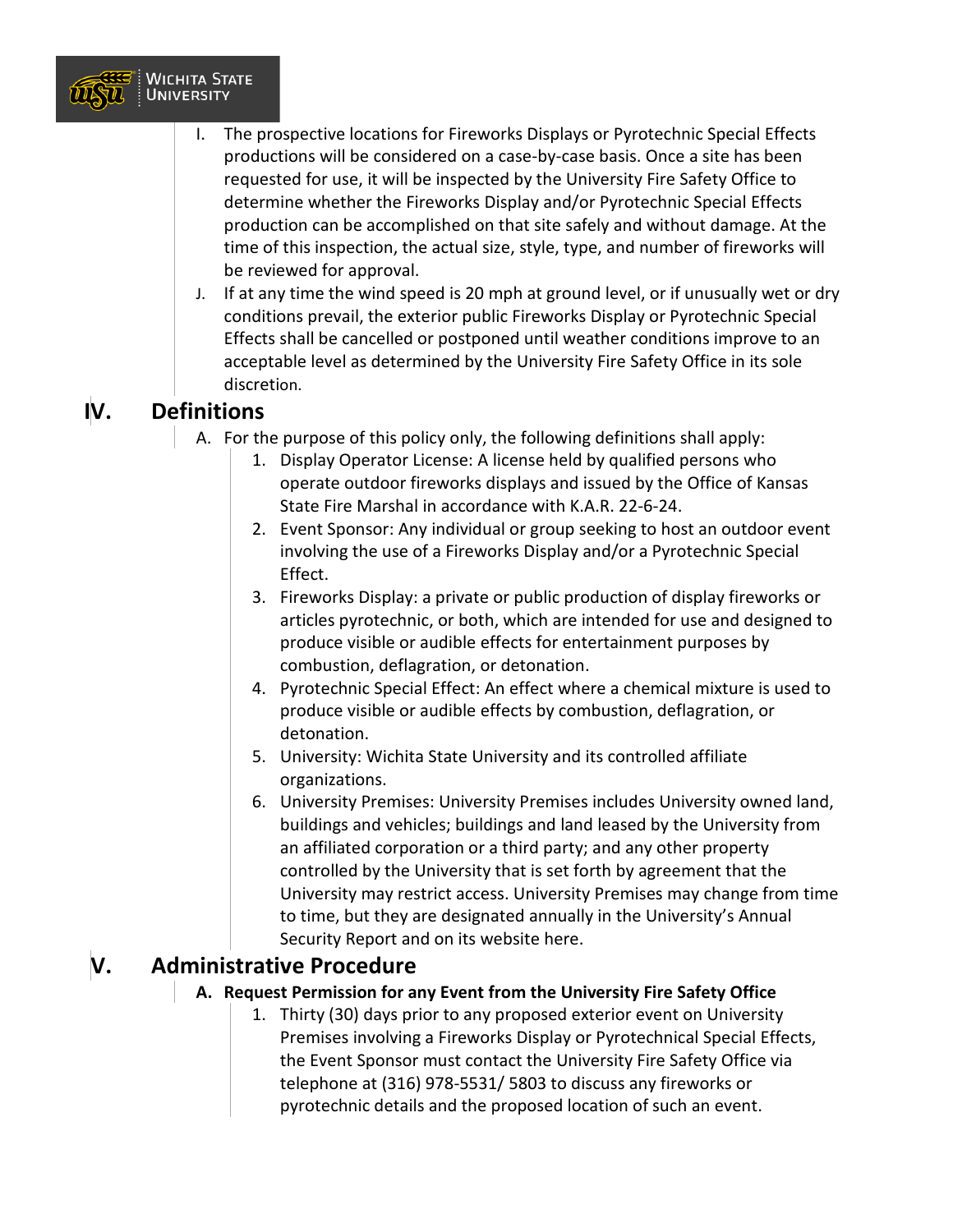

- 2. Within five (5) days of the initial verbal contact, the Event Sponsor must submit a written description and graphic overview of the event, including required clearances and safety zones, to the University Fire Safety Office, Campus Box 23, 1845 Fairmount Street, Wichita, KS 67260-0023, or via email to [fire.safety@wichita.edu.](mailto:fire.safety@wichita.edu?subject=)
	- a. The Event Sponsor must also provide the name, address, email, and telephone number of the person(s) or company who will be handling the fireworks or pyrotechnics for the event.
	- b. Only trained, certified and licensed pyrotechnic personnel may be used to discharge a Fireworks Display or any Pyrotechnic Special Effects. A current State of Kansas Display Operator License issued by the State Fire Marshal's Office is required and a copy must be supplied to the University Fire Safety Office at the time the event sponsor submits copies of its City of Wichita permit pursuant to the procedure in Section V.B. 2, 3.
	- c. The Event Sponsor must also designate and provide the name(s) of person(s) who will ensure compliance with all rules, regulations and procedures as outlined in this policy, as well as all applicable federal, state, and local laws, rules and regulations.
- 3. The University Fire Safety Office will review any written submissions and provide a preliminary decision in writing to the Event Sponsor generally within five (5) days, but within time for the Event Sponsor to obtain any required City of Wichita approvals and permits if the University Fire Office approves the event.

#### **B. Obtaining Required City of Wichita Site Inspection, Event Approval, and Permit**

- 1. Upon receipt of event approval from the University Fire Safety Office, the Event Sponsor must contact the Wichita Fire Department at least fourteen (14) days prior to the event at (316) 268-4441 or email [WichitaFire@wichita.gov](mailto:WichitaFire@wichita.gov?subject=) to schedule a site inspection and purchase a permit.
- 2. Once the event is approved by the City of Wichita, the Event Sponsor must send a copy of the permit to the University Fire Safety Office, Campus Box 23, 1845 Fairmount Street, Wichita, KS 67260-0023, or via email to [fire.safety@wichita.edu.](mailto:fire.safety@wichita.edu?subject=)
- 3. The permit must be received by the University Fire Safety Office not less than 5 calendar days prior to the event, or the event is subject to cancellation.
- 4. No event involving Fireworks Displays or Pyrotechnic Special Effects will be allowed on University Premises unless the appropriate approval and permit issued by the City of Wichita is timely received prior to the event by the University Fire Safety Office.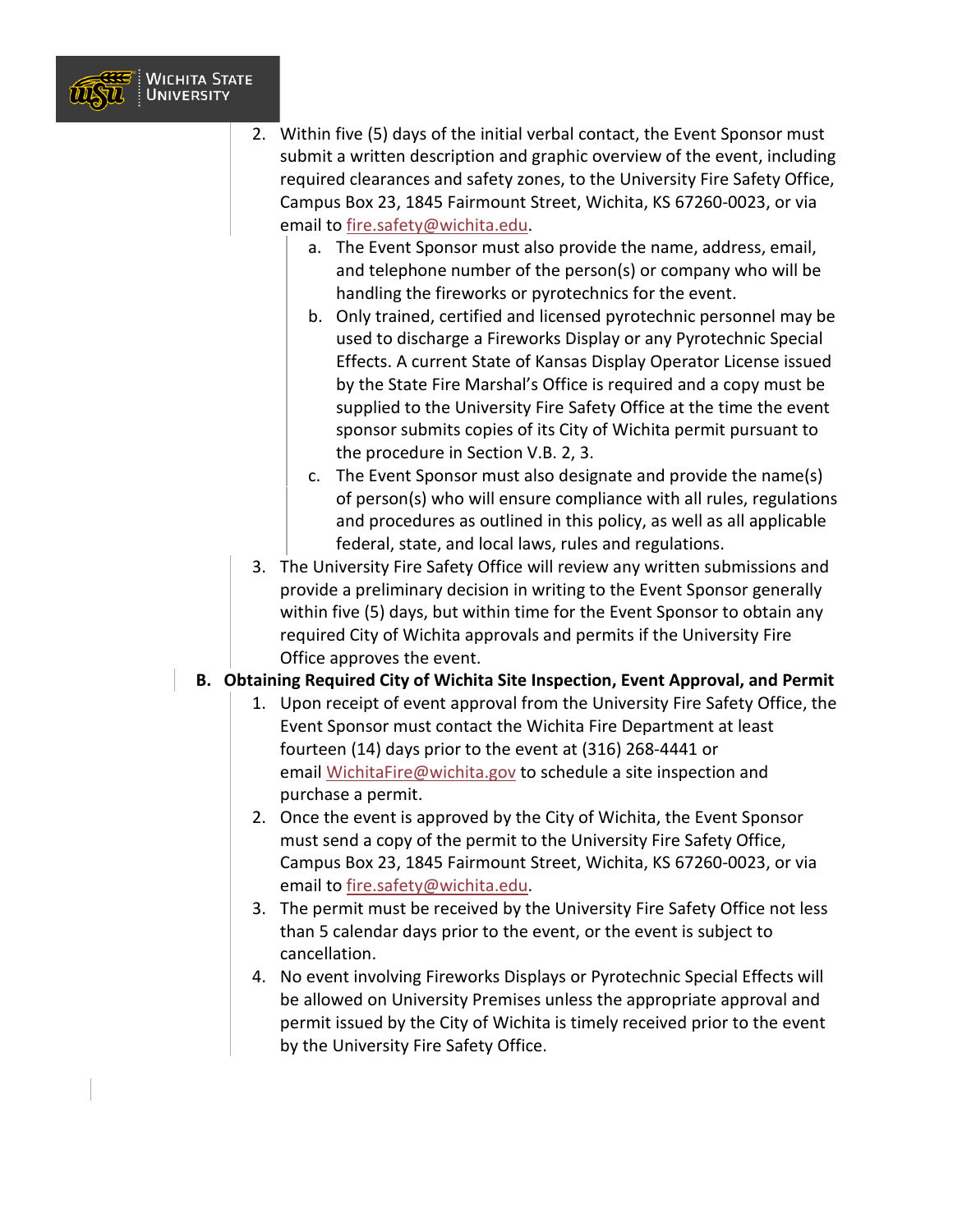

#### **C. Requirements at the Fireworks or Pyrotechnic Event**

- 1. The Event Sponsor must ensure that the event has sufficient staff as required to support it, including staff for fire watches, fire alarm monitoring, and crowd control.
- 2. The Event Sponsor must ensure that adequate fire extinguishing or firefighting equipment is available on-site in the event of fire and must coordinate with local fire officials for emergency standby.
- 3. The Event Sponsor shall be responsible for providing an adequate number of staff to monitor the perimeter of the approved discharge site and potential landing areas immediately prior to and during the firing, and until the area is declared safe by the display operator.
- 4. The Event Sponsor must ensure that clean-up of the fireworks area after the event is acceptable to the University.

#### **VI. Applicable Laws And Additional Resources**

- A. K.S.A. 31-170
- B. K.S.A. 31-501 et. seq.
- C. K.A.R. 22-6-1 et seq.
- D. Wichita Ordinance Sec. 15.01.650—Chapter 56, Section 5601.1.3 & Section 5601.2
- E. NFPA Codes and Standards (Incorporated by reference into K.A.R. 22-6-20):
	- 1. Code 1123—Code for Fireworks Display
	- 2. Code 1124—Code for the Manufacture, Transportation, and Storage of Fireworks and Pyrotechnic Articles.
	- 3. Standard 1126—Standard for the Use of Pyrotechnics Before a Proximate Audience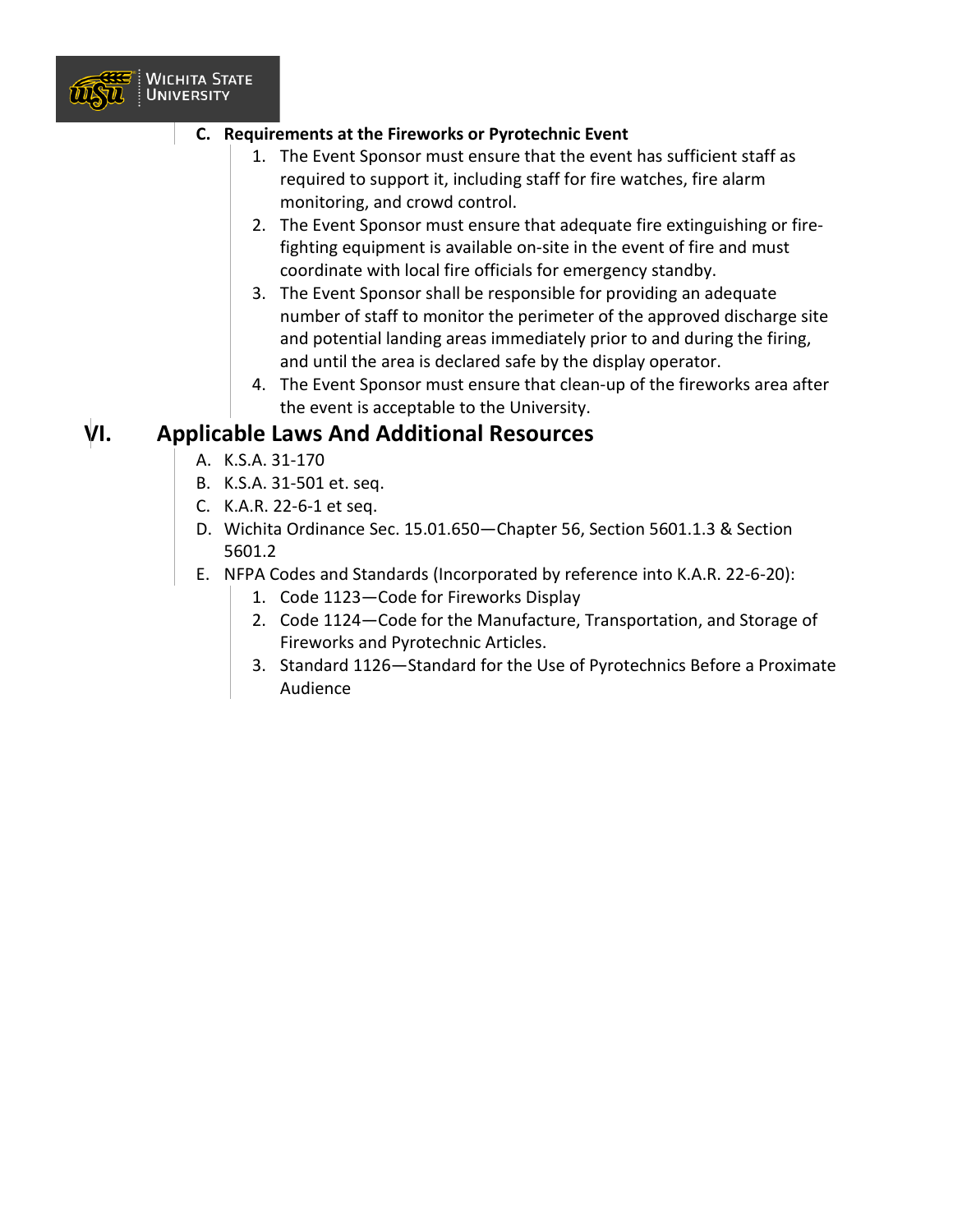

## **11.10 / Poster/Flyer Policy for University Grounds and Facilities**

Effective: July 01, 1997 Revised: May 20, 2015

### **I. Policy**

A. This policy pertains to the placement, or display of publicity or advertising material including, but not limited to: posters/flyers, placards, banners, student election campaign material, announcements, yard signs, portable signs, and other such temporary or nonpermanent communications devices (hereinafter "posters/flyers"; or "poster/flyer").

- 1. Posters/flyers shall be affixed with masking tape or with thumb tacks on departmental or college bulletin boards and the public bulletin board on the first floor of the RSC. Any materials (staples, glue, nails, cellophane tape, etc.) which could cause damage shall not be used to affix posters/flyers to surfaces. To attach materials to the concrete kiosks, duct tape is available at the University Information Center in the Rhatigan Student Center.
- 2. The posting of non-university posters/flyers, including advertisements for the sale of products or services, is limited to the following campus locations:
	- a. The 13 concrete kiosks located on campus (use duct tape available at the University Information Center in the RSC).
	- b. The public bulletin board located on the first floor of the RSC.
- 3. Banners may be tied (or temporarily affixed) to the fence surrounding the intramural playfield or RSC balcony. Contact the RSC Reservations Office at 978-3475 to use the balcony space. Contact the Heskett Center at 978-3082 to use the intramural playfield fence.
- 4. Posters/flyers may not be placed on the following:
	- a. Exterior or interior surfaces of buildings.
	- b. Sidewalks; utility poles; trees; automobiles or other vehicles; sculpture or other outdoor artwork; entry, directional, informational, or traffic signs; pillars; and other similar surfaces.
- 5. In connection with authorized student election campaigns:
	- a. Candidates for election must follow SGA election policies regarding the placement and number of publicity items allowed and when campaigning may begin.
	- b. Student election campaign materials may be posted on departmental or college bulletin boards.
	- c. Student election campaign materials shall be removed within three days after the applicable student election.
	- d. Yard signs may be used for student election campaign materials associated with student elections.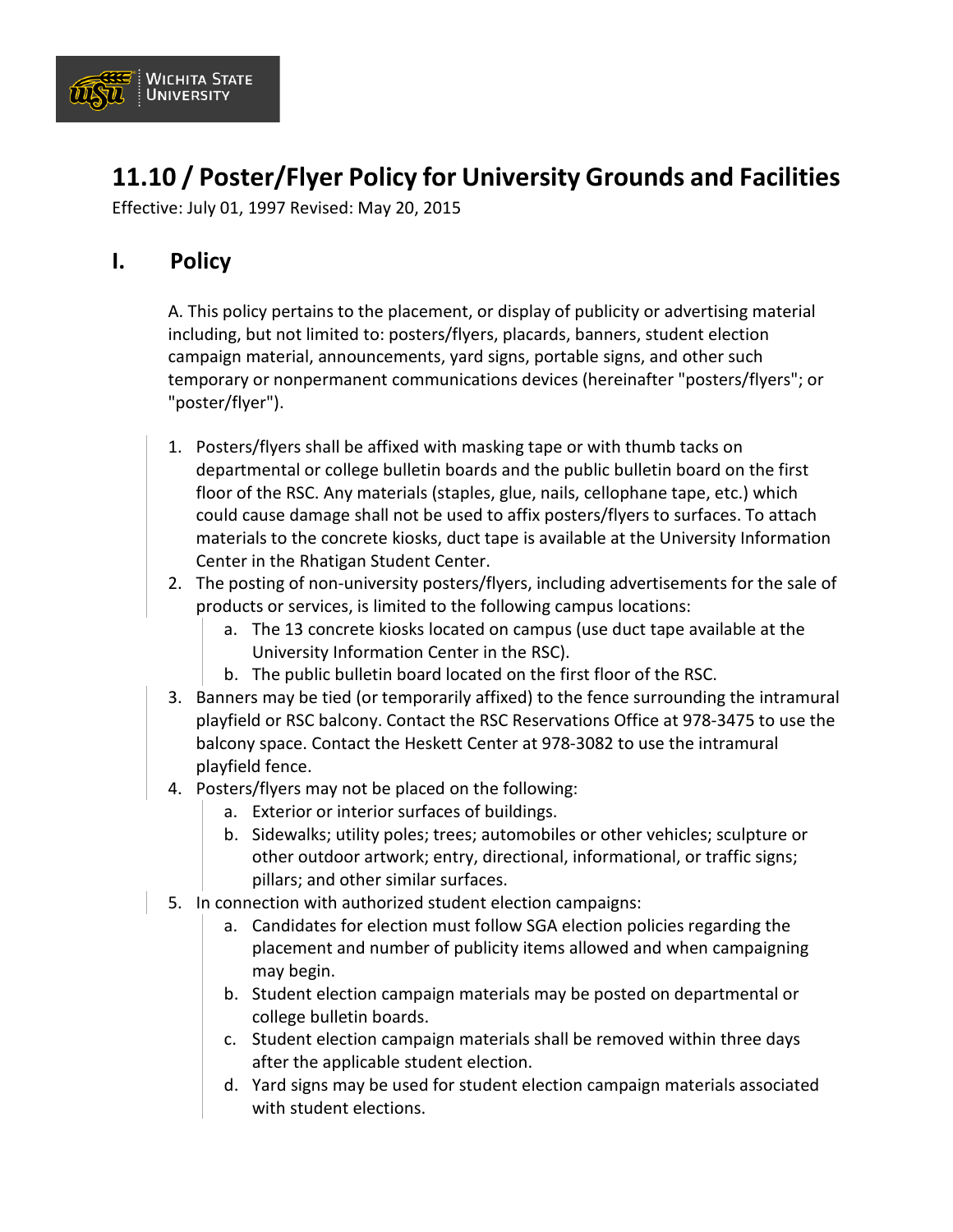

- 6. Chalking of University facilities is not permitted.
- 7. Yard signs are not permitted except as provided for in paragraph 5.d. of this policy.
- 8. Paint shall not be applied to any surface on campus.
- 9. Posters which, when wet, might discolor the surface upon which they are mounted, shall not be permitted and if posted shall be removed by university employees. A fine may be assessed against the organization placing or displaying the poster/flyer for any repairs or clean-up charges associated with damage to facilities.
- 10. Posters/flyers shall not exceed 18" x 24", must be dated, and contain appropriate print and content for the University community. The organization placing or displaying the poster/flyer must be identified on each poster/flyer.
- 11. Posters/flyers not posted in accordance with this policy will be removed by University employees.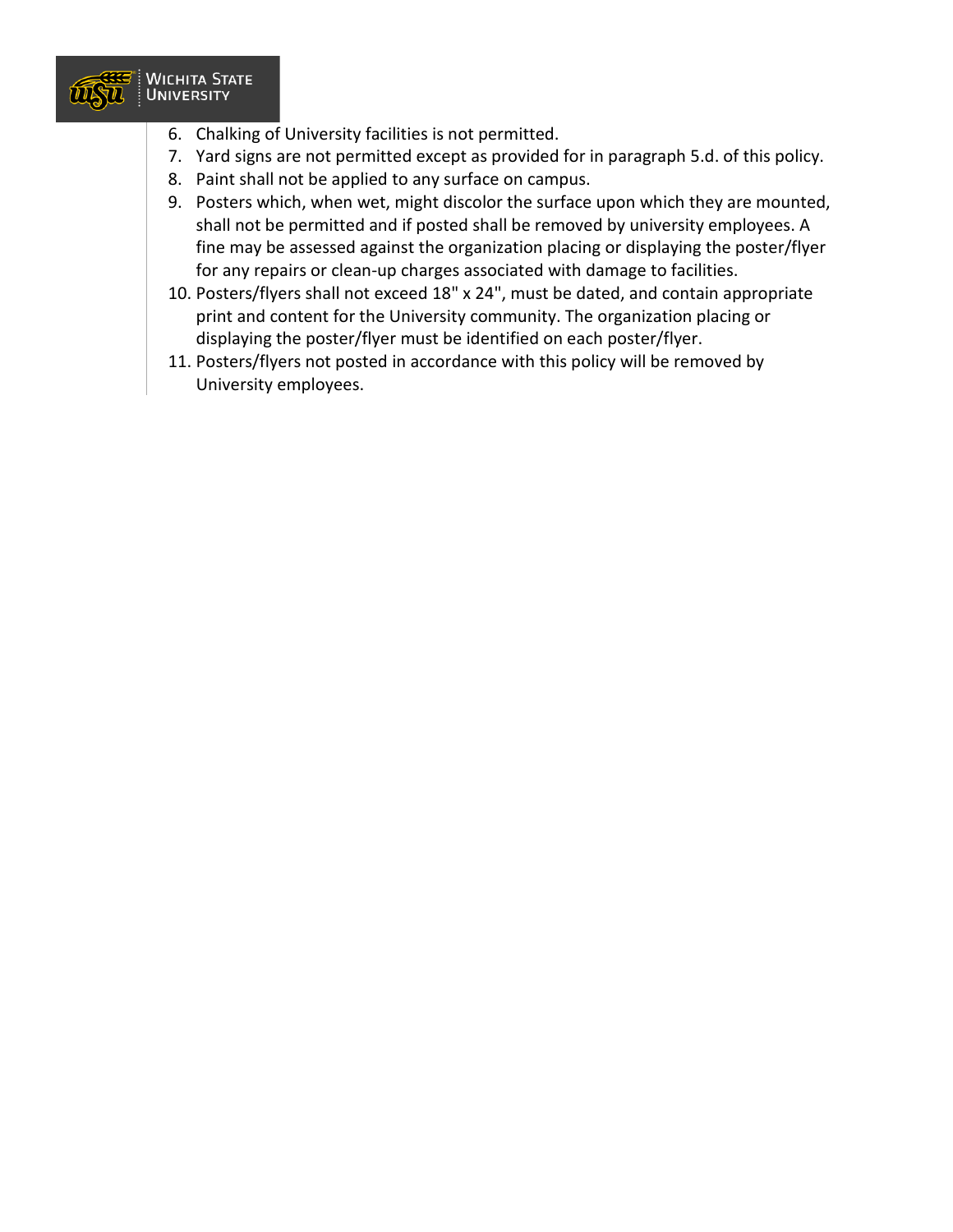

## **11.11 / Tobacco Free Campus**

Effective: July 01, 1997 Revised: May 20, 2015

### **I. Purpose**

To provide guidance concerning tobacco use in and around campus grounds and buildings.

### **II. Policy**

Wichita State University is committed to provide a tobacco-free environment for the health, well-being and safety of University students, employees and visitors; accordingly, Wichita State University is a tobacco-free campus.

#### **III. Exceptions**

- A. Tobacco use may be permitted for controlled research with prior approval of the dean or director responsible for the facility.
- B. Tobacco use may be permitted for educational, clinical or religious ceremonial purposes with prior approval of the dean or director responsible for the program or facility.
- C. Tobacco use may be permitted in designated areas outside of WSU-ICAA controlled athletic facilities during scheduled events, with prior approval of the Director of Athletics or designee.
- D. Tobacco use may be permitted in accordance with Kansas law within designated areas of those buildings on land leased by Wichita State Innovation Alliance or third parties with prior approval of the Associate Vice President for Facilities for WSU.

### **IV. Definitions**

#### • **WSU Campus**

WSU Campus includes buildings, structures, parking structures, enclosed bridges, walkways, sidewalks and parking lots owned, leased or operated by WSU.

#### • **Tobacco Products**

Tobacco products are defined as all tobacco-derived or containing products, including but not limited to the following:

- cigarettes;
- electronic cigarettes;
- electronic smoking devices;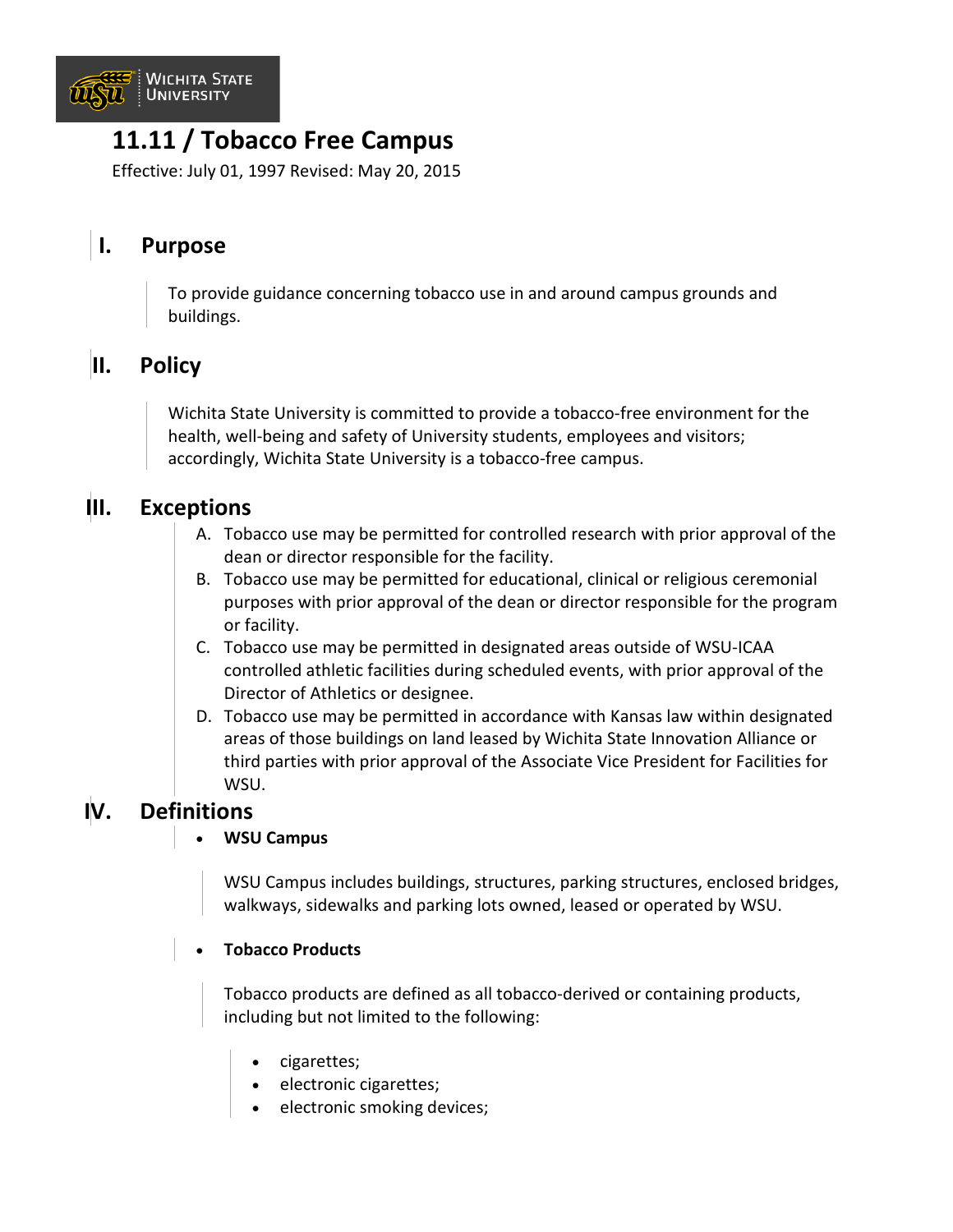

- vaping products;
- cigars;
- products smoked in any type of pipe;
- smokeless tobacco;
- oral tobacco (spit producing, non-spit producing, smokeless, chew and snuff)
- nasal tobacco;
- products intended to mimic tobacco products that contain tobacco flavoring;
- products that deliver nicotine other than for the purpose of cessation, as approved by the FDA (e.g. nicotine patch, nicotine gum).
- **Electronic Smoking Device**

Electronic smoking device means any product containing or delivering nicotine or any other substance intended for human consumption that can be used by a person to simulate smoking through inhalation of vapor or aerosol from the product. The term includes any such device, whether manufactured, distributed, marketed or sold as an e-cigarette, e-cigar, e-pipe, e-hookah, or vape pen, or under any other product name or descriptor.

#### • **Hookah**

Hookah means a water pipe and any associated products and devices which are used to produce fumes, smoke and/or vapor from the burning of material including, but not limited to, tobacco, shisha or other plant matter.

#### • **Smoking**

Smoking means inhaling, exhaling, burning or carrying any lighted or heated cigar, cigarette or pipe, or any other lighted or heated tobacco or plant products intended for inhalation, including hookahs and marijuana, whether natural or synthetic, in any manner or in any form. "Smoking" also includes the use of an electronic smoking device that creates an aerosol or vapor, in any manner or in any form, or the use of any oral smoking device for the purpose of circumventing the prohibition of smoking in this policy.

#### **V. Responsibilities**

Adherence to this policy is the responsibility of all members of the University community. It is expected that, while on campus, students, employees, visitors, University affiliates, contractors and volunteers will comply with this policy. Members of the University community are empowered to respectfully inform others about the policy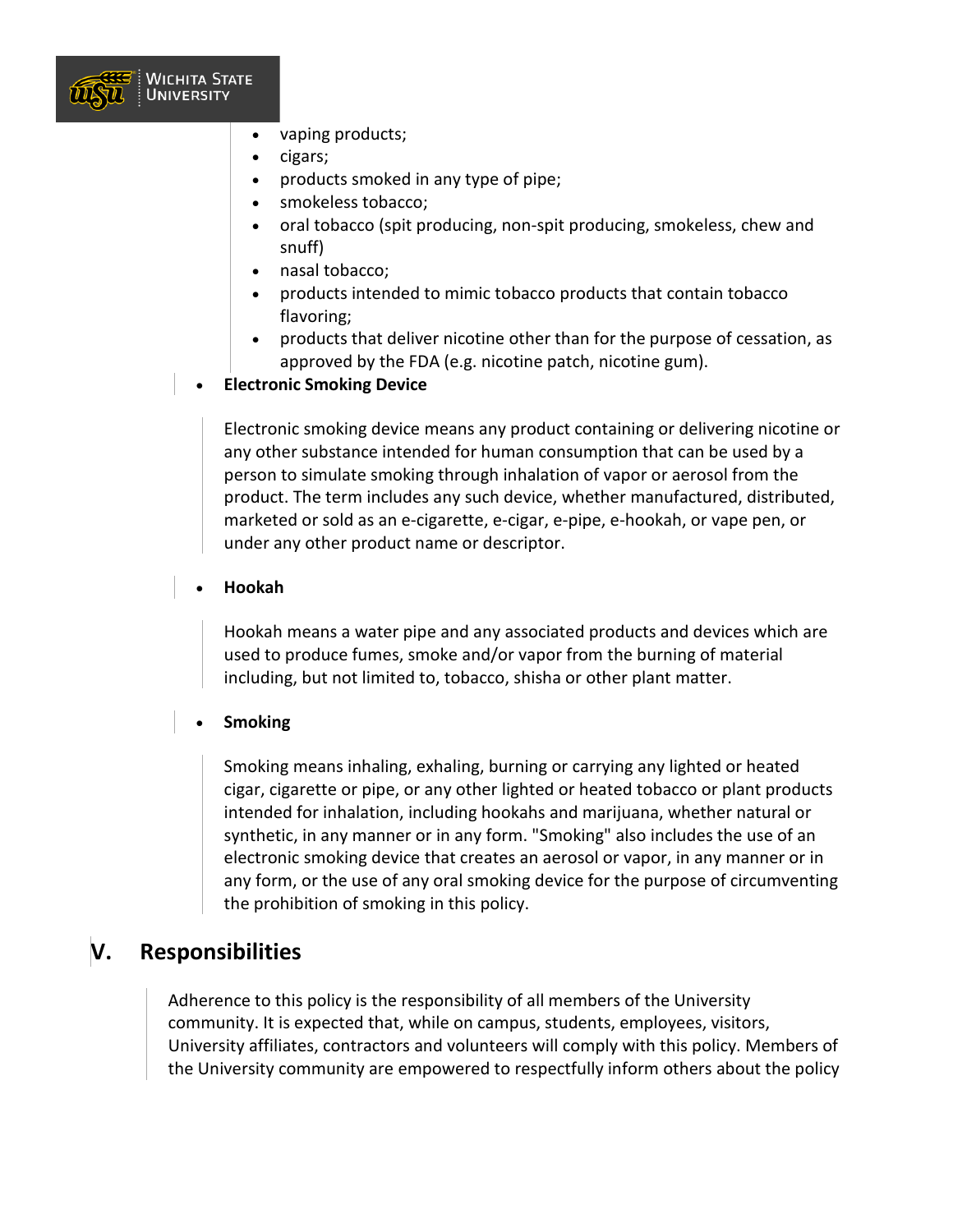

in an ongoing effort to enhance awareness of and encourage compliance with the policy.

### **VI. Enforcement**

The successful implementation of the policy on July 1, 2017, will engage Student and Faculty Ambassadors in creating a tobacco-free culture based on respectful compliance from the campus community. Ambassadors will be trained to use scripted, courteous messages, reminding/informing students, employees and visitors that Wichita State University is a tobacco-free campus and directing them to available cessations services.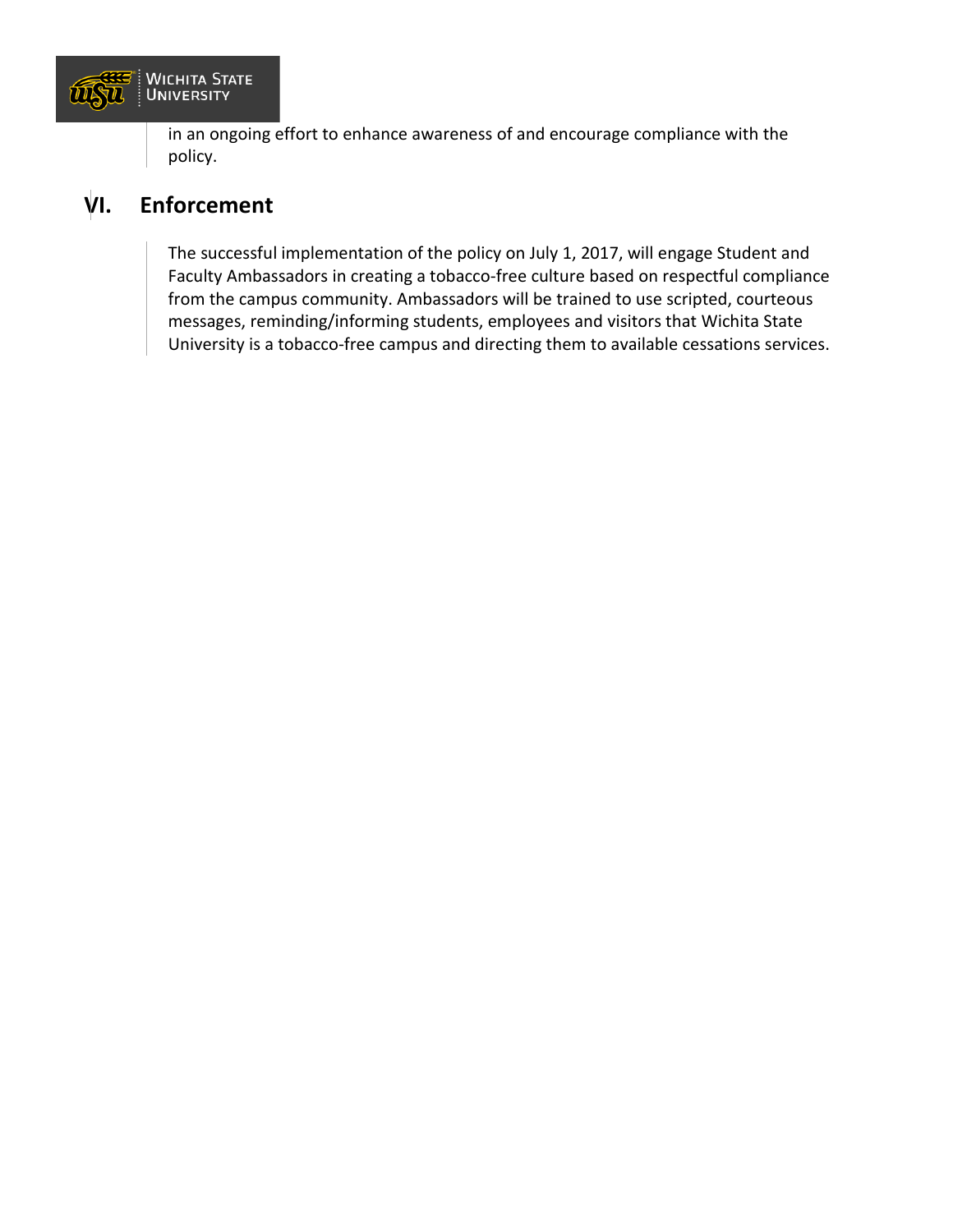

## **11.12 / Use of University Campus for Free Expression Activities**

Effective: September 29, 2017 Revised: August 07, 2020

### **I. Initiating Authority**

Dr. Teri Hall, Vice President for Student Affairs

Werner Golling, Vice President for Finance and Administration

#### **II. Purpose**

Wichita State University (University) recognizes and supports the rights of individuals and groups to engage in campus expressive activities, either within University facilities or at outdoor University venues/grounds. This includes discussion and expression of various views communicated through, but not limited to, oral, written, and/or electronic means of communication. The purpose of this policy is to articulate, clarify, and underscore this long-standing commitment in a manner that furthers both freedom of expression and the University's mission of teaching, research, and public service. This policy shall be interpreted to support such activities while simultaneously balancing the rights of students, employees, and visitors who make up the University community.

#### **III. Policy Statement**

#### **A. Campus Expressive Activities**

- 1. Discussion and expression of all views are permitted within the University, subject to the Kansas Board of Regents Policy Manual Chapter II, Section F.2, and University Policy requirements for the maintenance of order and the prevention of interference with the conduct of the University. Support of any cause by orderly and peaceful means is permitted so long as it does not disrupt the operations of the institution, damage property, or otherwise threaten the health or safety of others. All individuals are entitled to conduct their lawful business at the University without interference or disruption. However, University buildings, facilities, and grounds are not available for unrestricted use by individuals and groups for purposes of constitutionally protected speech, assembly or expression. The University's regulations, procedures, and requirements are intended to preserve its mission, its normal functions, and the use of its buildings, facilities, and grounds.
- 2. The right of orderly and peaceful protest within the University community must be preserved. However, any rally, protest, or demonstration will be limited to outdoor venues absent extenuating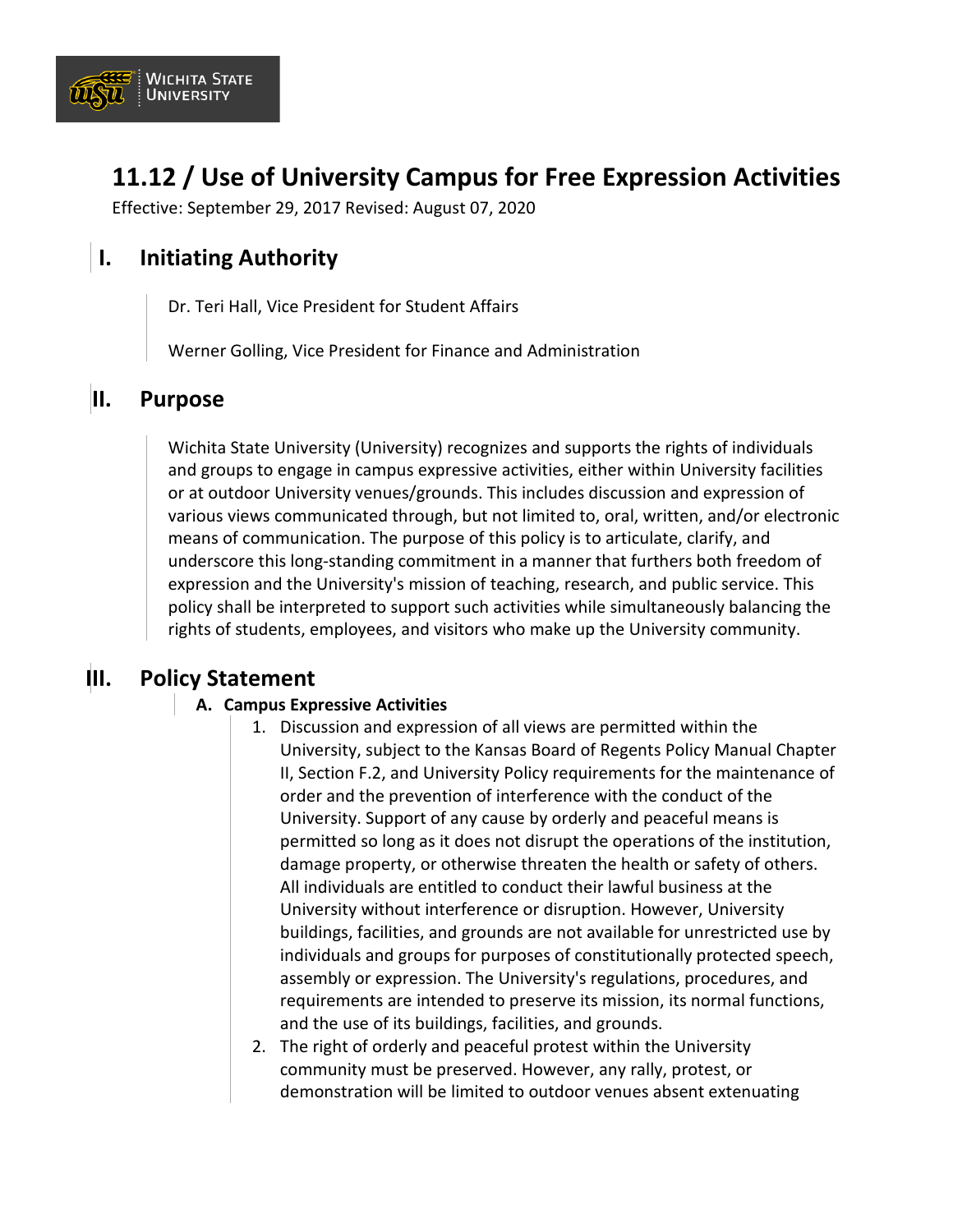

circumstances or advance approval by the University and will not disrupt classes, block access to University buildings, offices, or classrooms, or otherwise infringe upon normal operations and functions. The University retains the right to assure the safety of individuals, to prevent true threats or harassment, to protect property, and to ensure the continuity of the educational process including the maintenance of entrance to and egress from all University buildings and offices, the ability to conduct regular class meetings, and other University functions. The University may reasonably regulate the time, place, or manner of expression to accomplish these goals. All events, activities, individuals, and groups are subject to the procedures, regulations, and requirements of the University, Kansas Board of Regents, local ordinances, state and federal law.

#### **B. Political Activity**

- 1. Pursuant to the Kansas Board of Regents policies, additional restrictions shall be imposed on Political Activity on campus. Those restrictions can be found at WSU Policy 11.22 (Political Activities and Campus Facilities), and at Kansas Board of Regents Policy Manual Chapter II, Section E.16 Use of Campus Facilities. In compliance with these policies, campus facilities and grounds shall not be made available for campaigning, electioneering or fundraising events for any candidate for political office, party committee or political committee.
- 2. For purposes of this policy only and to assist in determining whether or not such activity could be deemed "Political Activity," Political Activity includes any expression, event, or activity whose major purpose is to (1) support or oppose any candidate for federal, state, or local office, or (2) support or oppose a position on a political issue (this may include candidate debates).

#### **IV. Administrative Procedure**

- A. Except where such advance notice is impossible or unreasonable, a request to hold a Campus Expressive Activity should be submitted at least 72 hours before the start of the event to ensure its successful execution. Appropriate advance notice permits the University to engage with the individual, group, or entity to help ensure the event is effective, to ensure participants' safety, and to assist organizers in seeing that the event does not disrupt the normal functioning of the University.
- B. A Campus Expressive Activity should be registered with University Event Services by emailing [letsmeet@wichita.edu](mailto:mailto:letsmeet@wichita.edu?subject=) or calling (316) 978-3475 no later than seventy-two (72) hours prior to the Event, and by providing a Notification of Intent to be on University property. They can do so by filling out the [Notification of Intent Form.](https://www.wichita.edu/services/rsc/eventservices/documents/Notification_of_Intent_Form_fillable_PDF.pdf)
- C. Subject to the time, place and manner restrictions set forth in this policy, Campus Expressive Activities will not be reviewed, denied, or approved due to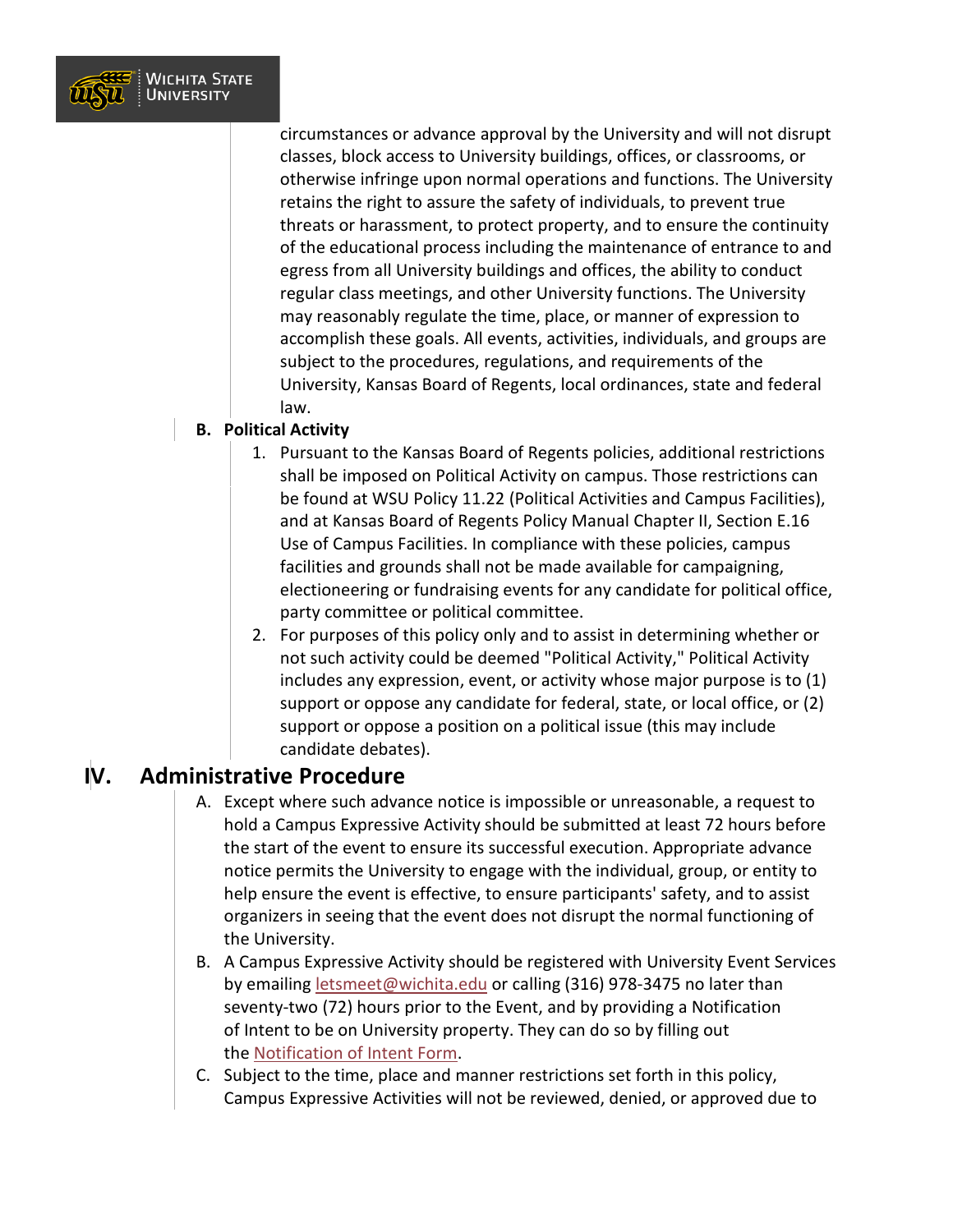

the content of the proposed activity. Expression cannot nor should not be suppressed because the ideas put forth are thought by some or even by most members of the University community to be offensive, unwise, immoral, or wrong-headed. It is for the individual members of the University community, not for the University as an institution, to make those judgments for themselves.

- D. Public Areas will be available on a first-come basis and will be assigned by the University Event Services Office after considering the information provided by the Sponsor in the Notification of Intent.
- E. The Activity must not create safety hazards or pose unreasonable safety risks to University students, employees, or visitors.
- F. The Activity may not interfere with the operational, administrative, or educational activities inside or outside any University building or otherwise prevent the University from fulfilling its mission. The University may terminate, cancel, restrict or prohibit any Activity if it is determined, after consideration of the circumstances, that the event creates or will create an imminent threat of danger to persons or property or will impede the University's orderly operation.
- G. If a Campus Expressive Activity is denied space for its function, is limited in its scope, or is not permitted to be held, the Sponsor of the event may appeal to the Dean of Students (or designee). If the appeal is denied, the Sponsor may request a final review of the decision by the Vice President for Student Affairs (or designee) whose decision is final.
- H. However, nothing in this policy will be construed to limit the right of anyone to file a complaint with the Office of Institutional Equity and Compliance (OIEC) on the basis of discrimination, harassment or retaliation based on age (40 years or older), ancestry, color, disability, ethnicity, gender expression, gender identity, genetic information, marital status, national origin, political affiliation, pregnancy, race, religion, sex, sexual orientation, or status as a veteran.
- I. To avoid excessive campus littering and the creation of additional work for University employees, individuals and groups are expected to keep utilized areas clean and return them to the same condition as before the Event. Reasonable charges may be assessed against the Sponsor for the costs to repair damaged property or for clean-up that is deemed to be in excess of customary campus clean-up for campus events.
- J. Failure to comply with any University or Kansas Board of Regents policies, procedures, regulations, requirements, local ordinances, state or federal laws may be considered a violation. A violation may result in University sanctions or discipline imposed on the Sponsor, individual, or group.

#### **V. Applicable Laws and Additional Resources**

- A. U.S. Constitution, Amendment 1
- B. Kansas Board of Regents Policy Manual, Ch.II.E.16 Use of Campus Facilities
- C. WSU Policy 11.22 / Political Activities and Campus Facilities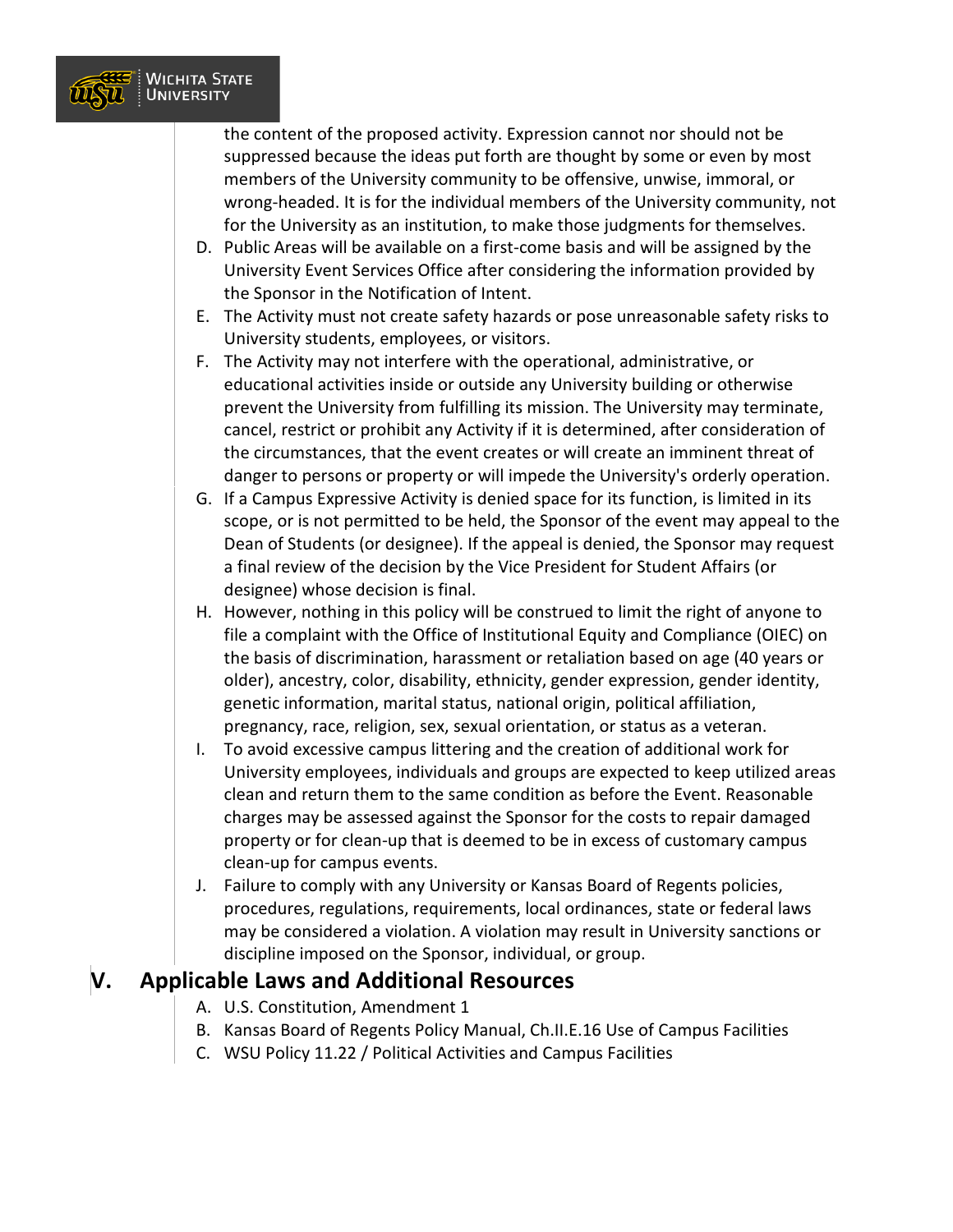

## **11.14 / Solicitation on Campus by Credit Card Companies**

Effective: October 25, 2002 Revised: February 01, 2010

### **I. Purpose**

The purpose of this statement is to set forth University policy with regard to the oncampus solicitation of credit card applications from University students.

#### **II. Preamble**

Board of Regents policy requires that each Regents Institution adopt and enforce specific policies regarding the campus solicitation of credit card applications from students.

#### **III. Policy**

- A. Soliciting credit card applications on the campus of Wichita State University is restricted and limited to two campus facilities: The Rhatigan Student Center and Koch Arena.
- B. Any solicitations of credit card applications at the Rhatigan Student Center and Koch Arena must be arranged and completed in accord with the specific requirements established by those responsible for the operation of these campus facilities.
- C. No solicitations of credit card applications from students shall take place on campus during the week before and the two weeks following the beginning of each semester.
- D. Any solicitations of credit card applications at the Rhatigan Student Center and Koch Arena must be accompanied by information on the responsible use of credit and the risks of credit use.
- E. Any solicitations of credit card applications from students, including solicitations by any banking institution which has an "affinity card" contract currently in effect with the University or an affiliated corporation of the University, shall be in compliance with the Credit Card Accountability Responsibility and Disclosure Act of 2009.
- F. This policy shall not apply to any branch bank located in the Rhatigan Student Center or any credit union with an office on the campus of Wichita State University.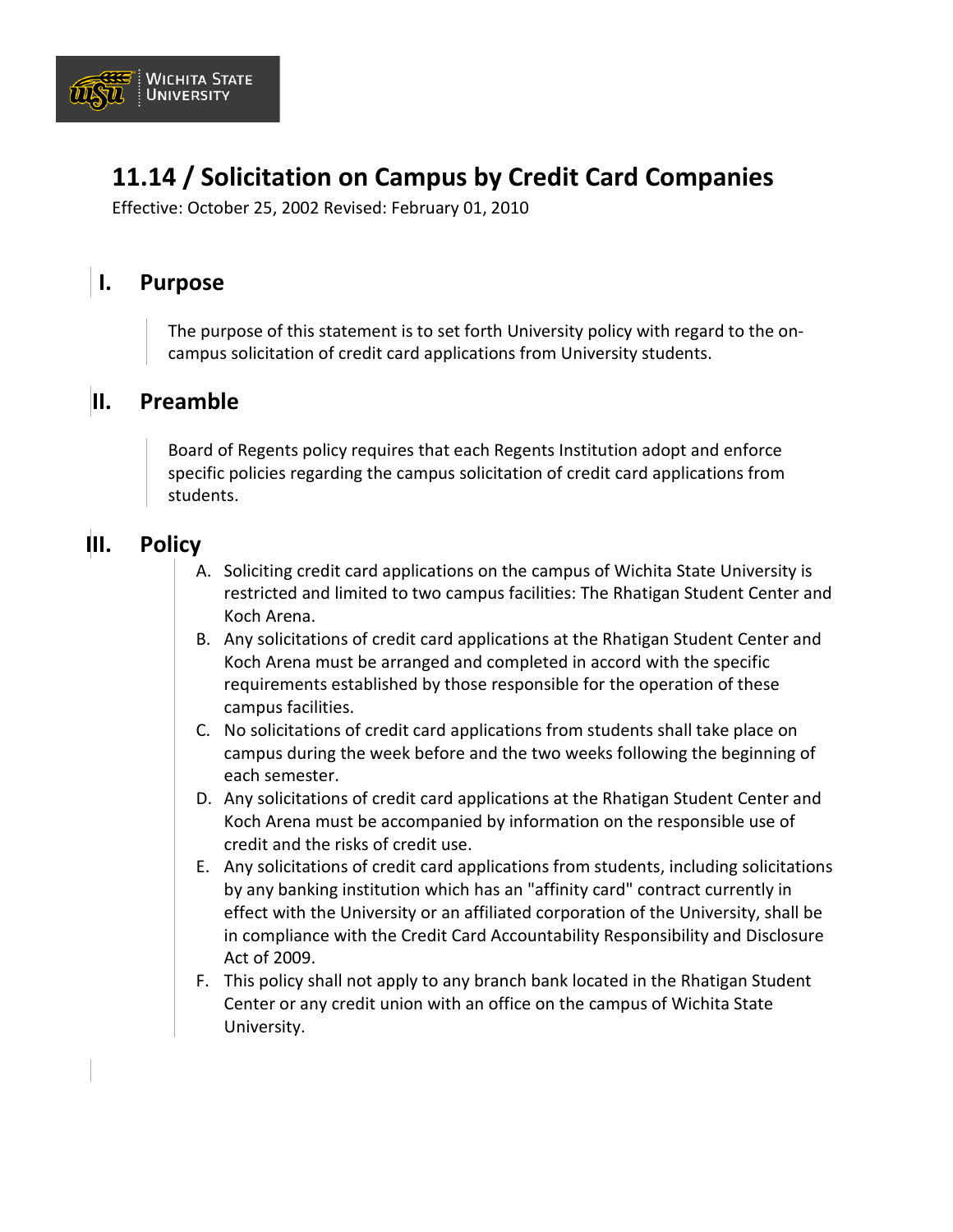

### **IV. Implementation**

This policy shall be included in the *WSU Policies and Procedures Manual* and shared with appropriate constituencies of the University.

The General Counsel shall have primary responsibility for publication, dissemination and implementation of this University policy.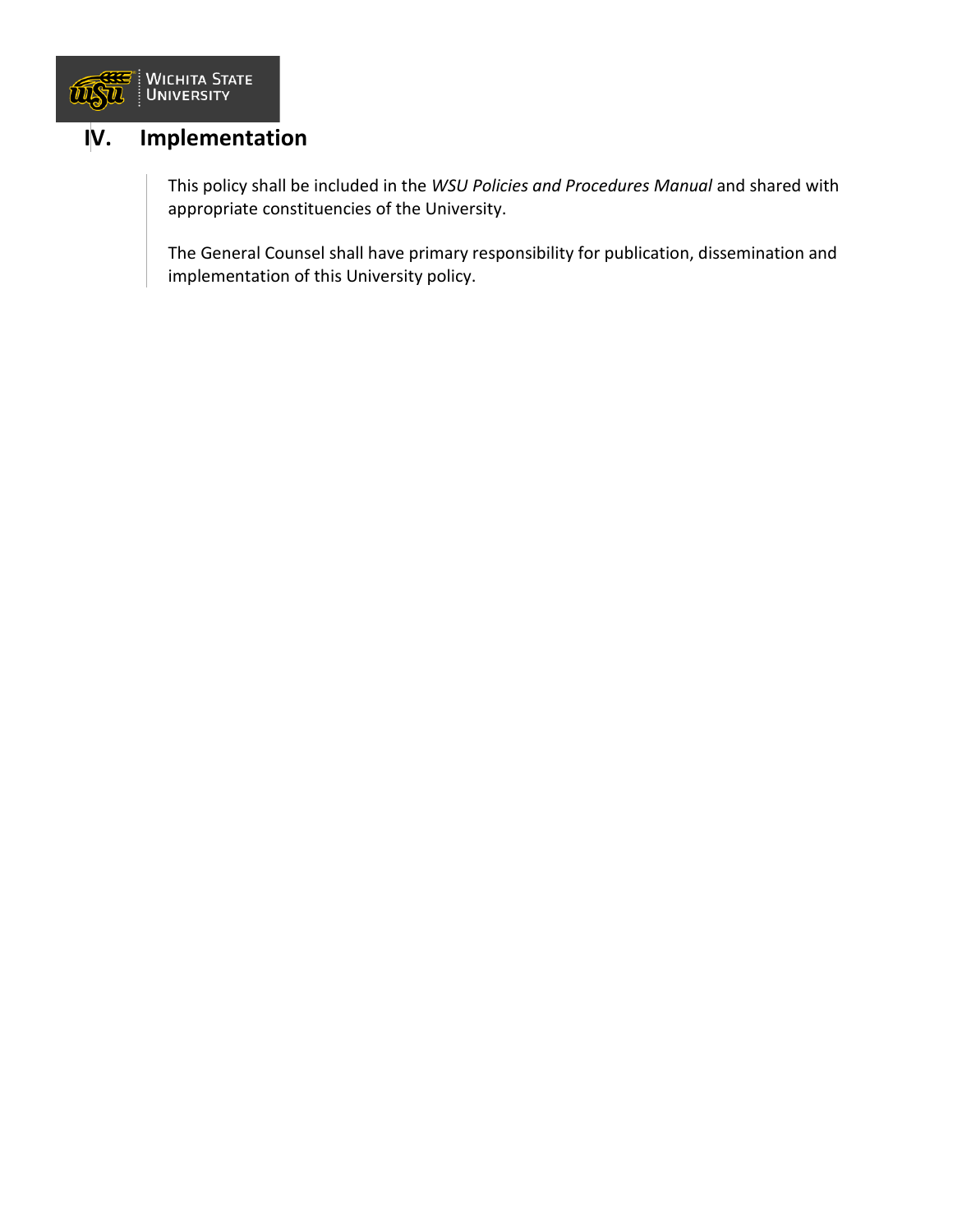

## **11.15 / On-Campus Sales or Commercial Activities by Outside Businesses**

Effective: July 01, 1997 Revised: October 25, 2002

#### **I. Policy**

The display, promotion, marketing, or sale of products or services on the University campus by individuals, partnerships, corporations, or other such entities not associated with, related to, or specifically authorized by or on behalf of the University is prohibited.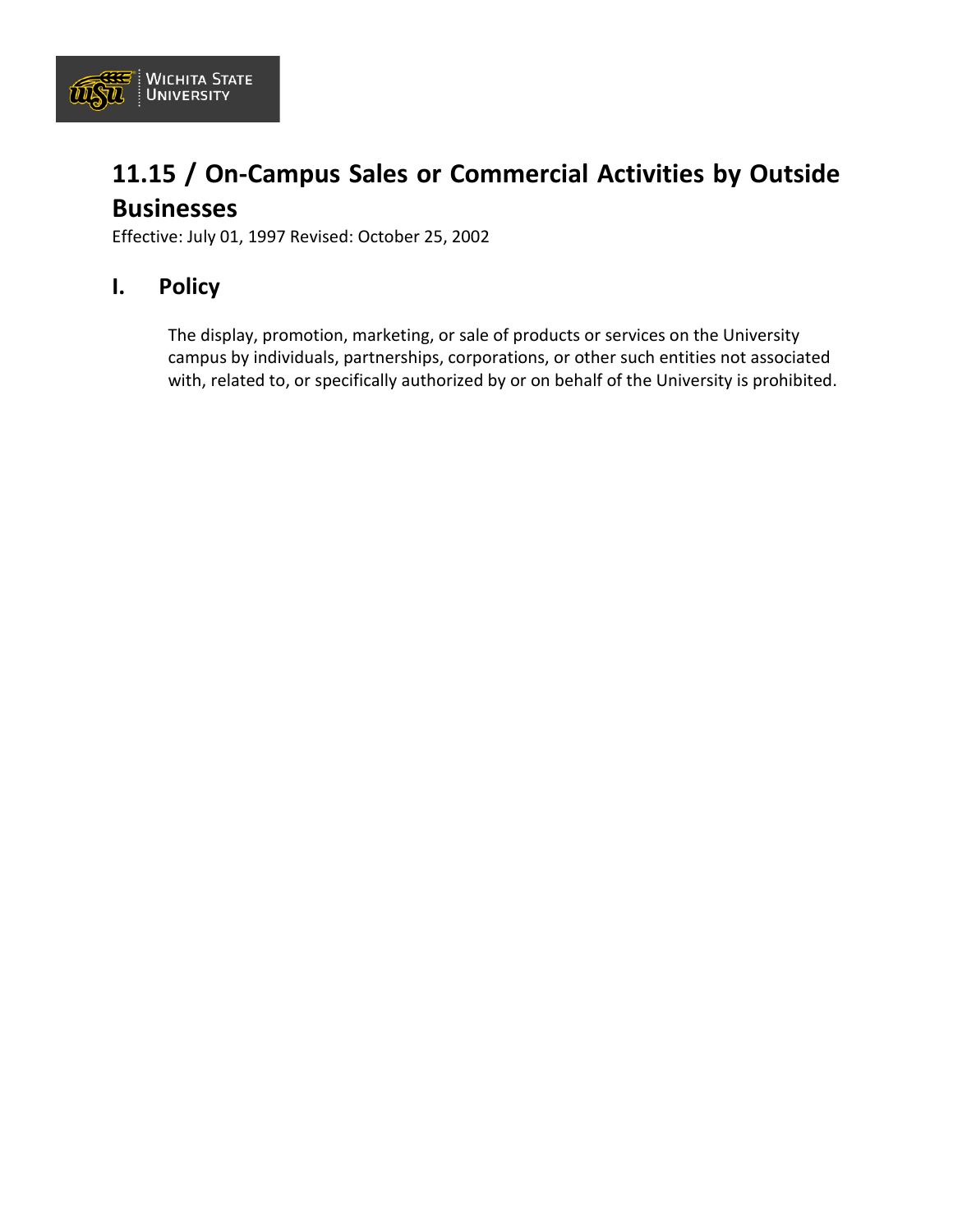

## **11.16 / Labs, Offices, and Other Specially Equipped Rooms**

Effective: July 01, 1997 Revised: July 01, 2013

### **I. Policy**

When it becomes necessary for faculty/staff to request that certain labs, offices or other specially equipped rooms not scheduled by University Event Services (see [Section 11.18\)](https://www.wichita.edu/about/policy/ch11/ch11_18.php) be opened at times other than regularly scheduled hours, it is the responsibility of the department needing the facility to make the necessary arrangements. A memo must be sent to the University Police Department, with a copy to the Physical Plant, from the departmental chairperson approving the request for use of the space. The memo must include all of the following information:

- A. The building name and the room number of the space requested.
- B. The date(s), the beginning time(s) and the ending time(s), for each requested use.
- C. The name of the faculty/staff person who is requesting the use of space and who will be responsible for the space during the period of time requested.

The University Police Department will have the outside doors of the building to be used unlocked as requested in the memo. Unlocking areas within the building will be the responsibility of the department involved. Physical Plant employees will secure the outside doors to the facility following the ending time, unless it is after 11:30 p.m., in which case a University police officer will do so.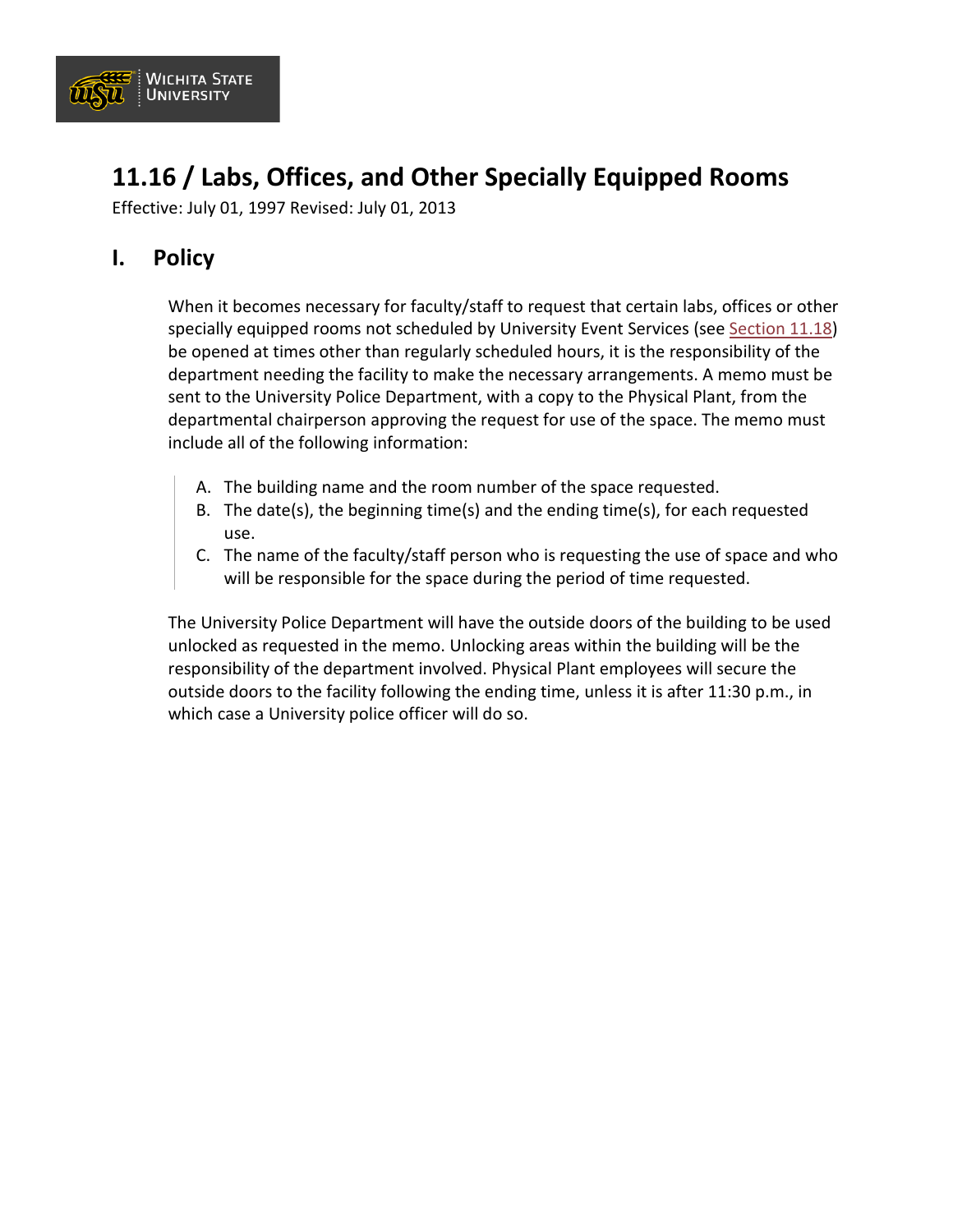

## **11.17 / Activities and Events Associated with Athletic Contests**

Effective: February 14, 2005 Revised: May 19, 2005

### **I. Purpose**

The purpose of this statement is to set forth University policy with regard to requests to sponsor, arrange and hold scheduled events or activities on University property near or adjacent to Koch Arena and/or the Levitt Athletic Complex, Cessna Stadium, Eck Stadium/Home of Tyler Field, and the Heskett Center intramural fields, in connection with intercollegiate athletic contests.

### **II. Preamble**

The University occasionally receives inquiries and requests from colleges and universities, or entities associated with those colleges and universities, i.e., alumni associations, foundations, booster groups, etc., to sponsor, arrange and hold activities or events in connection with the colleges and universities' involvement in intercollegiate athletic contests at Wichita State University athletic venues (hereinafter generically referred to as "tailgating events"). The purpose of this statement is to enunciate University policy in regard to requests for such tailgating events in order to protect University facilities and to seek to assure the safety of participants.

### **III. Policy**

- A. Tailgating events may only be held in areas designated by the University and during times approved by the University. Decisions regarding athletic venues and areas immediately adjacent thereto, including parking lots, will be made by the Director of Intercollegiate Athletics. Decisions regarding the Heskett Center intramural fields will be made by the Director of the Heskett Center.
- B. Tailgating events must be approved and sponsored by a college or university which has entered into an agreement for the use of a Wichita State University athletic venue in connection with a scheduled game, or approved and sponsored by an entity officially associated with the college or university.
- C. No tents or tent stakes may be used on University parking lots.
- D. Cereal malt beverages may be served at tailgating events; provided, however that no kegs or glass bottles are permitted.
- E. All tailgating events must be in full compliance with applicable laws and University policies and procedures, including the University's policy on cereal malt beverages (see [Section 11.07\)](https://www.wichita.edu/about/policy/ch11/ch11_07.php).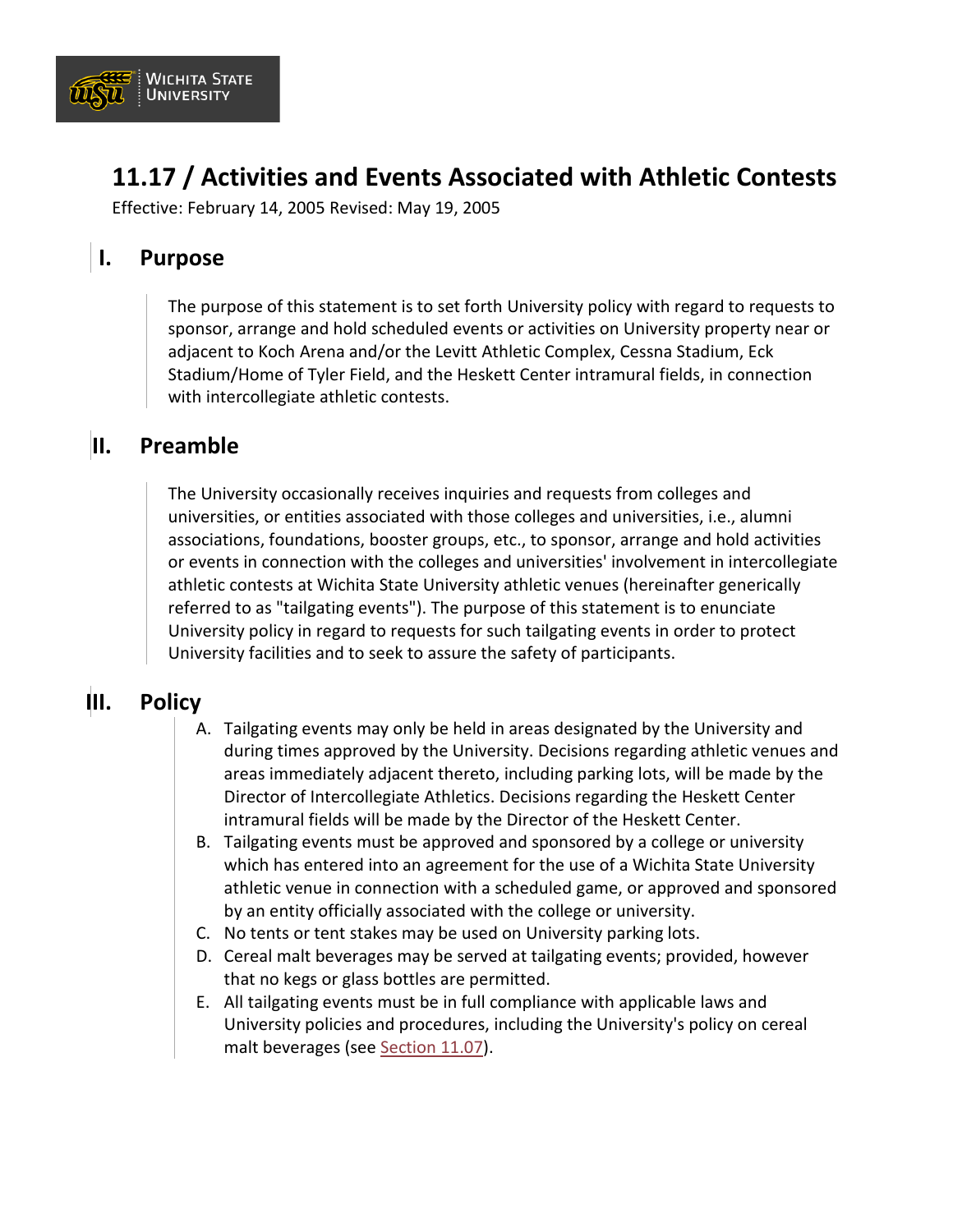

- F. Sponsors of tailgating events shall control the service of cereal malt beverages by using bartenders or having specific individuals designated to take responsibility for the service of said cereal malt beverages.
- G. Sponsors of tailgating events must take responsibility for the wholesomeness and safety of any food items served or provided. Sponsors are encouraged to use the University's designated athletic venue concessionaires or the University's designated food service provider.
- H. No bonfires or other open fires are permitted.

### **IV. Implementation**

This policy shall be included in the *WSU Policies and Procedures Manual* and shared with appropriate constituencies of the University.

The Director of Intercollegiate Athletics shall have primary responsibility for publication, dissemination and implementation of this University policy.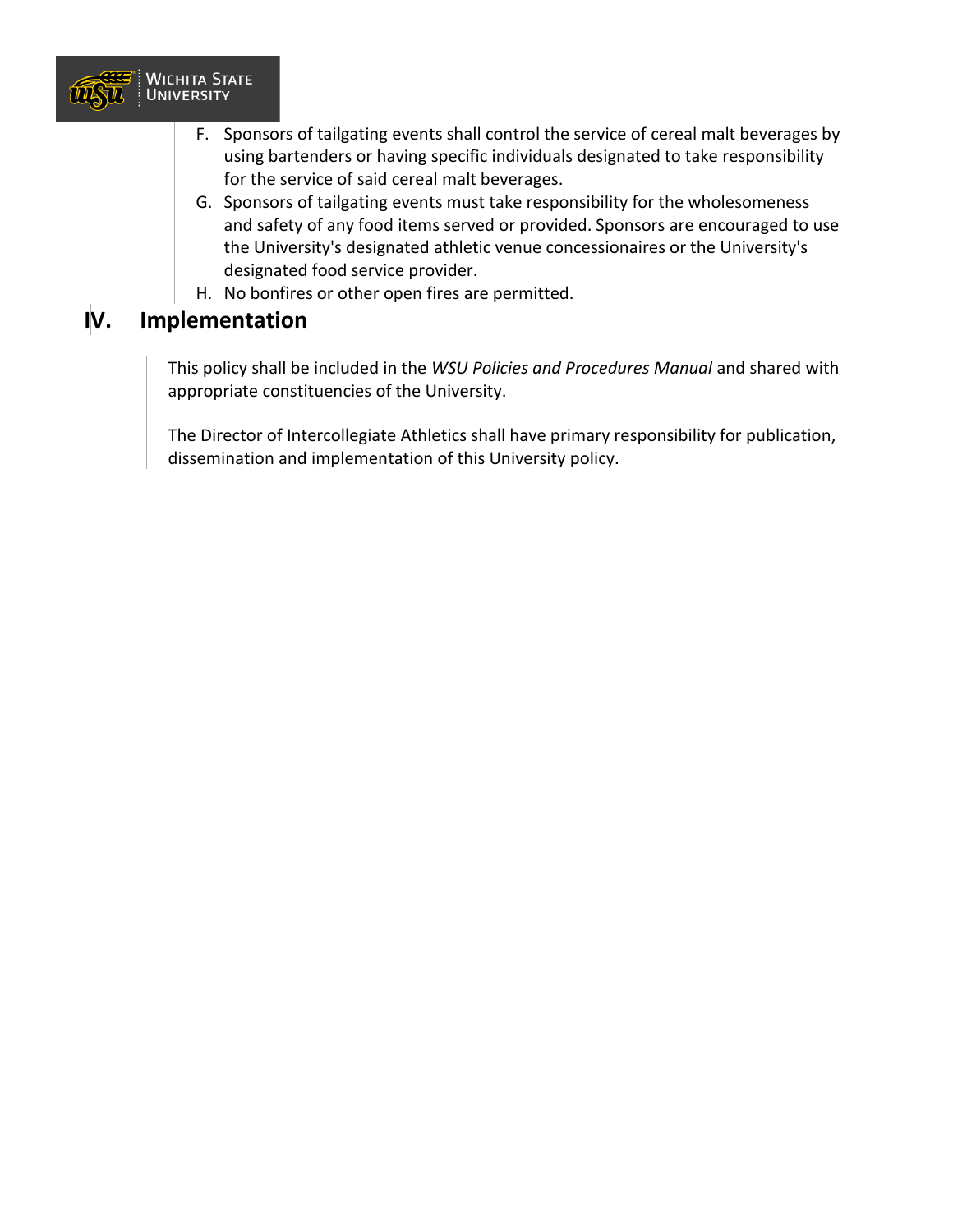

## **11.18 / University Event Services**

Effective: July 01, 1997 Revised: November 19, 2018

University facilities/classrooms may be reserved through the University Event Services office located in the Rhatigan Student Center.

### **I. Guidelines**

Guidelines for use of facilities scheduled by the [University Event Services office are](https://www.wichita.edu/services/rsc/eventservices/)  [available here.](https://www.wichita.edu/services/rsc/eventservices/)

- A. Meeting spaces reserved by University Event Services (UES) are as follows:
	- Alhberg Hall
	- CAC Theater
	- Clinton Hall
	- Corbin
	- Devlin Hall
	- Engineering
	- Fiske Hall
	- Geology
	- Grace Memorial Chapel
	- Hubbard Hall
	- Jabara Hall
	- Jardine Hall
	- Lindquist Hall
	- Marcus Welcome Center
	- McKinley Hall
	- Neff Hall
	- Outdoor spaces
	- Rhatigan Student Center
	- B. In addition, the UES office reserves outdoor spaces. A complete list of those spaces is available on the Event Services web page.

#### **II. Use of University Facilities**

University facilities are available, by reservation, to both on-campus and off-campus groups. In academic buildings, priority is given to University classes. In non-academic buildings, priority is given to on-campus use by University faculty, staff and students.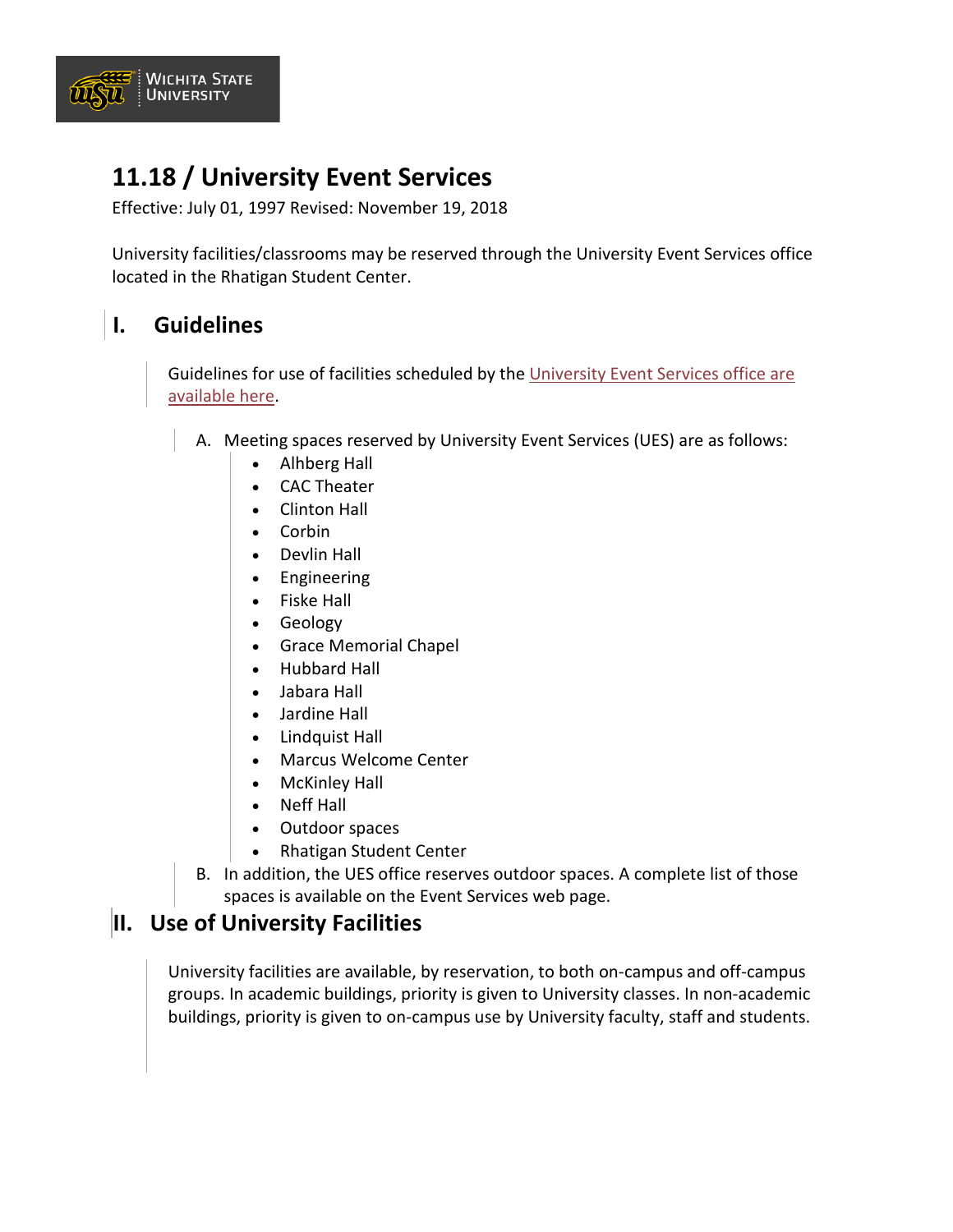

### **III. Scheduling Meeting Rooms**

#### **A. Online**

[Meeting spaces may be scheduled on-line](http://ems.wichita.edu/EmsWebApp/Default.aspx) where guests can browse for available space.

#### **B. In-person**

Guests can visit either visit University Event Services, Room 234 in the Rhatigan Student Center to reserve space and plan events.

#### **C. By phone**

Rooms can be scheduled by calling (316) 978-3475 to speak to an Event Coordinator who will assist with planning events.

#### **D. By email**

Send an email to [letsmeet@wichita.edu.](mailto:letsmeet@wichita.edu)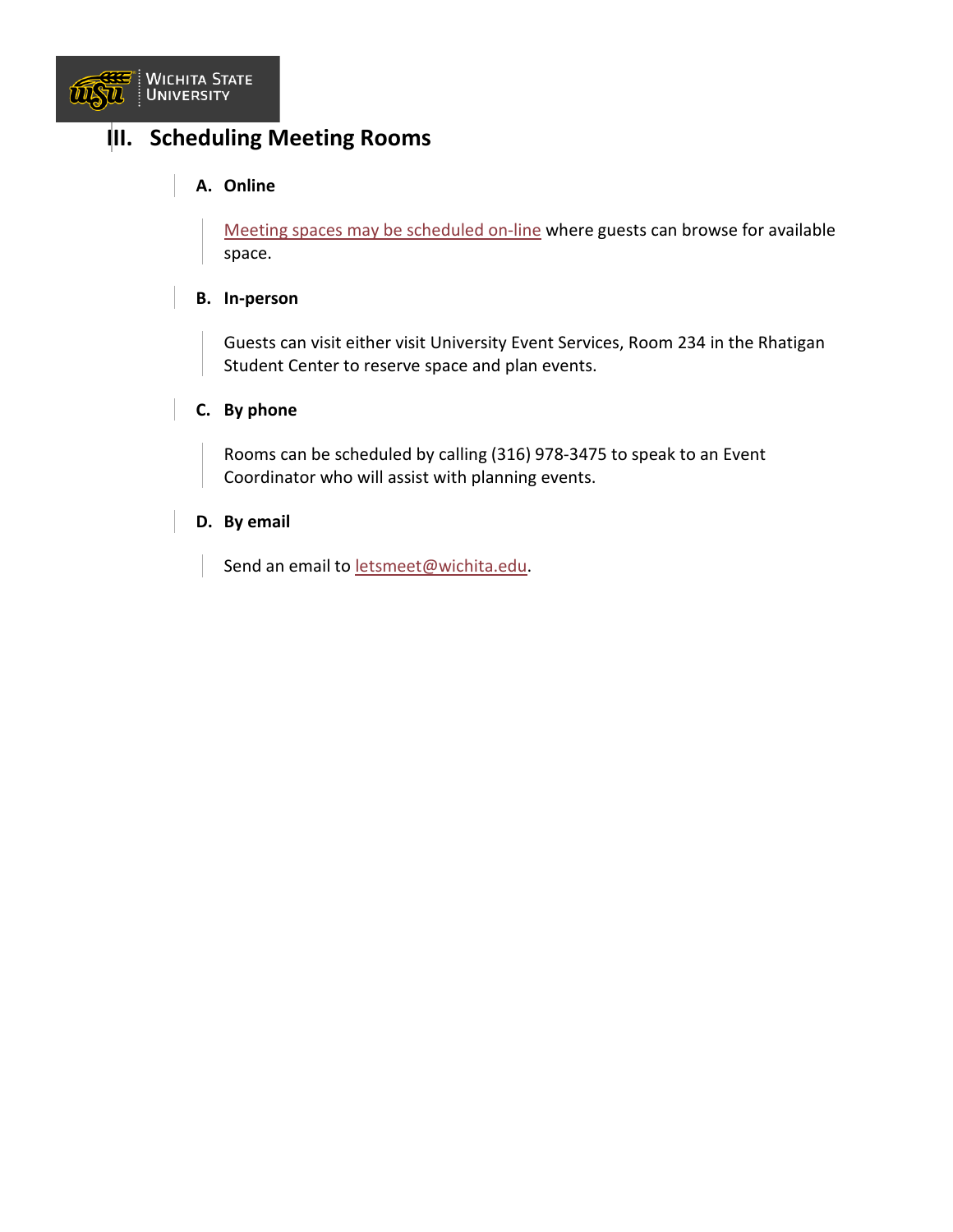

## **11.19 / Weapons on University Property**

Effective: July 01, 2017

### **I. Purpose**

It is the policy of the Kansas Board of Regents (hereinafter referred to as Board), to the extent permitted by law, to allow concealed carry of handguns and prohibit possession of other weapons and open carry of firearms on the University campus. This sets forth Wichita State University (hereinafter referred to as University) policy with regard to the presence of weapons on University property.

### **II. Preamble**

In view of the enactment of the Kansas Personal and Family Protection Act, subsequent amendments and Board policy, the Board has directed each state University to develop and follow policies and procedures for the safe possession and storage of lawfully possessed handguns and determine whether and to what extent otherwise lawfully possessed concealed handguns will be prohibited in any university buildings or areas of buildings.

#### **III. Policy**

- A. Beginning July 1, 2017, any individual who is 21 years of age or older and who is lawfully eligible to carry a concealed handgun in Kansas shall not be precluded from doing so on the Wichita State University campus except in buildings and public areas of buildings for which adequate security measures are provided, as restricted in this policy or Kansas Board of Regent's policy, and except as otherwise prohibited by law.
- B. There are no University buildings that have been designated as gun-free with permanent adequate security measures. The University may designate a specific location as temporarily gun-free, with appropriate signage, and use temporary adequate security measures after submission and approval by the Governance Committee of the Board. Appropriate notice will be given whenever this temporary designation is made.
- C. Each individual who lawfully possesses a handgun on campus shall be wholly and solely responsible for carrying, storing and using that handgun in a safe manner and in accordance with the law, Board policy and University policy. Nothing in this policy shall be interpreted to require individuals who lawfully possess a handgun to use it in defense of others.
- D. Possession of weapons, other than concealed handguns, anywhere on any campus location shall be prohibited. This includes the open carry of any weapon,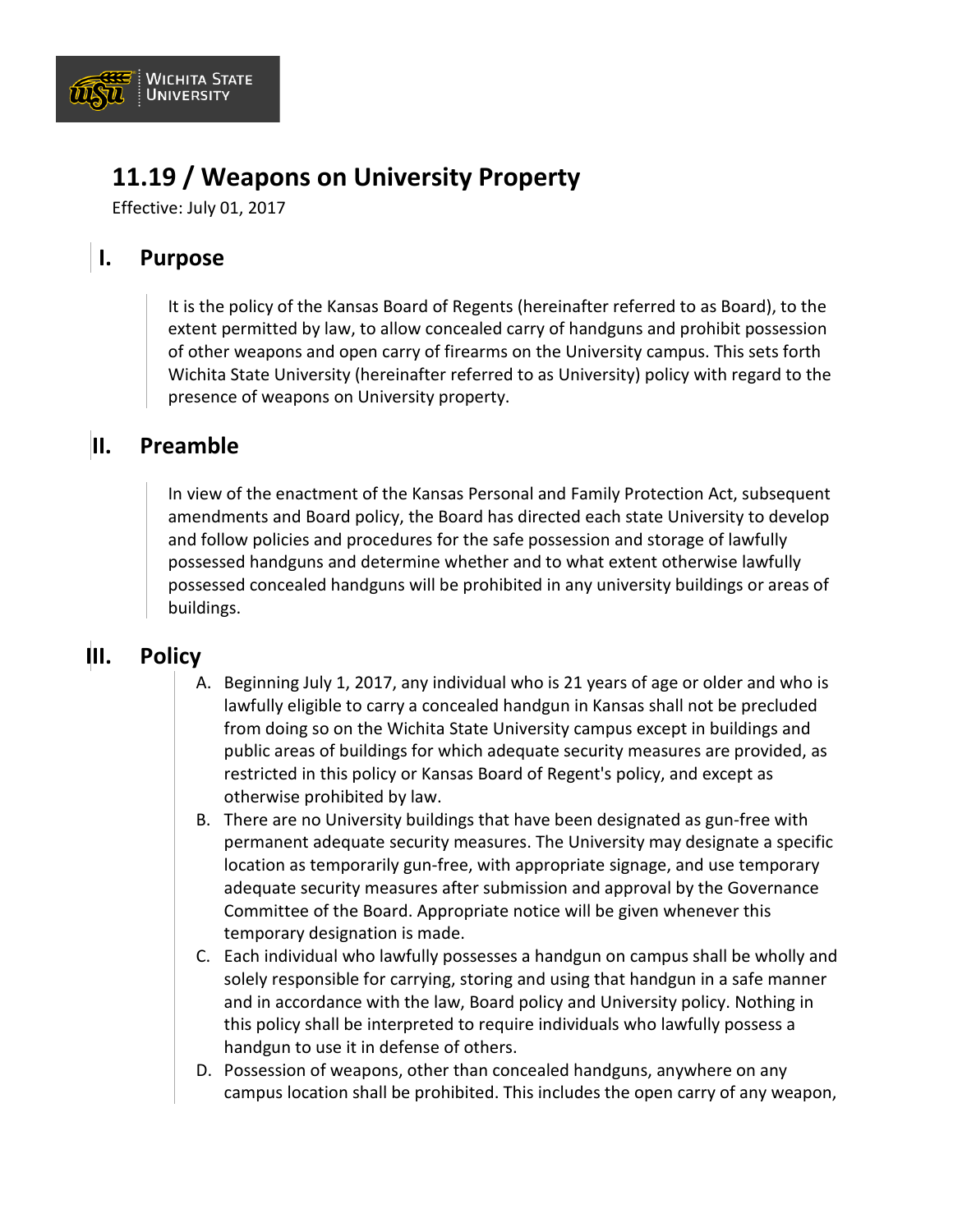

including a handgun or handguns. Every entrance to each building and facility at any campus location shall be conspicuously posted with appropriate signs indicating that openly carrying a weapon into that building or facility is prohibited. Additional signs may be posted as appropriate.

### **IV. Definitions**

- A. Weapons, firearms, explosives and other hazardous objects or substances covered by this policy shall include, but not be limited to, the following:
	- 1. Any object or device which will, is designed to, or may be readily converted to expel bullet, shot or shell by the action of an explosive or other propellant;
	- 2. any handgun, pistol, revolver, rifle, shotgun or other firearm of any nature, including those that are concealed or openly carried;
	- 3. any BB gun, pellet gun, air/C'02 gun, blow gun, or any device, such as a Taser, which is designed to discharge electric darts or other similar projectiles; however, personal self-defense stun guns that do not fit with the preceding definition shall not be deemed to be a weapon for the purposes of this policy;
	- 4. any explosive, incendiary or poison gas (A) bomb, (B) mine, (C) grenade, (D) rocket having a propellant charge of more than four ounces, or (E) missile having an explosive or incendiary charge of more than ¼ ounce;
	- 5. any incendiary or explosive material, liquid, solid or mixture equipped with a fuse, wick or other detonating device;
	- 6. any tear gas bomb or smoke bomb; however, personal self-defense items containing mace or pepper spray shall not be deemed to be a weapon for the purposes of this policy;
	- 7. any knife, commonly referred to as a switch-blade, which has a blade that opens automatically by hand pressure applied to a button, spring or other device in the handle of gravity or by an outward, downward or centrifugal thrust or movement;
	- 8. any straight-blade knife of four inches or more such as a dagger, dirk, dangerous knife or stiletto; except that an ordinary pocket knife or culinary knife designed for and used solely in the preparation or service of food shall not be construed to be a weapon for the purposes of this policy;
	- 9. any martial arts weapon such as nunchucks or throwing stars;
	- 10. any longbow, crossbow and arrows or other projectile that could cause serious harm to any person; or
	- 11. any other dangerous or deadly weapon or instrument of like character.
- B. The term "handgun" means:
	- 1. A pistol or revolver which is designed to be fired by the use of a single hand and which is designed to fire or capable of firing fixed cartridge ammunition; or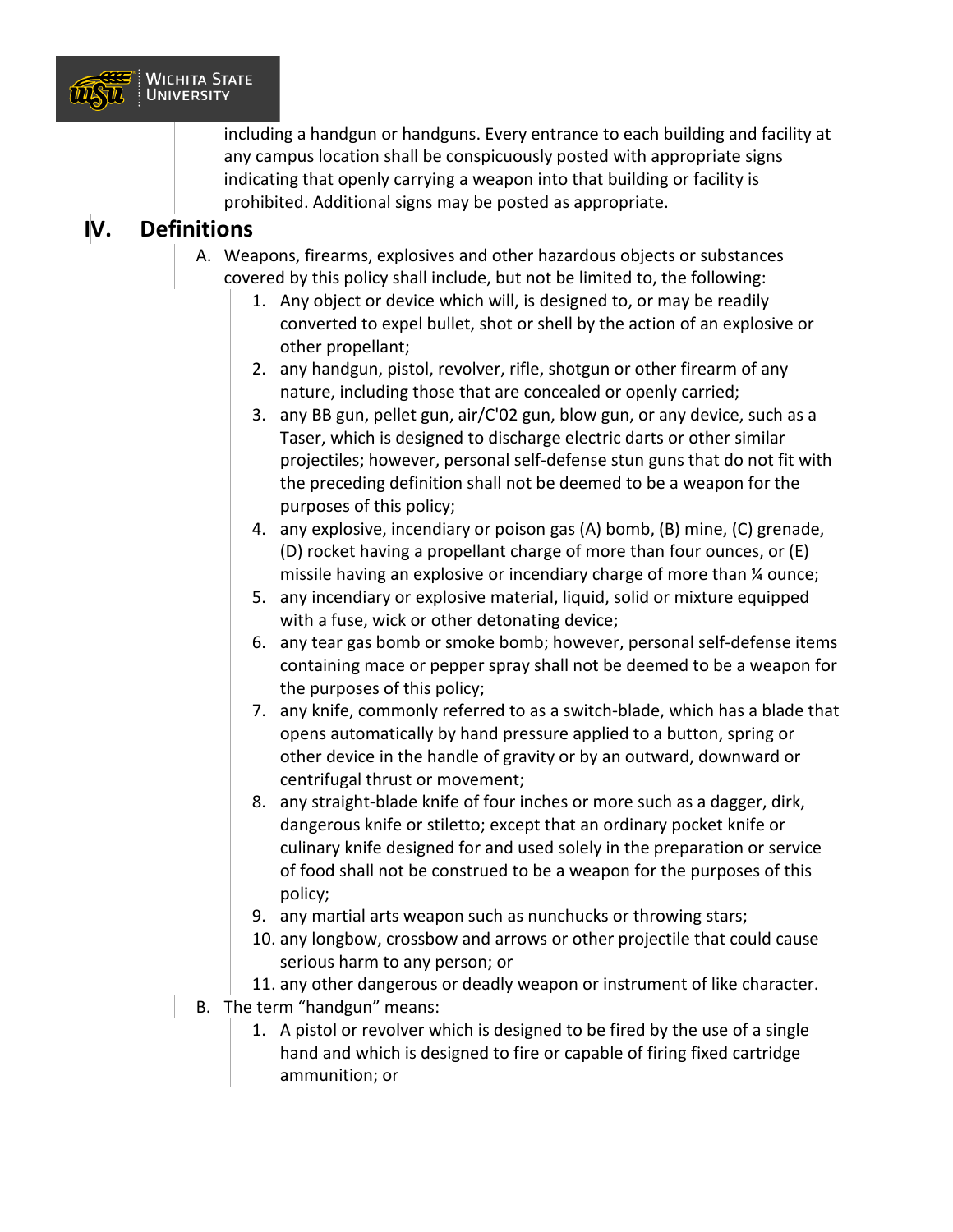

- 2. any other weapon which will or is designed to expel a projectile by the action of an explosive and which is designed to be fired by the use of a single hand.
- C. The term "firearm" includes any handgun, rifle, shotgun, and any other weapon which will or is designed to expel a projectile by the action of an explosive.
- D. The phrase "adequate security measures" means the use of electronic equipment and armed personnel at public entrances to detect and restrict the carrying of any weapons into the University building, or any public area thereof, including, but not limited to, metal detectors, metal detector wands or any other equipment used for similar purposes to ensure that weapons are not permitted to be carried into such building or public area by members of the public. Adequate security measures for storing and securing lawfully carried weapons, including, but not limited to, the use of gun lockers or other similar storage options may be provided at public entrances.
- E. "Public area" means any portion of a University building that is open to and accessible by the public or which is otherwise designated as a public area by the board.
- F. "Concealed" means completely hidden from view and does not reveal the weapon in any way, shape, or form.
- G. "Approved storage device" should (a) be of a sufficient size to fully enclose the handgun while secured in an approved holster, (b) constructed of sturdy materials that are non- flammable, (c) have a combination, digital or other secure locking device that can only be unlocked by the individual using the storage device but devices secured exclusively with a key lock are prohibited, and (d) constructed specifically for the storage of a handgun and/or ammunition.

#### **V. Procedures**

- A. Individuals lawfully possessing a handgun, pursuant to this policy, should keep it completely concealed on or about their person at all times, maintain it within their immediate control and custody and not brandish or intentionally display the handgun except when lawfully using the handgun in self-defense or when to transfer to safe storage. This allows individuals to carry a handgun if it can be carried securely in a briefcase, backpack, purse, handbag or other similar personal carrier designed and intended for the carrying of an individual's personal items so long it is within the exclusive and uninterrupted control of the individual. This includes wearing the carrier with one or more straps consistent with the carrier's design, carrying or holding the carrier, or placing the carrier next to, or within the immediate reach of, the individual at all times.
- B. Any employee, who is legally qualified, shall not be prohibited from carrying any concealed handgun while performing work for the University, including while in a means of conveyance, except in a campus building that has adequate security measures at all public access entrances to ensure that no weapons are permitted to be carried into such building and the building is conspicuously posted.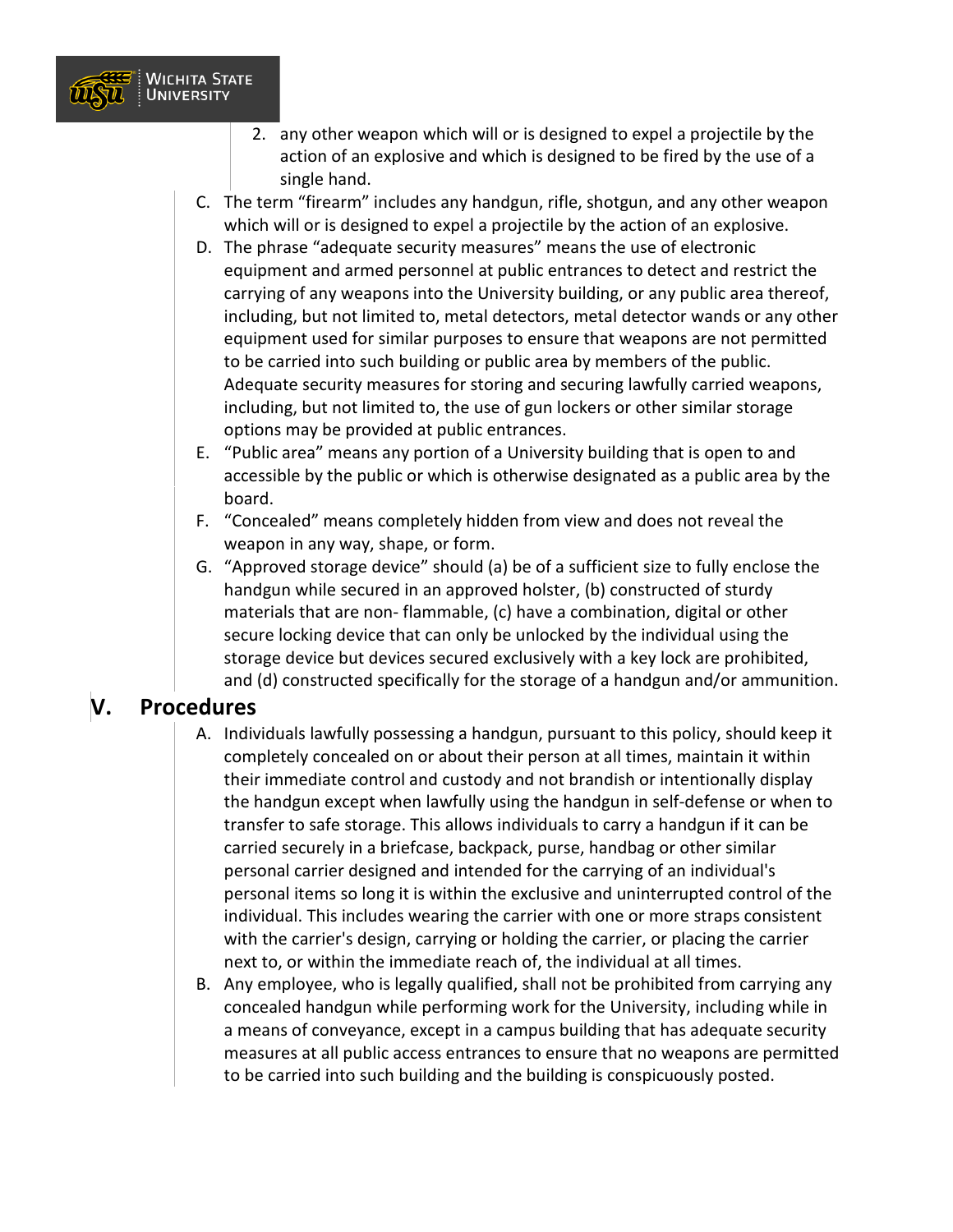

- C. Weapons other than concealed handguns, as defined and allowed above, are not permitted on University property unless in the possession of a law enforcement officer, armored car security personnel, or private security pre-approved by the Chief of the University Police Department.
- D. For the purposes of this policy, the term weapons would not include items or materials used in or necessary for the conduct of Board-approved academic programs or University-approved activities or practices. However, the University's Chief of Police should be notified about any such items or materials in advance of their use or presence on campus and mandate specific requirements for the possession, use and storage of such items or materials, including notification of other necessary University personnel.
- E. Handguns carried by individuals, whether on their person or in a carrier, must be secured in a holster that completely covers the trigger and the entire trigger guard area and that secures an external hammer in an un-cocked position through the use of a strap or by other means. Handguns with an external safety must be carried with the safety in the "on" position. The holster must have sufficient tension or grip on the handgun to retain it in the holster even when subjected to unexpected jostling. Semiautomatic handguns must be carried without a chambered round of ammunition. Revolvers must be carried with the hammer resting on an empty cylinder.
- F. The concealed carry of a handgun by 1) an individual who is legally qualified to have a handgun and who has been screened in accordance with K.S.A. 75- 7c20(d), 2) an employee who is legally qualified to have a handgun, and 3) those individuals identified in paragraph 10, above, is allowed while the individual is located in non-public areas within University buildings that have restricted access entrances that require a key, key card, code, or similar device to ensure only authorized individuals are allowed into those areas. The concealed carry of a handgun by any other individual in such non-public area is prohibited. Nonpublic areas with University buildings must be specifically approved by the President of the University, or the President's designee, after consultation with the University Chief of Police and the University General Counsel. Each restricted access entrance where concealed carry is prohibited as provided in this paragraph shall be conspicuously posted with appropriate signs indicating that carrying a concealed handgun into that non-public area is prohibited. The signage should be in accordance with rules and regulations adopted by the Kansas Attorney General as described in K.S.A. 75-7c10.
- G. The University Police Department should be notified of a suspected violation of this policy by telephone, electronic mail, in person or in writing. Within a reasonable period of time after receiving such notification, the University Police Department shall investigate the matter and report its factual findings to Human Resources if any employee is involved or the Office of Student Conduct and Community Standards (hereinafter referred to as Student Conduct) if a student is involved. If it is a visitor, the University Police Department shall have the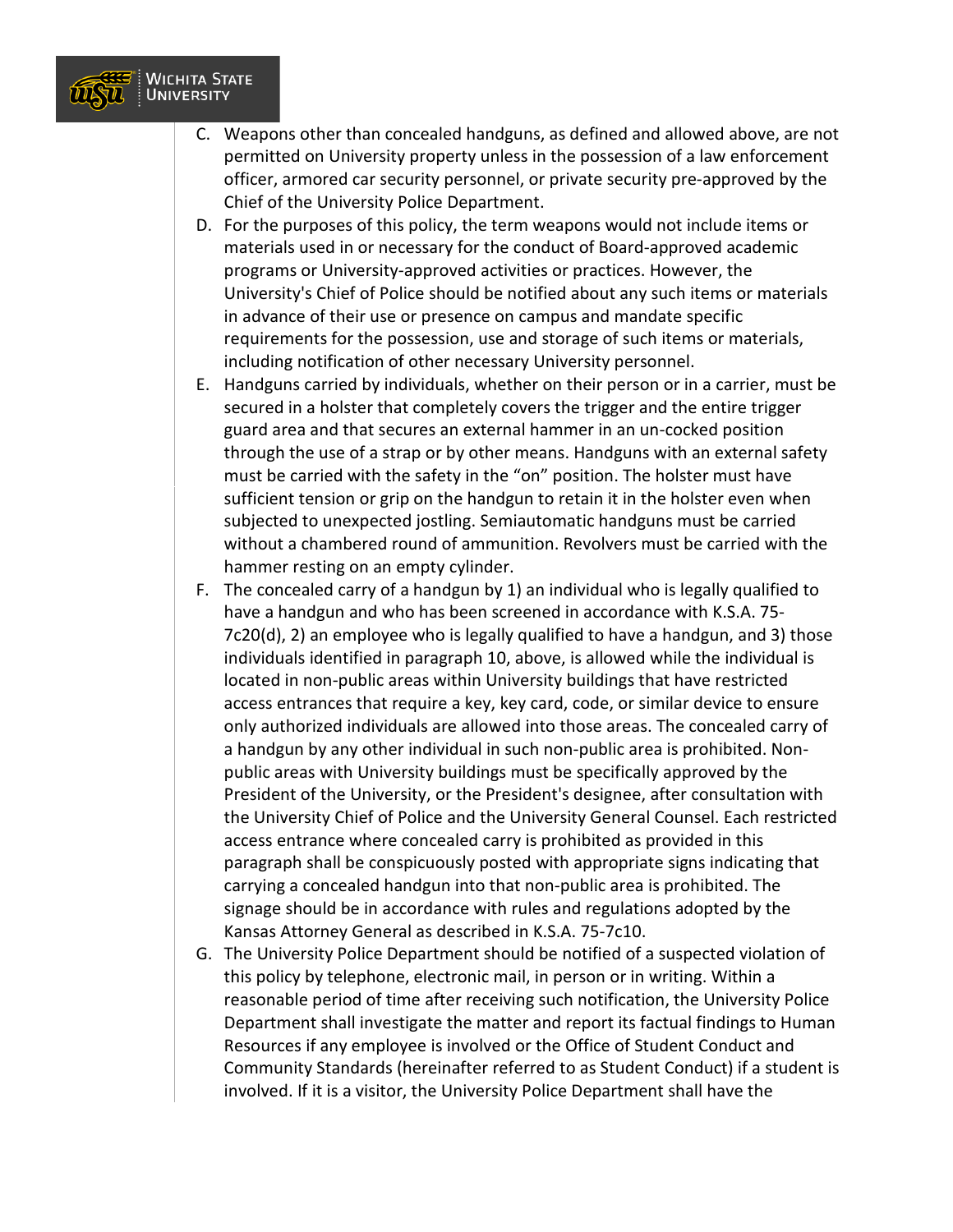

authority to handle the situation as deemed appropriate. Upon receipt of the factual findings, Human Resources or Student Conduct may conduct an independent investigation to determine if a policy violation has occurred. Any employee or student of the university who violates one or more provisions of this policy shall be subject to discipline in accordance with applicable university codes of conduct. Any individual who violates one or more provisions of this policy may be issued a lawful directive to leave campus with the weapon immediately. Any individual who violates the directive shall be considered to be in trespass and may be cited accordingly. Any individual who violates state or federal law may be detained, arrested or otherwise subjected to lawful processes appropriate to the circumstances.

- H. Nothing in this policy is intended to replace municipal, state or federal law regarding weapons, firearms, explosives and other hazardous objects or substances or to be inconsistent with the authority afforded a lawfully commissioned peace officer.
- I. This policy is intended to apply and cover any building or grounds owned by the university or the Board and any building or grounds leased by the university or the Board for university use and located within the State of Kansas. Buildings and land owned by or both owned by and leased to third parties that otherwise might be located on ground owned by the University are not included. This policy may not be applicable on all locations leased by the University if the University is not the sole tenant of the leased property. Leased locations leased and controlled by an entity that may lawfully exclude or permit firearms at their premises (concealed or otherwise) may choose at their sole discretion to exclude or permit concealed firearms from their premises, notwithstanding a lease with the University so long as the University is not the sole tenant on the leased property.
- J. All University students and employees will be notified concerning this policy prior to the effective date of the policy. This notification will include learning when this policy applies, the availability of any known local or regional firearm safety instruction, how a handgun is carried and stored pursuant to this policy, how to report a suspected violation of this policy, who investigates reports, the potential consequences upon confirmation the policy has been violated and other topics relevant to this policy.

#### **VI. Implementation**

This policy shall be included in the WSU Policies and Procedures Manual and shared with appropriate constituencies of the University.

#### **Kansas Board of Regents Approval Date:** December 14, 2016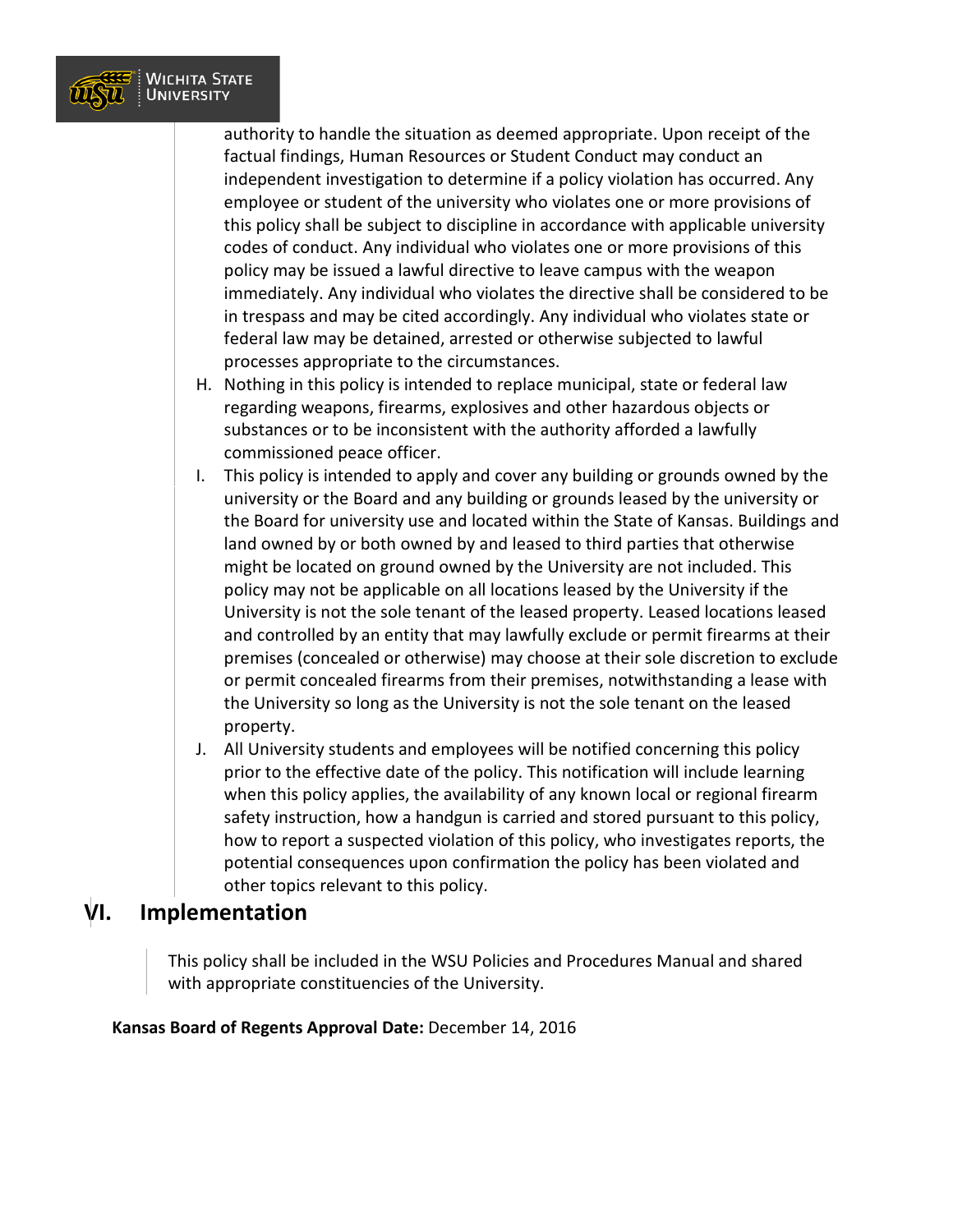

## **11.20 / Space Heaters**

Effective: November 1, 2008 Revised February 02, 2021

## **I. Initiating Authority**

A. The Environmental, Health, and Safety Department serves as the initiating authority along with the Wichita State University Fire Safety Office.

#### **II. Purpose**

- A. The purpose of this policy is to inform students and Employees of the general prohibition on the use of portable space heaters and the impact of space heaters on safety and energy management. This policy will reduce the excessive electrical load and potential safety hazards created by unregulated space heaters.
- B. Three significant issues govern the use of space heaters in campus buildings fire safety, electrical loads, and energy efficiency.
- C. Wichita State University has established heating and cooling season building temperature policies, set forth in University policy [11.27 HVAC Systems](https://www.wichita.edu/about/policy/ch_11/ch11_27.php)  [Standards.](https://www.wichita.edu/about/policy/ch_11/ch11_27.php) These seasonal temperature settings are intended to provide comfort conditions in support of the University's educational mission while advancing WSU's energy-conservation goals.
- D. Residence Halls have a separate heating and cooling temperature setting for student comfort while residing in the Residence Halls.
- E. Portable space heaters pose serious fire, safety, and electrical hazards.
- F. Portable space heaters are generally prohibited in campus buildings, including Residence Halls, because they can create system imbalances, overload building electrical circuits, and use a significant amount of energy. This environmentally responsible policy helps the University maintain sustainable practices through reduced energy consumption.

### **III. Policy**

- A. The use of portable space heaters is prohibited except where it is determined by Facilities Services that the building HVAC system cannot maintain the University approved temperature set point range in any given University building or a specific area within a building.
- B. Most occupants who are dressed properly for the season will be comfortable in University buildings. However, if anyone believes the temperature of their work area is outside the set temperature points, they can request that Facilities Services review the temperature settings and test the air temperature in the effected space.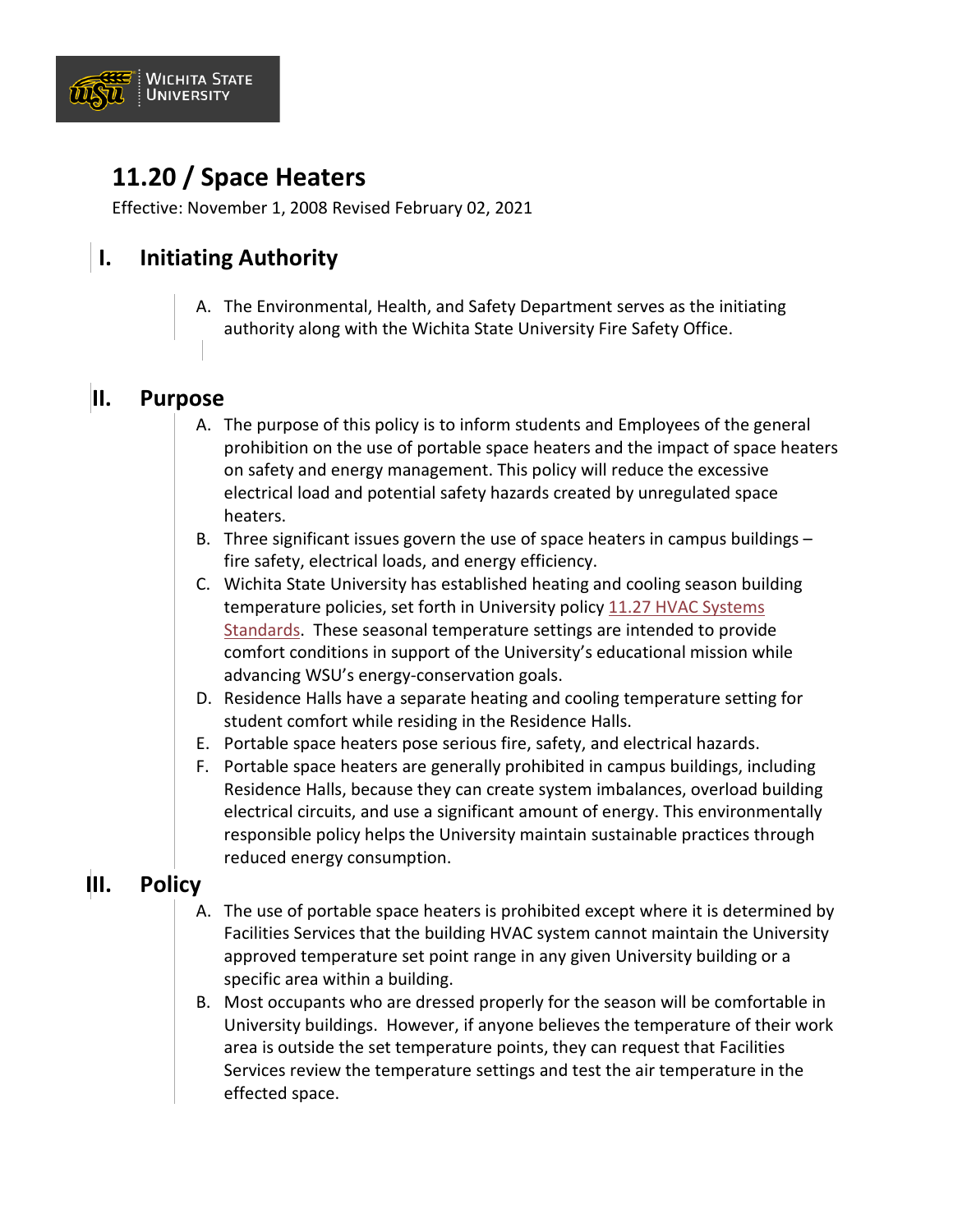

C. Portable space heaters are prohibited in any Residence Hall room or common areas pursuant to the [Housing and Residential Life Handbook](https://www.wichita.edu/student_life/housing/documents/HRL_HANDBOOK_7-29-20.pdf) unless the housing staff determines that the Residence Hall room cannot maintain the approved temperature for the Residence Hall.

### **IV. Definitions**

- A. For the purpose of this policy only, the following definitions shall apply:
	- 1. **Employee:** An individual who provides services to the University on a regular basis in exchange for compensation and receives a W-2 for such services. This includes temporary and part-time Employees.
	- 2. **Residence Halls:** Shocker Hall, the Suites, and the Flats.
	- 3. **University:** Wichita State University and its controlled affiliate organizations.

### **V. Administrative Procedure**

- A. Students who believe the temperature of their Residence Hall room or any common area is outside the temperature settting points must contact Housing and Residence Life to report the temperature variance through a [maintenance](https://www.wichita.edu/student_life/housing/Staff/Maintenance_Request.php)  [request.](https://www.wichita.edu/student_life/housing/Staff/Maintenance_Request.php)
- B. Employees that believe their work area is not within the appropriate temperature point for the season must contact Facilities Services Work Order Center through a [work order request.](https://www.wichita.edu/services/physical_plant/workorders.php) Employees may also call (316) 978-3444 for assistance or questions on the work order request.
	- 1. Facilities Services will test the temperature in any work area to determine if the temperature is within limits set for the season.
	- 2. Only if the temperature is outside the temperature for the season and cannot be adjusted will Facilities Services issue an approved space heater for temporary use in the work area.
		- a. In order to ensure that all space heaters meet current safety guidelines, Facilities Services has approved a specific radiant heater for use.
		- b. Facilities Services will review the area and do an electrical assessment to determine the best location and appropriate plugin for the approved space heater.
		- c. Unapproved department owned space heaters should be turned into Facilities Services or disposed of.
		- d. Any unapproved privately owned space heater must be removed from the University.
	- 3. Once an approved space heater is issued, the Employee must comply with the following safety and care instructions:
		- a. The heater shall only be used in the approved area and plugged directly into the outlet approved during the electrical assessment.
		- b. Never plug the heater into an extension cord, power strip or multi-plug adapter.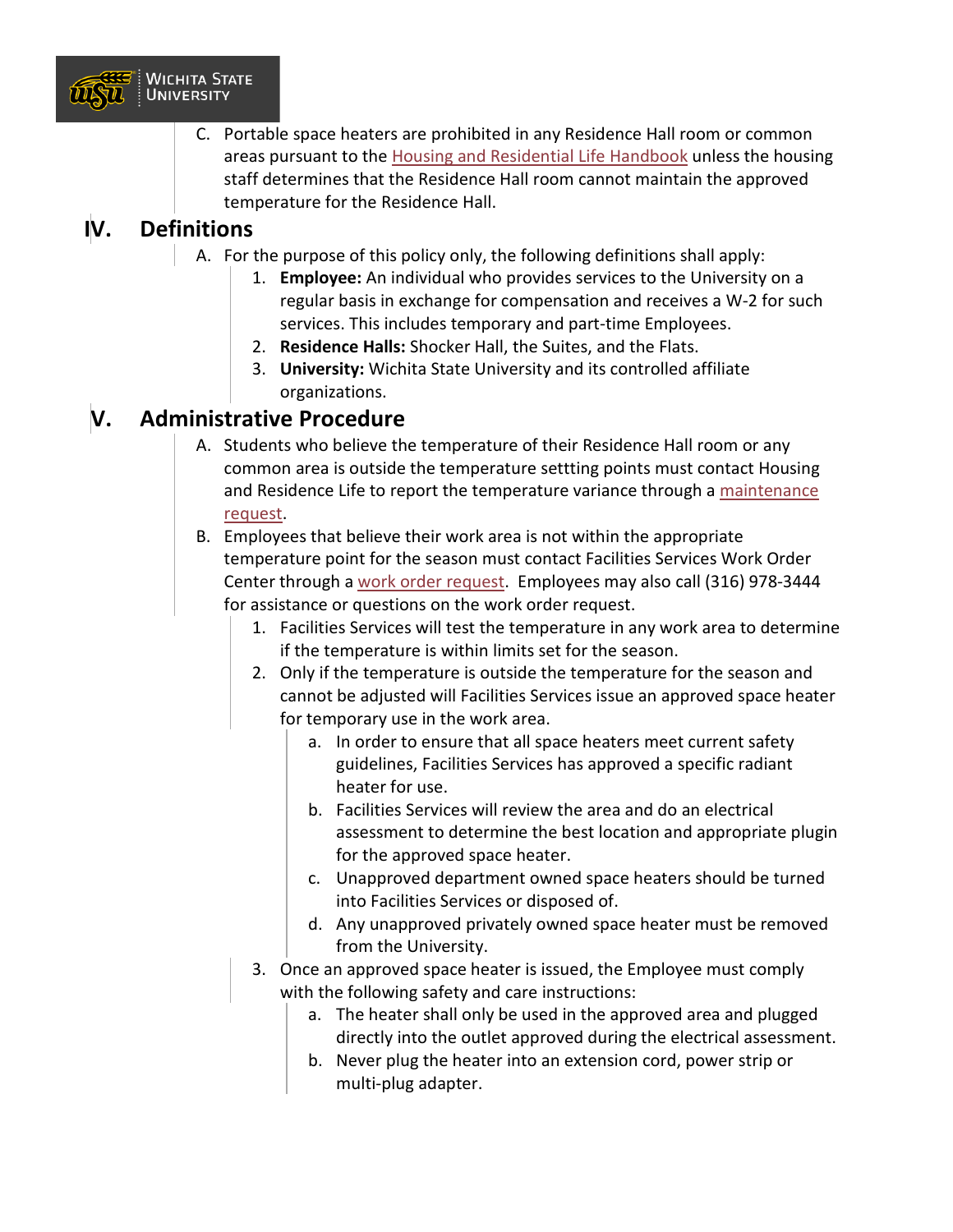

- c. The heater shall be turned off and unplugged when the Employee leaves their office or work space, and should never be left operating unattended.
- d. Maintain a clear radius of three feet around the heater.
- e. If the heater or the electrical cord are damaged the unit must be unplugged and removed from service immediately.
- 4. If at any time the temperature in the office or work space in which an approved space heater was authorized is restored, the space heater shall no longer be authorized and shall be returned to Facilities Services.
- 5. Environment Health and Safety and the University Fire Safety Office will enforce this policy.
- 6. The University may take disciplinary action against Employees who demonstrate continued disregard for Fire and Life Safety codes by using unauthorized space heaters.
- 7. Students who have a prohibited space heater in any Residence Hall may face student conduct proceedings.

#### **VI. Applicable Laws and Additional Resources**

- A. K.S.A 31-132 et seq., Fire Protection
- B. K.A.R. 22-1-1 et seq., Kansas Fire Prevention Code—State Fire Marshal Administrative Regulations
- C. National Fire Protection Association (NFPA) Code 11.5.3 (Portable Electric Heater)
- D. University Policy 11.27 / HVAC System Standards
- E. Housing and Residential Life Handbook, page 42 (prohibited appliances).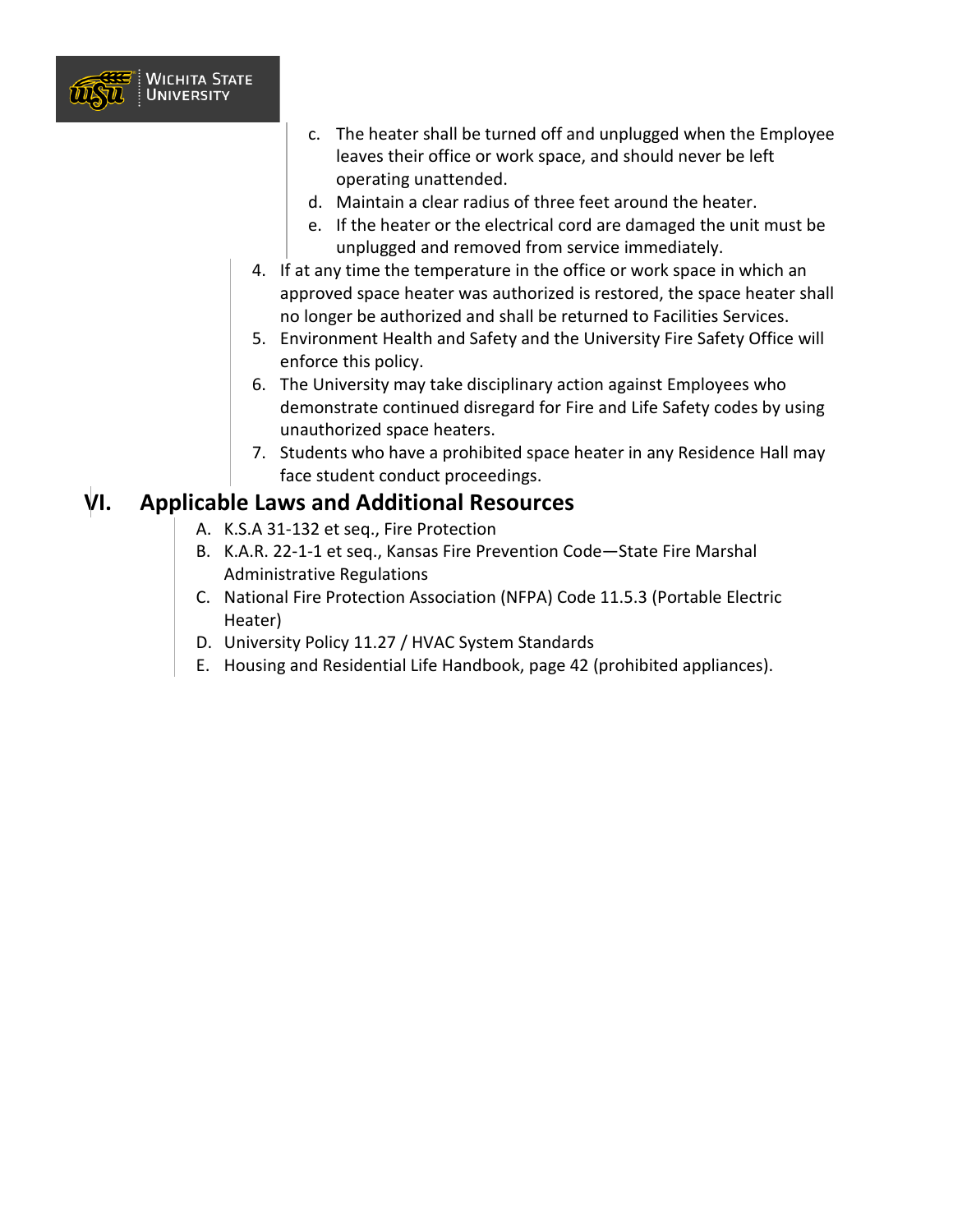

## **11.21 / Issuance of No Trespass Notice**

Effective: October 31, 2009 |Revised April 13, 2021

### **I. Initiating Authority**

A. General Counsel serves as the initiating authority. In this capacity, General Counsel is responsible for the development and implementation of policies and procedures for the issuance and enforcement of any Notice of No Trespass issued by the University.

#### **II. Purpose**

A. The University remains committed to safeguarding the people who learn, research, live, work, play, and visit the University campus, ensuring the safe operation of University activities, and protecting University assets. The University may restrict all or part of an individual's access to University Premises upon issuance of a Notice of No Trespass. The purpose of this policy is to set forth the policy and procedure for the issuance of a Notice of No Trespass.

### **III. Policy**

#### **A. Effect of a Notice of No Trespass**

A Notice of No Trespass that is properly communicated to a Restricted Person shall serve as an order not to enter or to be prohibited from remaining on such University Premises. As recognized in K.S.A. 21-5808, violation of such an order could result in a conviction for criminal trespass.

#### **B. When a Notice May Be Issued**

The University may issue a Notice of No Trespass on University Premises to a person who is, has been, or is threatening to be present on University property, and such person has engaged, or is reasonably likely to engage, in:

- 1. Criminal activity;
- 2. A violation of University policy and his/her exclusion from University Premises is necessary to prevent harm, property damage or significant disruption; or
- 3. Conduct that is or may reasonably be deemed to be threatening, disruptive, or violent.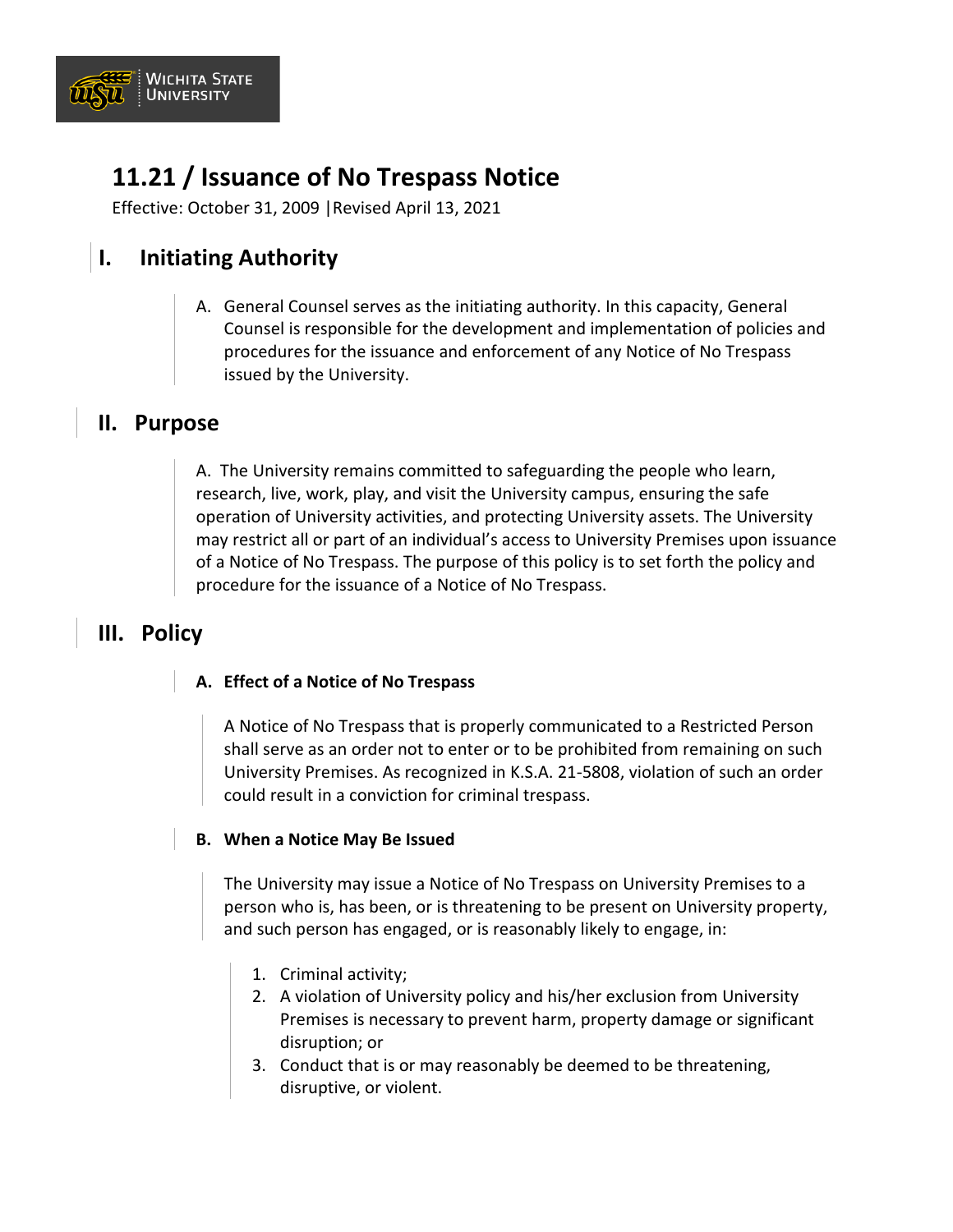

#### **C. Who May Request and/or Authorize a Notice**

- 1. Any employee, student or visitor may request a Notice of No Trespass be issued pursuant to the administrative procedures set forth below.
- 2. An Authorized University Official may, in his/her sole discretion and without request, authorize a Notice of No Trespass to be issued pursuant to the administrative procedures set forth below.

#### **D. Who Issues a Notice**

Once a Notice of No Trespass has been authorized, the Office of the General Counsel shall issue such Notice.

#### **E. Expiration or Cancellation of a Notice of No Trespass**

- 1. All Notices of No Trespass shall expire two (2) years from the date of the Notice unless:
	- a. a shorter or longer period of time is stated in the Notice of No Trespass;
	- b. the Notice of No Trespass is terminated in writing by the University; or
	- c. as ordered or required by law or authority.
- 2. A Notice of No Trespass shall not exceed two (2) years except where extenuating circumstances warrant a longer period of time.
- 3. A Notice of No Trespass may be extended upon request and approval, following the same process for the issuance of a Notice of No Trespass.

#### **IV. Definitions**

- A. For the purpose of this policy only, the following definitions shall apply:
	- 1. **Appellate Officer:** The official that receives and reviews any appeals submitted to challenge or modify in whole or in part any Notice of Trespass issued to a Restricted Person, as set forth in this Policy.
	- 2. **Authorized University Official:** An Authorized University Official shall include:
		- a. WSU President;
		- b. Executive Vice President & Provost;
		- c. Senior Vice President Industry / Defense Programs;
		- d. Vice President for Student Affairs;
		- e. Vice President for Finance and Administration,
		- f. General Counsel; or
		- g. any designee appointed in writing by any Authorized University Official set forth in (1) through (6)
	- 3. **Business Day:** Every official University workday of the week. These are the days between and including Monday through Friday, and do not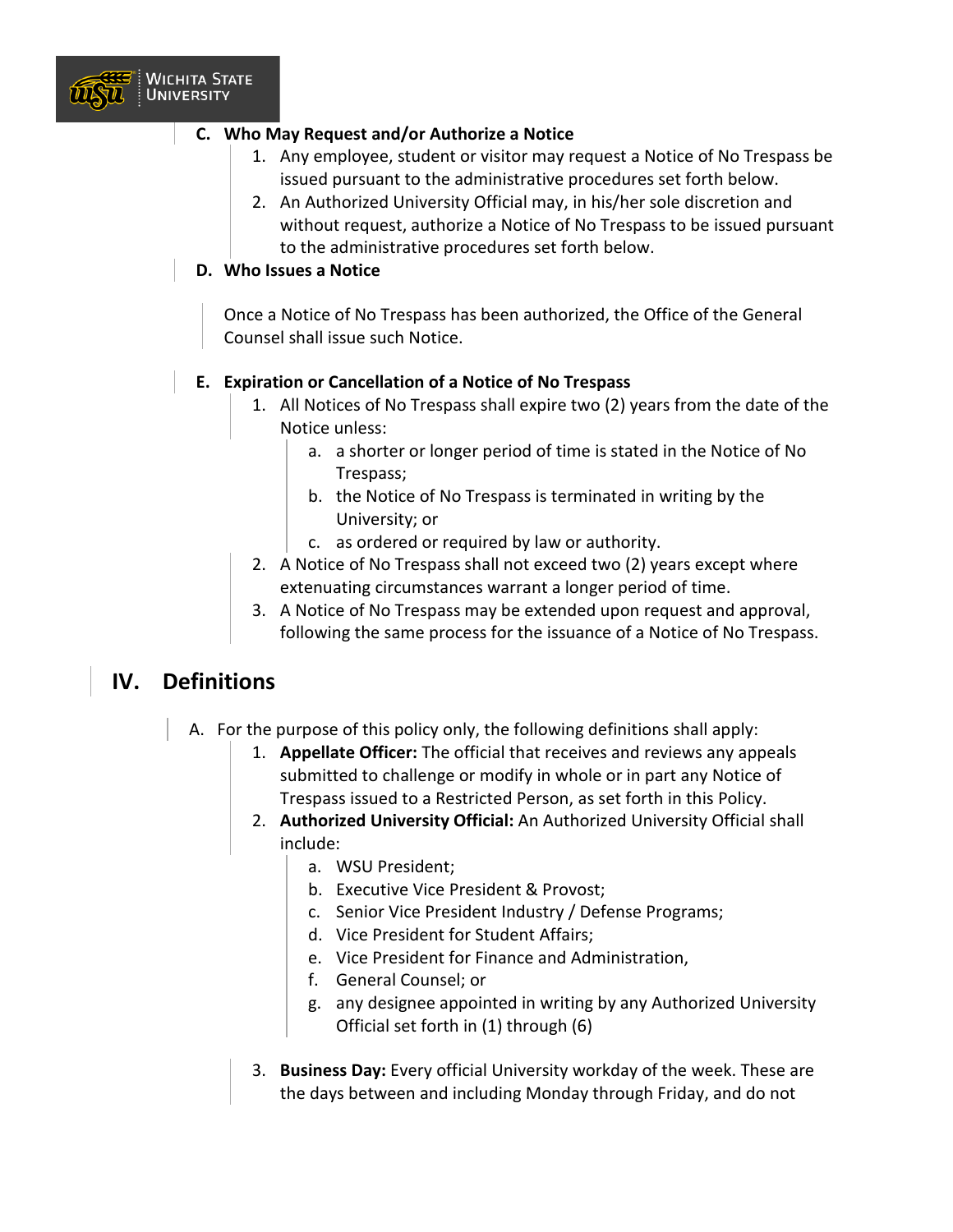

include public holidays, days where the University is officially closed, and weekends.

- 4. **No Trespass Period:** The period of time stated in the Notice of No Trespass, or if such period is not stated, two years from the date the Notice of No Trespass is received by the Restricted Party.
- 5. **Request:** The request for Notice of No Trespass made by a Requesting Party pursuant to the procedure set forth in this policy.
- 6. **Requesting Party:** Any University student, employee, or visitor who submits a request for a Notice of No Trespass.
- 7. **Restricted Person:** A Restricted Person is:
	- a. any person who has received a Notice of No Trespass from the University; or
	- b. any person for whom a Notice of No Trespass is being requested to be served upon.
- 8. **Reviewing Office:** The Reviewing Office is the division and/or office that receives, reviews, and makes a recommendation for a Notice of No Trespass be issued.
- 9. **University:** Wichita State University.
- 10. **University Premises:** University Premises includes University owned land, buildings and vehicles; buildings and land leased by the University from an affiliated corporation or a third party; and any other property controlled by the University that is set forth by agreement that the University may restrict access. University Premises may change from time to time, but they are designated annually in the University's Annual Security Report and on its website here.

### **V. Administrative Procedure**

#### **A. Notice of No Trespass Directed by an Authorized University Official**

- 1. An Authorized University Official may, in his/her sole discretion, direct the Office of General Counsel to issue a Notice of No Trespass in the event the Authorized University Official reasonably believes that the requirements set forth in section III.B (When a Notice May be Issued) have been met.
- 2. All Notices of No Trespass issued pursuant to this section by an Authorized University Official shall be issued pursuant to section V.G. (Issuance of Notice of No Trespass) and may be appealable pursuant to section V.D. (Appeal of Notice of No Trespass).
- **B. Notice of No Trespass Requested by a Requesting Party**
	- **1. Requesting a No Trespass Order**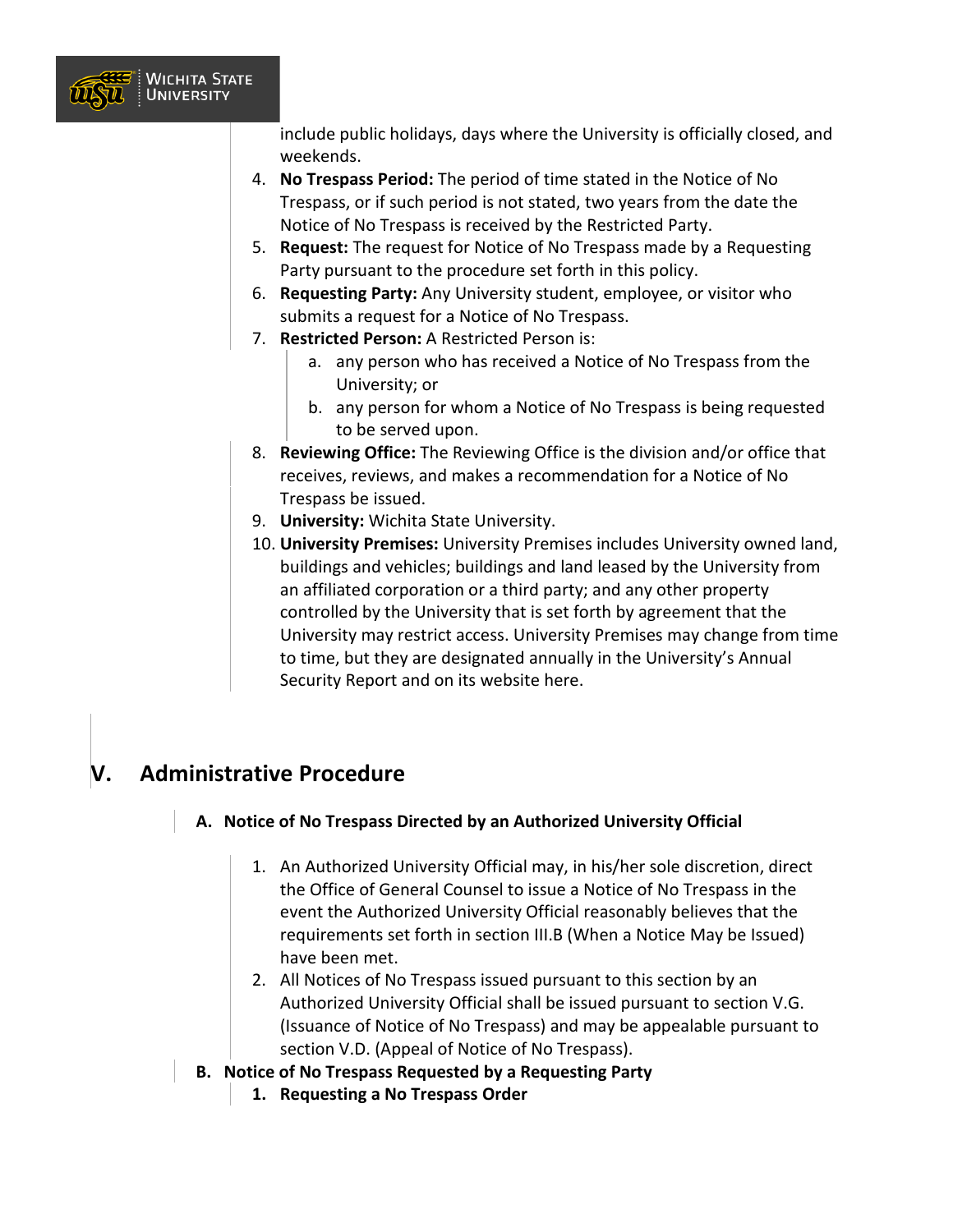

A Requesting Party may request a Notice of No Trespass be issued to any person by completing the [Notice of No-Trespass Request Form](https://www.wichita.edu/administration/generalcounsel/no-trespass-orders.php) available online or by sending the following information by e-mail to the Office of [General Counsel:](mailto:general.counsel@wichita.edu)

- a. First and Last Name of the Requesting Party;
- b. Contact information of the Requesting Party, including valid telephone and e-mail address;
- c. First and Last Name of the Restricted Person;
- d. Status of the Restricted Person (student, employee, vendor, visitor);
- e. Address of the Restricted Person, if known;
- f. Date of birth of the Restricted Person, if known;
- g. The names of any student, employee, or department who should receive a copy of the Notice of No Trespass;
- h. Requested length of the No Trespass restriction;
- i. Reason for requested length of time for No Trespass restriction;
- j. Statement of alleged behavior and/or conduct by Restricted Person that warrants a Notice of No Trespass; and
- k. Description of relationship between the Requesting Party and the Restricted Person (friends, strangers, current/former spouse, relative, etc.)

#### **2. Initial Review of Request from Requesting Party**

- a. The Office of the General Counsel shall receive the Request and shall, based on the status of the Restricted Person and subject to subsection V.B.2.b. below, forward the Request for review to the head of the following Reviewing Divisions / Offices:
	- i. If the Restricted Person is a student to the Division of Student Affairs;
	- ii. If the Restricted Person is an employee  $-$  to the Office of Human Resources;
	- iii. If the Restricted Person is a vendor  $-$  to the Division of Finance and Administration;
	- iv. If the Restricted Person is a visitor to the Office of Academic Affairs; and
	- v. If the Restricted Person's status is not identified or does not meet any of the categories noted above — to the Office of the General Counsel.
- b. If, however, the Requesting Party is a student, the Request shall be forwarded to the Office of Student Conduct and Community Standards (SCCS) for handling. SCCS shall provide notification of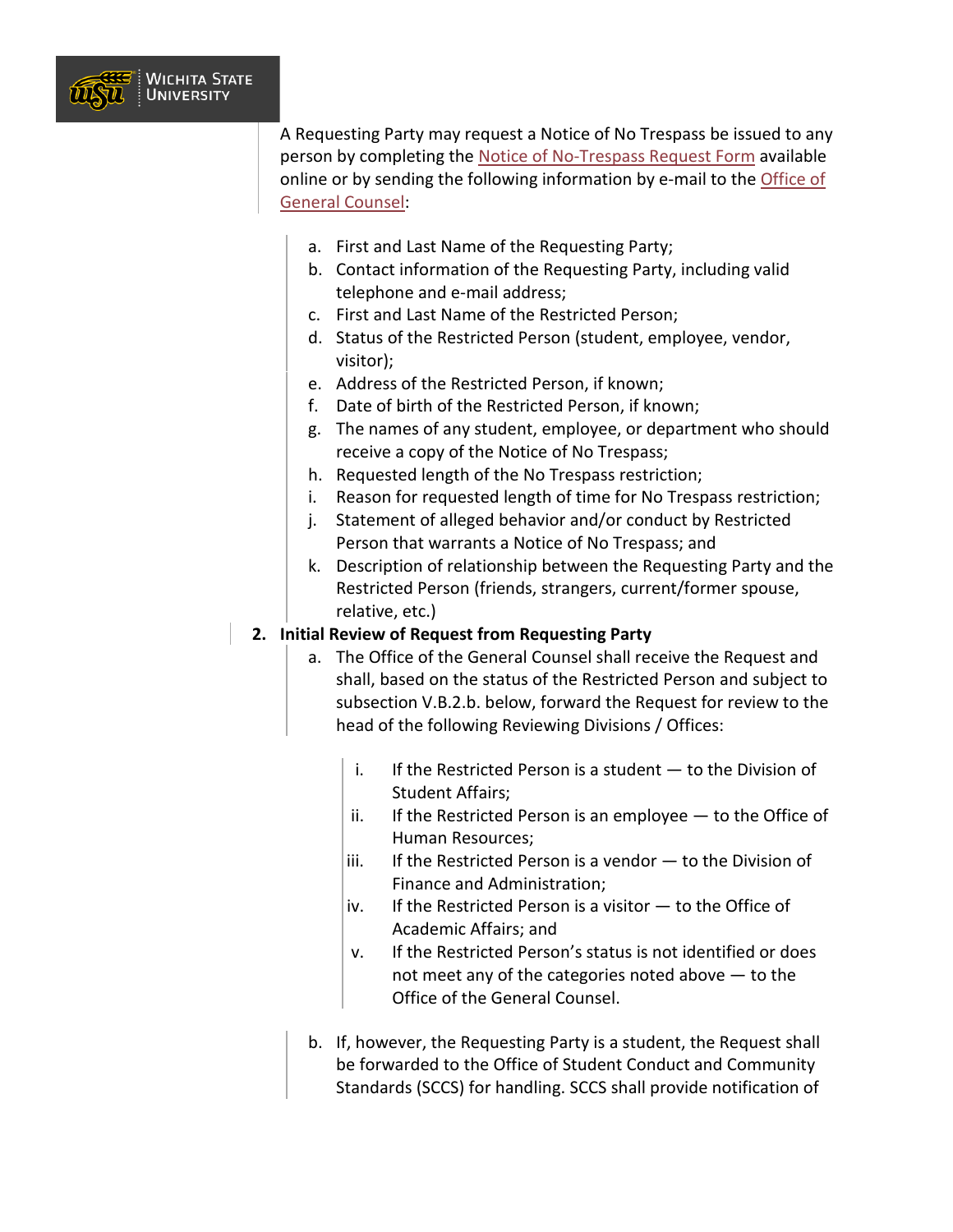

the Request to the appropriate Reviewing Office set forth above based on the status of the Restricted Party.

- **3. Review by the Reviewing Office**
	- a. Upon receipt of the Request, the Reviewing Office shall review the Request to determine if more information is needed from the Requesting Party. If such additional information is needed, the Reviewing Office shall make reasonable effort to contact the Requesting Party, or any other University employee or student as deemed necessary, and obtain the additional information.
	- b. If additional information is requested by the Reviewing Office, but not provided by the Requesting Party, the Request may be closed without further action.
- **4. Request for Notice of No Trespass by the Reviewing Office**

The Reviewing Office shall request a Notice of No Trespass be issued by the Office of General Counsel if the Reviewing Office has determined, based on reasonable review and determination, that the requirements set forth in section III.B (When a Notice May be Issued) have been met.

#### **C. Issuance of Notice of No Trespass**

- 1. Upon receipt of a directive from an Authorized University Official to issue a Notice of No Trespass, or upon request from a Reviewing Office to issue a Notice of No Trespass, the Office of General Counsel shall issue a Notice of No Trespass to the Restricted Person by personal communication. This may include, but not be limited to, personal delivery, personal service by University Police Department or law enforcement, or restricted delivery mail with a copy also sent by first class mail.
- 2. A copy of the Notice of No Trespass shall be provided to the University Police Department, all persons and departments believed to be impacted by the Notice of No Trespass, and all persons identified in the Request, unless otherwise deemed unnecessary by the Office of the General Counsel.

#### **D. Appeal of Notice of No Trespass**

**1. Right to Appeal**

A Restricted Person may appeal the issuance of a Notice of No Trespass, and a Requesting Party may appeal the University's decision to deny a Request. No one other than a Restricted Person or a Requesting Party may appeal the University's decision regarding a Notice of No Trespass.

#### **2. Deadline to Appeal**

A Restricted Person may submit an appeal within thirty (30) calendar days from the date in which the Notice of No Trespass is delivered to the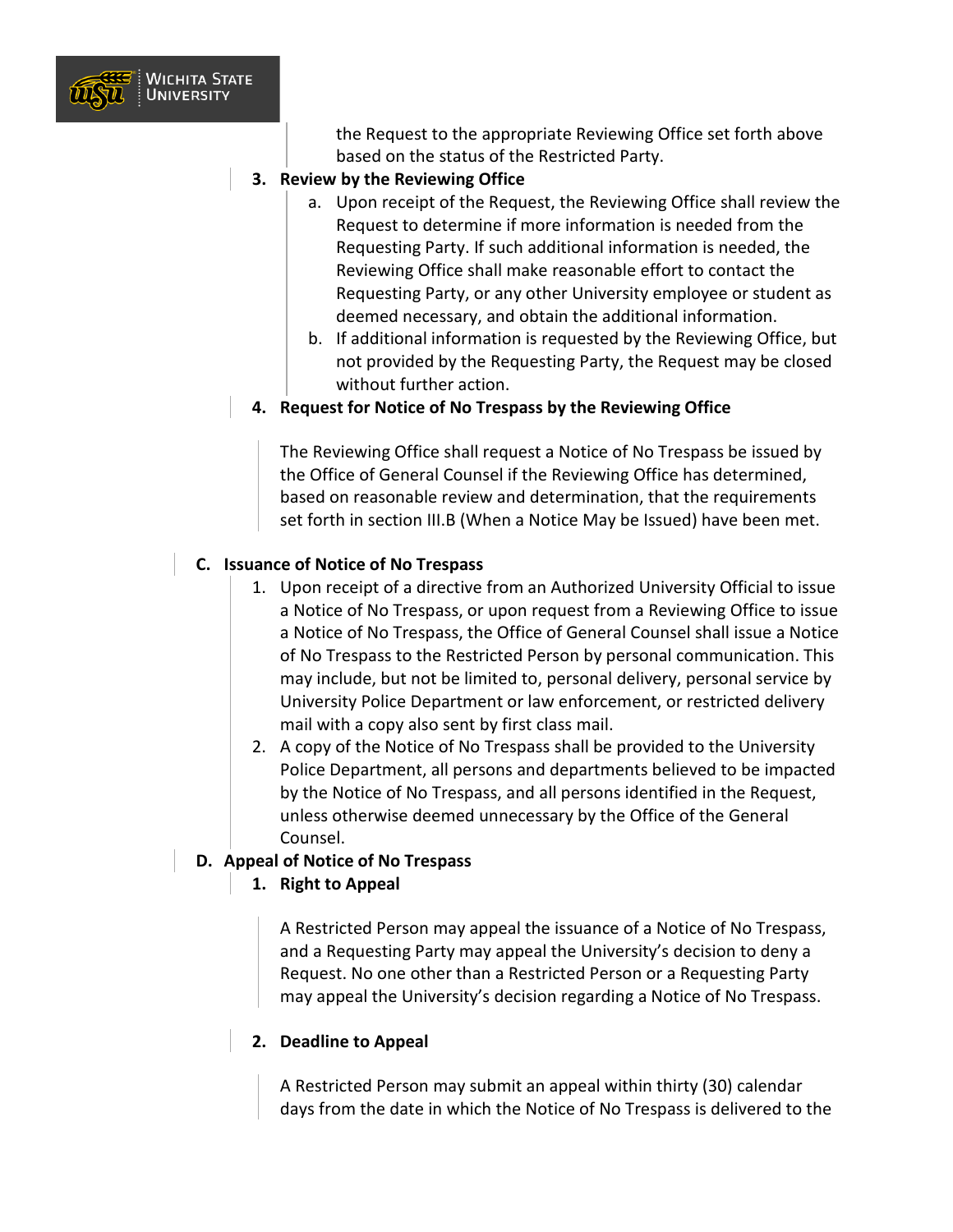

Restricted Person. "Delivery" shall be deemed to have occurred upon proof of receipt of Notice of No Trespass or, if mailed, upon proof of mailing by restricted delivery mail with a copy delivered through first class mail. A Requesting Party may submit an appeal within thirty (30) days from the date in which the University denies any Request.

#### **3. Where to Appeal**

The appeal must be sent to the appropriate Appellate Officer as designated below, with a copy to the appropriate Reviewing Office and to the Office of General Counsel.

- a. The Appellate Officer shall be the Executive Vice President & Provost, or his or her designee, for all appeals made by a Restricted Person or a Requesting Party who is current WSU student; and
- b. The Appellate Officer shall be the Vice President Finance and Administration, or his or her designee, for all other appeals made by any other Restricted Persons or Requesting Parties.

#### **4. Content of Appeal**

The appeal must be made in writing and must state the grounds for appeal and include all information and evidence to support the basis of the appeal.

#### **5. Grounds for Appeal**

An appeal may be made only on the grounds set forth in this section 5. Disappointment or disagreement with the decision regarding the Notice of No Trespass is not sufficient grounds for appeal. The following circumstances are the sole grounds for appeal:

- a. The decision to issue (or not issue) a Notice of No Trespass was clearly erroneous because the evidence and information considered did not support the decision and a mistake has been committed;
- b. The Notice of No Trespass was issued in a manner not consistent the procedures set forth in this policy; and
- c. Material facts and/or evidence was not considered at the time of the Notice of No Trespass due to no fault of the Requesting Party and such facts/evidence hold sufficient weight and significance to be considered on appeal.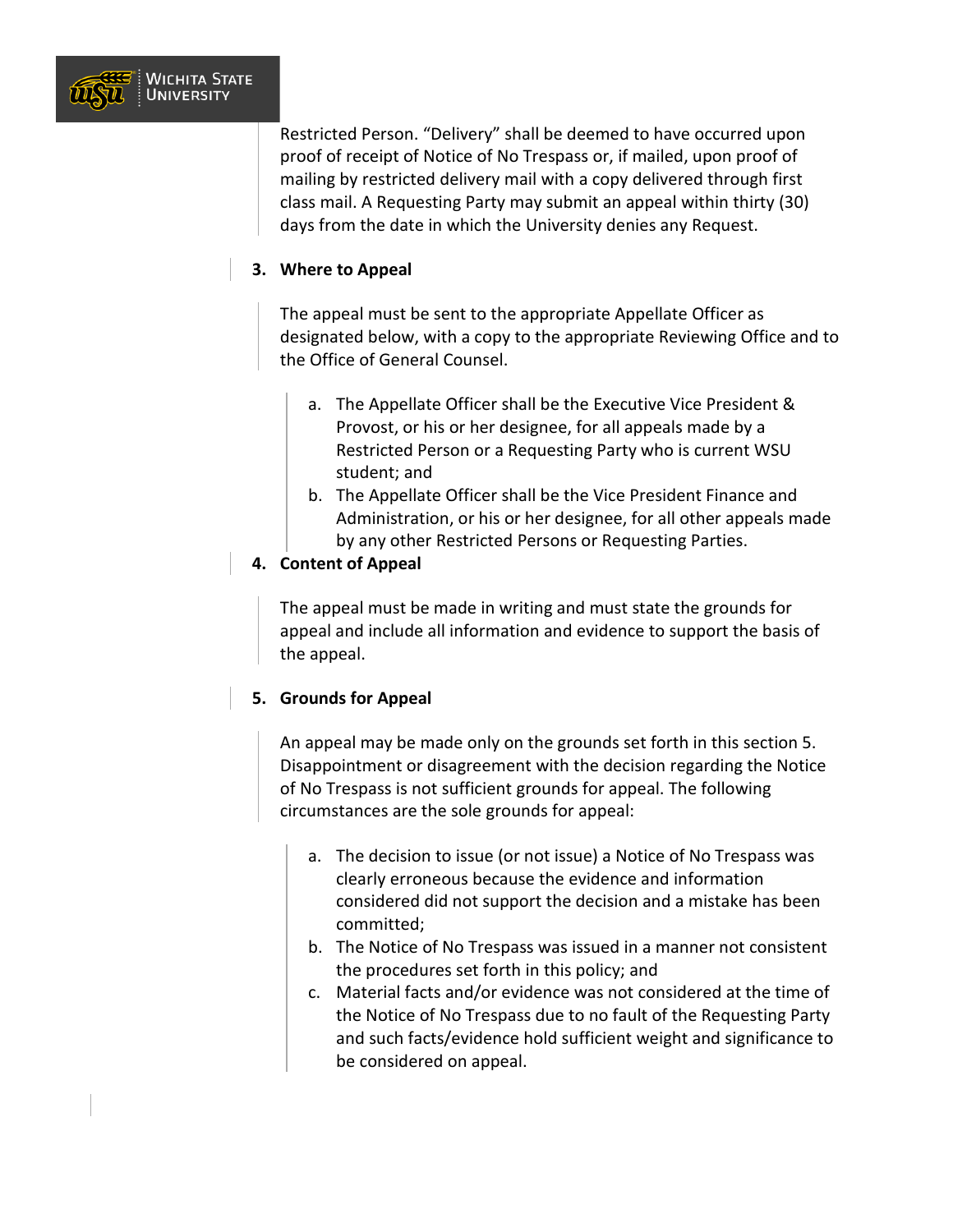

#### **6. Decision on Appeal**

a. The Appellate Officer may, based on the review of the Request, the appeal, and any supplemental relevant information provided by the appealing party, do the following:

i. Dismiss the appeal and affirm the decision of the Authorized University Official or the Reviewing Office (as applicable);

ii. Revoke and/or authorize the issuance of the Notice of No Trespass (as appliable);

iii. Modify the scope, terms or length of time of the Notice of No Trespass; or

iv. Allow the appeal to expire without further action.

#### **2. Notice of Appeal Decision**

- a. The Appellate Officer shall have thirty (30) business days to issue a decision on the appeal. If a decision is not issued within the thirty (30) business day deadline, the appeal shall be escalated to the President of the University. The Appellate Officer is expected, and shall make every effort, to issue a decision on appeal. Escalation to the Presidents' office for review, should only occur where circumstances existed that unduly delayed or prevented the Appellate Officer to issue a decision on appeal within the 30 business day deadline. The President then has fifteen (15) business days to issue decision on appeal. If no decision is issued by the forty-fifth (45) business day, the appeal shall be approved.
- b. Except in the event of an expiration without further action, written notice of the appeal decision shall be delivered to the Requesting Party and the Restricted Person. Delivery may occur by personal delivery, personal service by University Police Department or law enforcement, or restricted delivery mail with a copy also sent by first class mail.
- c. The appeal determination, whether by action or inaction, is the final decision of the University and not subject to further appeal.

#### **E. Dismissal or Modification of the Notice of No Trespass**

1. An Authorized University Official may, at any time during the pendency of the No Trespass Period, dismiss or modify a Notice of No Trespass if, in the University's sole discretion, dismissal or modification of the Notice of No Trespass is in the best interest of the University or the Requesting Party and such dismissal or modification would not likely result in any threat of harm or damage to any person or property.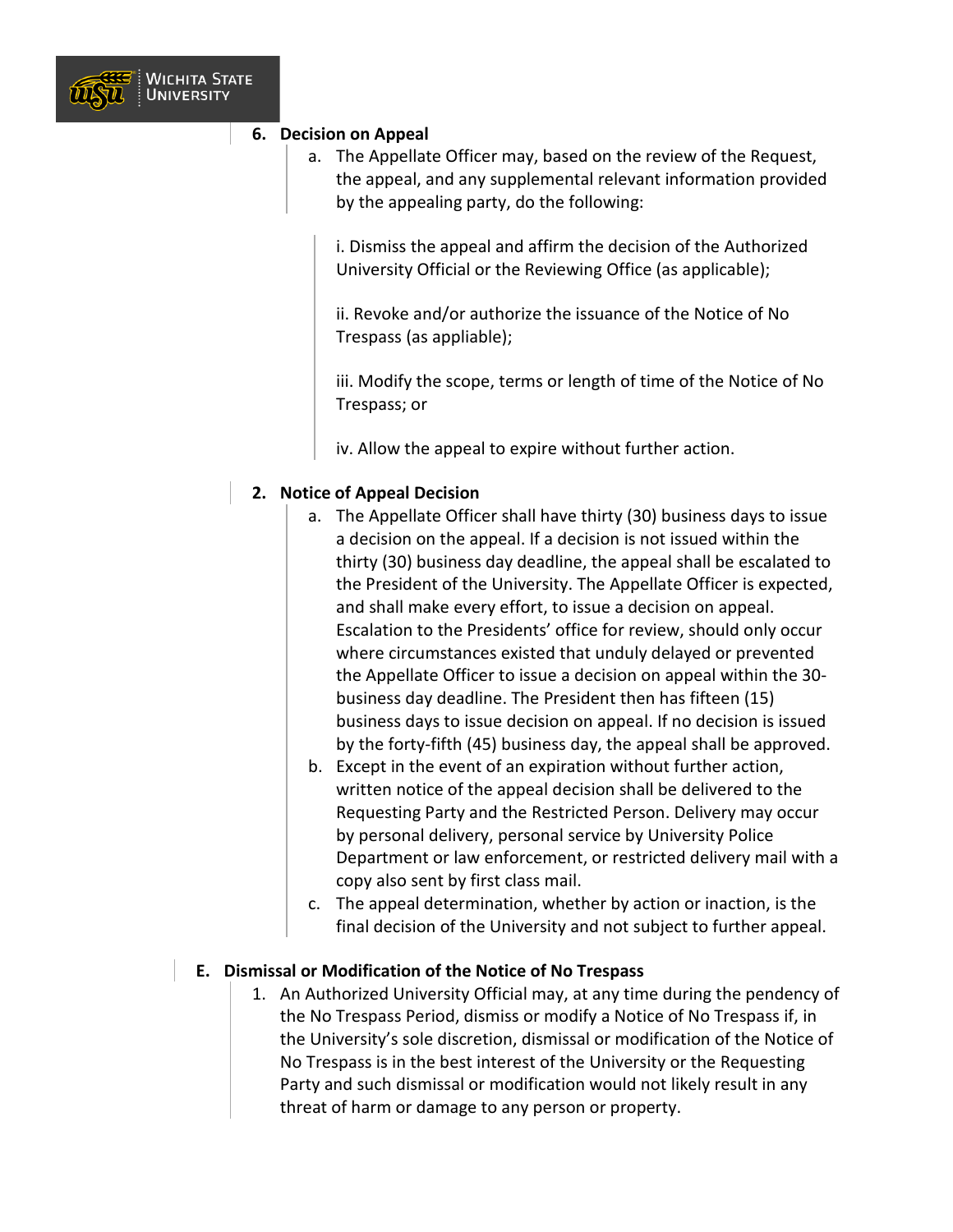

- 2. If the University modifies or terminates the Notice of No Trespass, the University shall provide written notice of such action to the Requesting Party and the Restricted Party. Delivery of such written notice may occur by personal delivery, personal service by University Police Department or law enforcement, or restricted delivery mail with a copy also sent by first class mail.
- 3. Modifications and terminations of a Notice of No Trespass issued pursuant to this section may be appealed pursuant to section V.D. (Appeal of Notice of No Trespass).

#### **F. Recordkeeping**

- 1. All Notices of No Trespass shall be maintained by the University Police Department and Office of General Counsel. If the Restricted Party is a student, the Notice of No Trespass and all related documents shall also be maintained in the Maxient system or other designated student complaint system. If the Restricted Party is an employee, the Notice of No Trespass shall be maintained in the employee's employment file.
- 2. All records shall be maintained for two (2) years after the expiration or termination of a Notice of No Trespass.

#### **VI. Applicable Laws and Additional Resources**

A. A K.S.A. 21-5808: Criminal Trespass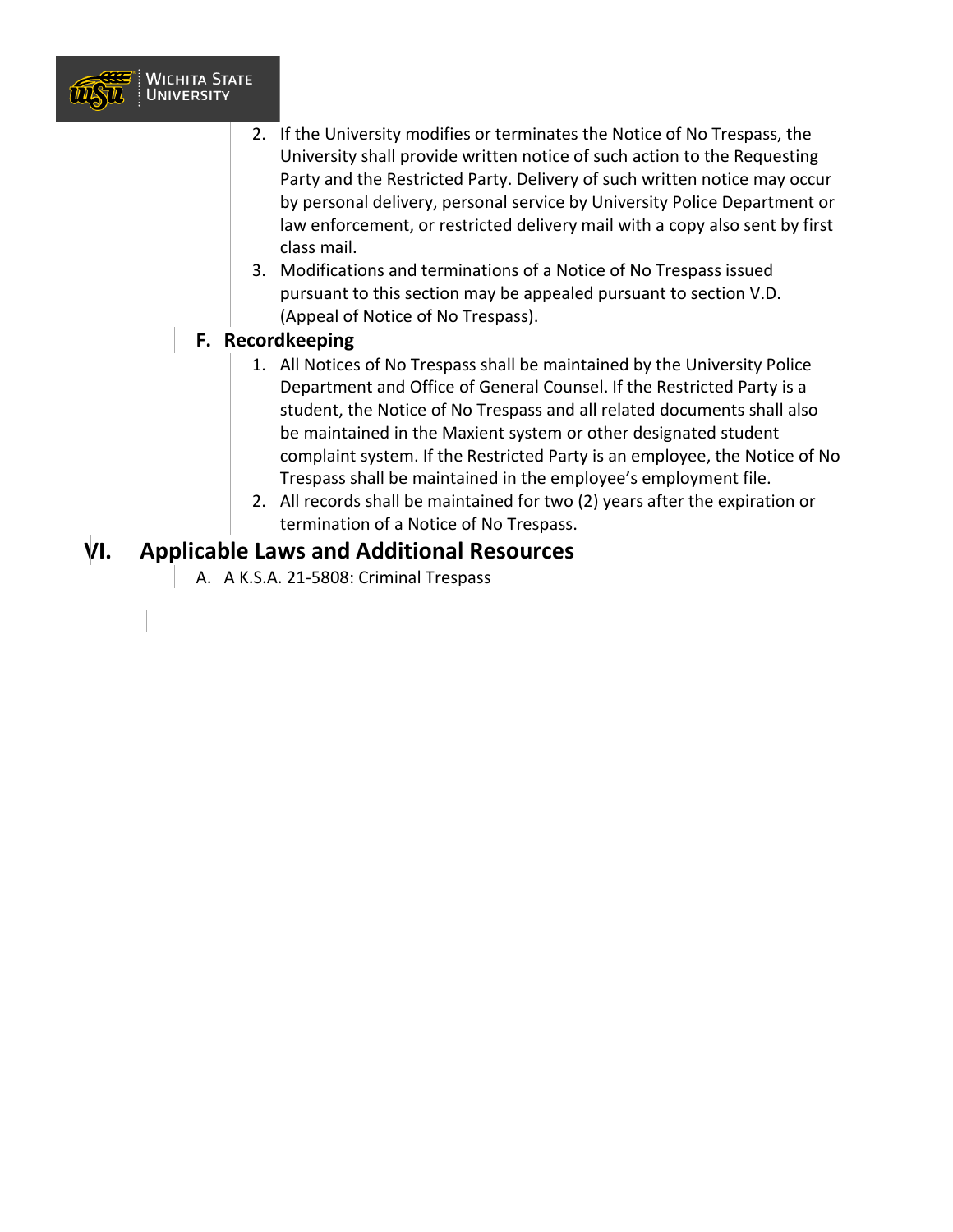

## **11.22 / Political Activities and Campus Facilities**

Effective: July 01, 2010 Revised January 20, 2018

### **I. Purpose**

The purpose of this statement is to set forth University policy with regard to the use of campus facilities for political purposes.

### **II. Preamble**

Wichita State University is committed to the free expression of political views by members of the campus community and to the value of discourse and debate as an important part of the education experience. Concurrently, Wichita State University must comply with provisions governing its tax exempt status as a state educational institution of Kansas, policies of the Kansas Board of Regents and maintain neutrality with regard to politics and political campaigns.

### **III. Policy**

- A. Campus facilities and grounds shall not be made available for campaigning, electioneering or fundraising events for any candidate for political office, party committee or political committee.
- B. Political office holders and candidates may not be introduced or recognized on campus unless they are attending a campus event. (This includes meetings exclusively sponsored by students for their own political education.)
- C. Politicians and/or political parties may hold meetings, including partisan political gatherings in University facilities provided that:
	- There is no interference with regularly scheduled functions or activities of the University;
	- There is no filming, video taping or other production of partisan political advertisements;
	- Students are permitted to hear speakers without charge; and
	- All financial arrangements required for use of the facility have been arranged and paid for in advance.
- D. The distribution of handbills or political leafleting is subject to the requirements of Section 11.12, [Use of University Campus for First Amendment Activities.](https://www.wichita.edu/about/policy/ch11/ch11_12.php)
- E. Student organizations may sponsor an event which involves candidates for political office for educational purposes as long as all candidates for the respective political office, are given an opportunity to be present and provide information on a neutral and non-partisan basis. Such events must be open to the public.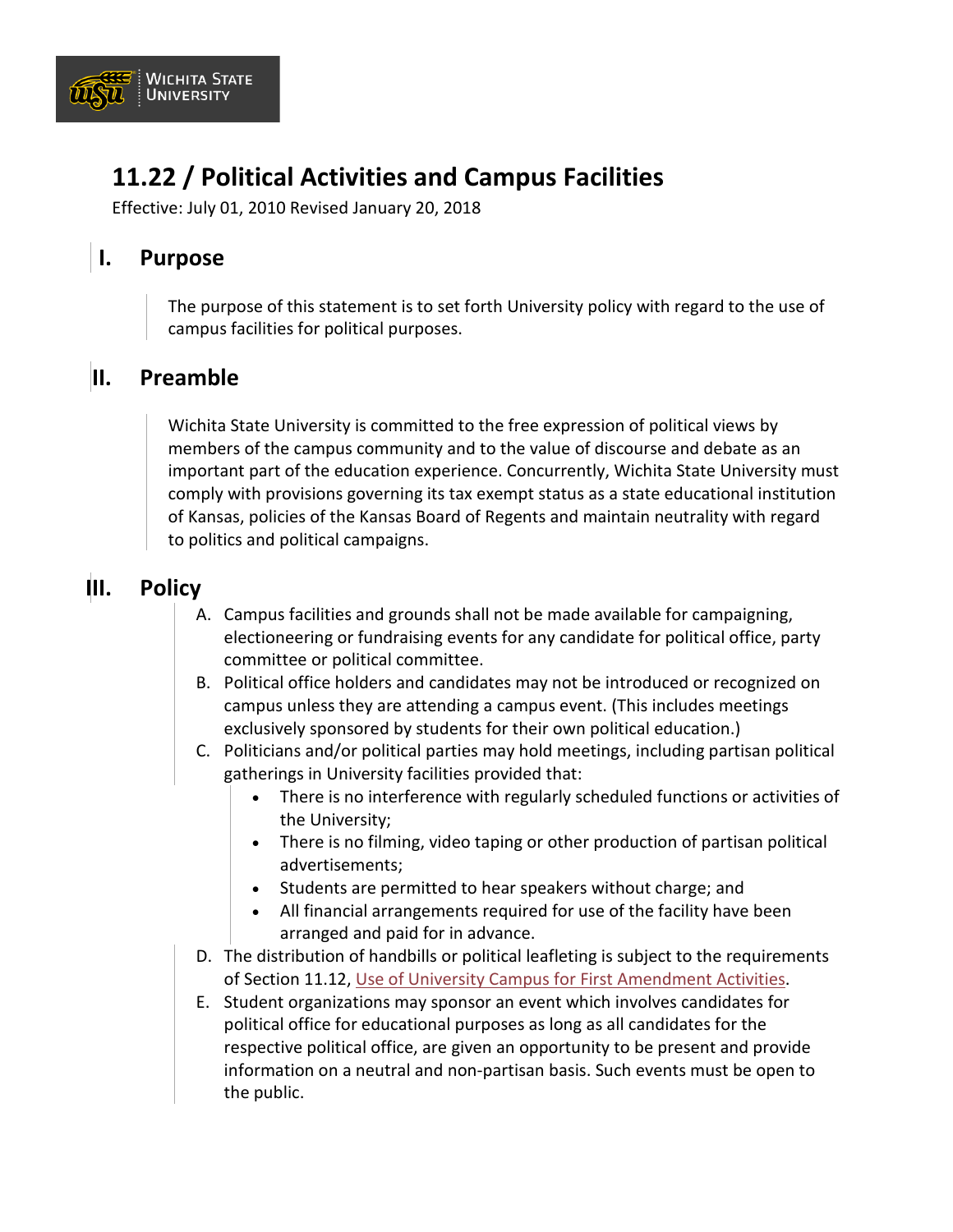

- F. Student organizations may advocate publicly a position on a political issue, provided the organization clearly identifies itself as a student organization and communicates in any public statement that it does not represent or speak on behalf of the University.
- G. Students, faculty and staff may engage freely in comment on political issues or public policy as individual citizens, provided they clearly identify that the opinions expressed are their own and do not represent the official position of Wichita State University.
- H. Use of the University's name, letterhead, logo, trademarks and/or resources (including University computing and information technology resources) for partisan electoral purposes such as solicitation of funds or other contributions in support of a political party or candidates, endorsement of candidates for public office, or advocating a position with regard to a public issue (other than an authorized spokesperson on behalf of the University) is strictly prohibited.
- I. It is recognized that political office holders and candidates may contribute greatly to the education of students and said individuals may be requested to provide classroom instruction. Faculty should be vigilant of the need for neutrality and fairness in seeking classroom visitors.

### **IV. Implementation**

This policy shall be included in the *WSU Policies and Procedures Manual* and shared with appropriate constituencies of the University.

(See also Section 3.17, [Political Activity,](https://www.wichita.edu/about/policy/ch_03/ch3_17.php) of this manual)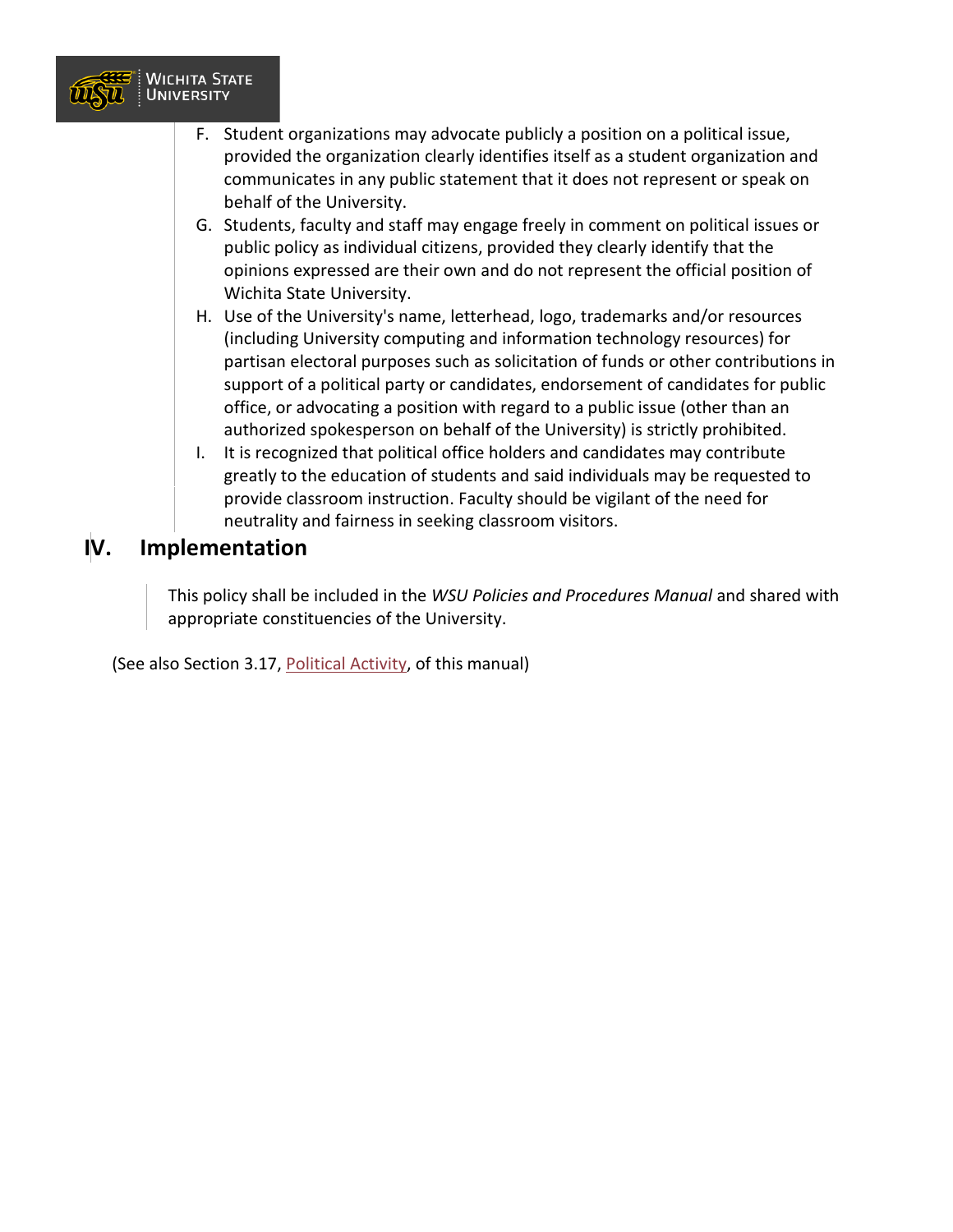

## **11.23 / Animals on Campus**

Effective: August 01, 2010

### **I. Purpose**

The purpose of this statement is to set forth University policy with regard to animals on campus.

### **II. Preamble**

The University has the responsibility to provide a safe and healthy learning environment. The uncontrolled and unsupervised presence of domestic animals on campus compromises that environment. This policy is intended to provide guidance regarding the presence of such animals on the campus of Wichita State University, including the West Campus, South Campus, Old Town and Hughes Metropolitan Complex.

### **III. Policy**

- A. All domestic animals on University property, including athletic fields, playing fields and intramural areas, must be leashed and under personal control of the owner at all times. Animals are not to be tied to or secured to trees, posts, shrubs and/or left unattended. Each owner is responsible for his/her animal, including clean-up.
- B. To protect public health and safety, animals are not permitted in University buildings, subject to the following exceptions:
	- 1. Animals qualified as guide dogs, service dogs, assistance dogs or professional therapy dogs pursuant to the requirements of Article 11 of Chapter 39 of the Kansas Statutes Annotated;
	- 2. Animals used for authorized research projects or experiments;
	- 3. Animals used as part of an academic program; and/or
	- 4. Animals kept and maintained by the President in the President's personal residence on campus.
- C. All animals on campus must have current vaccinations evidenced by a tag on the animal or a vaccination certificate in the immediate possession of the owner.
- D. A control agency will be called to remove and impound unattended or at-large animals.

#### **IV. Implementation**

This policy shall be included in the *WSU Policies and Procedures Manual* and shall be shared with appropriate constituencies of the University.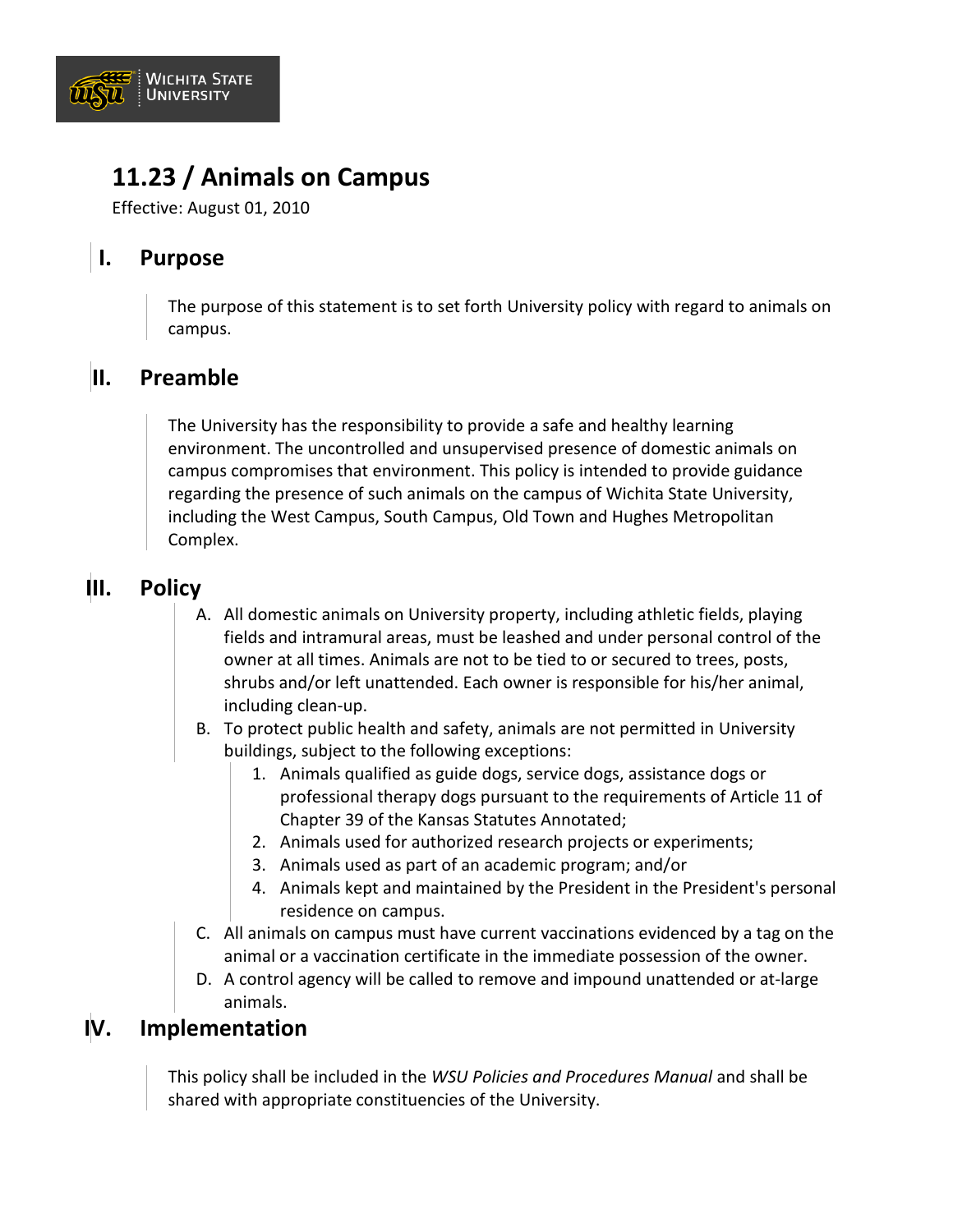

The Vice President for Finance and Administration shall have primary responsibility for publication, dissemination and implementation of this University policy.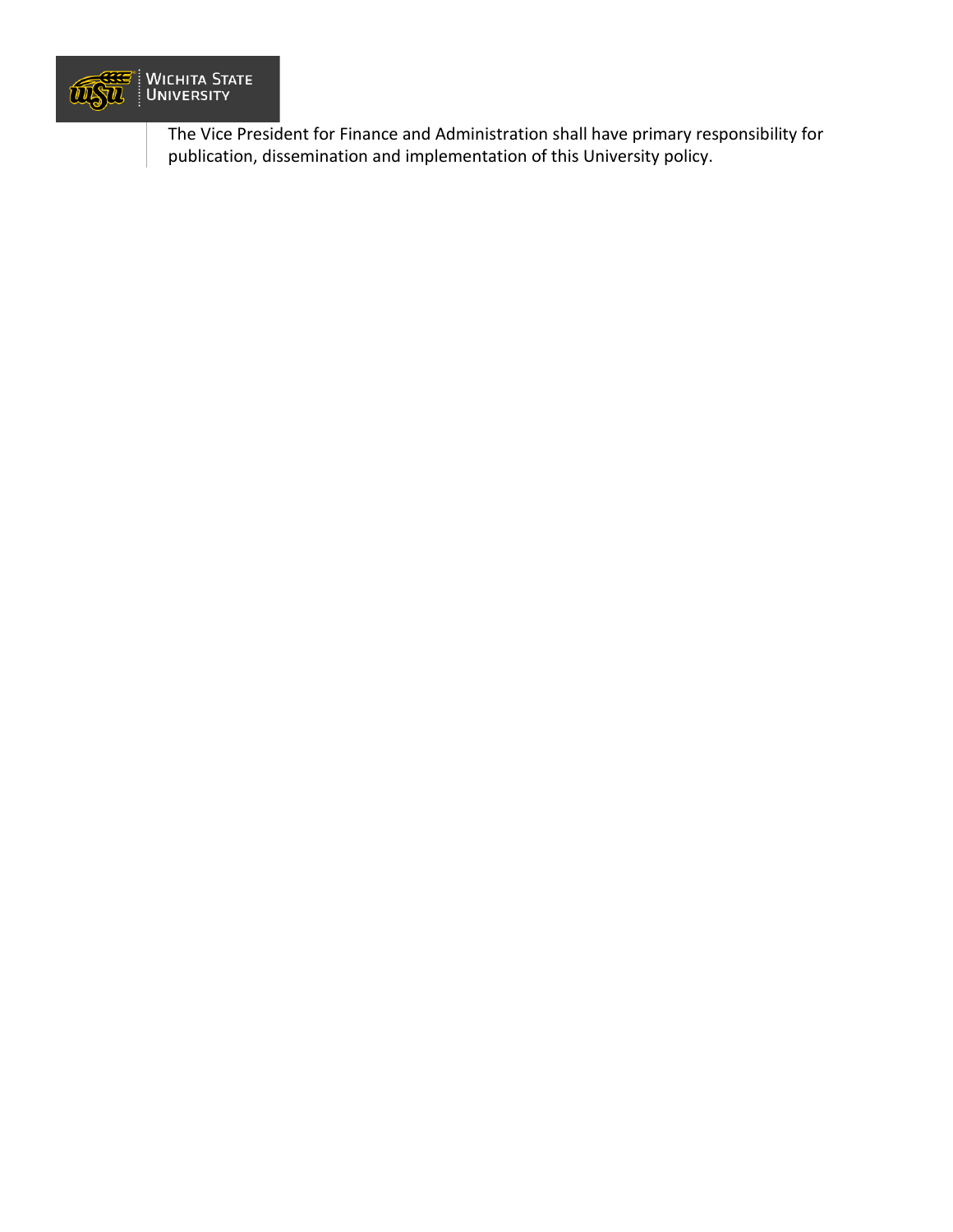

## **11.24 / Architectural and Engineering Services**

Effective: July 01, 1997 Revised: December 09, 2016

### **I. Purpose**

The purpose of this statement is to set forth University policy with regard to the coordination and contracting for professional planning and design architectural and/or engineering services.

#### **II. Preamble**

It is necessary and appropriate that guidance be provided with regard to the utilization of professional services for construction projects on the University campus.

#### **III. Policy**

- A. All professional planning and design architectural and/or engineering services for construction projects must be coordinated and arranged for by the Office of Facilities Planning with the approval of the Vice President for Finance and Administration.
- B. An on-call architect cannot be used if the construction cost for the architectural project exceeds \$1,000,000.
- C. An on-call engineer cannot be used if the construction cost for the engineering project exceeds \$1,000,000.

#### **IV. Implementation**

This policy shall be included in the *WSU Policies and Procedures Manual* and shall be shared with appropriate constituencies of the University.

The Vice President for Finance and Administration shall have primary responsibility for publication, dissemination and implementation of this University policy.

#### **Effective Date**

February 14, 2014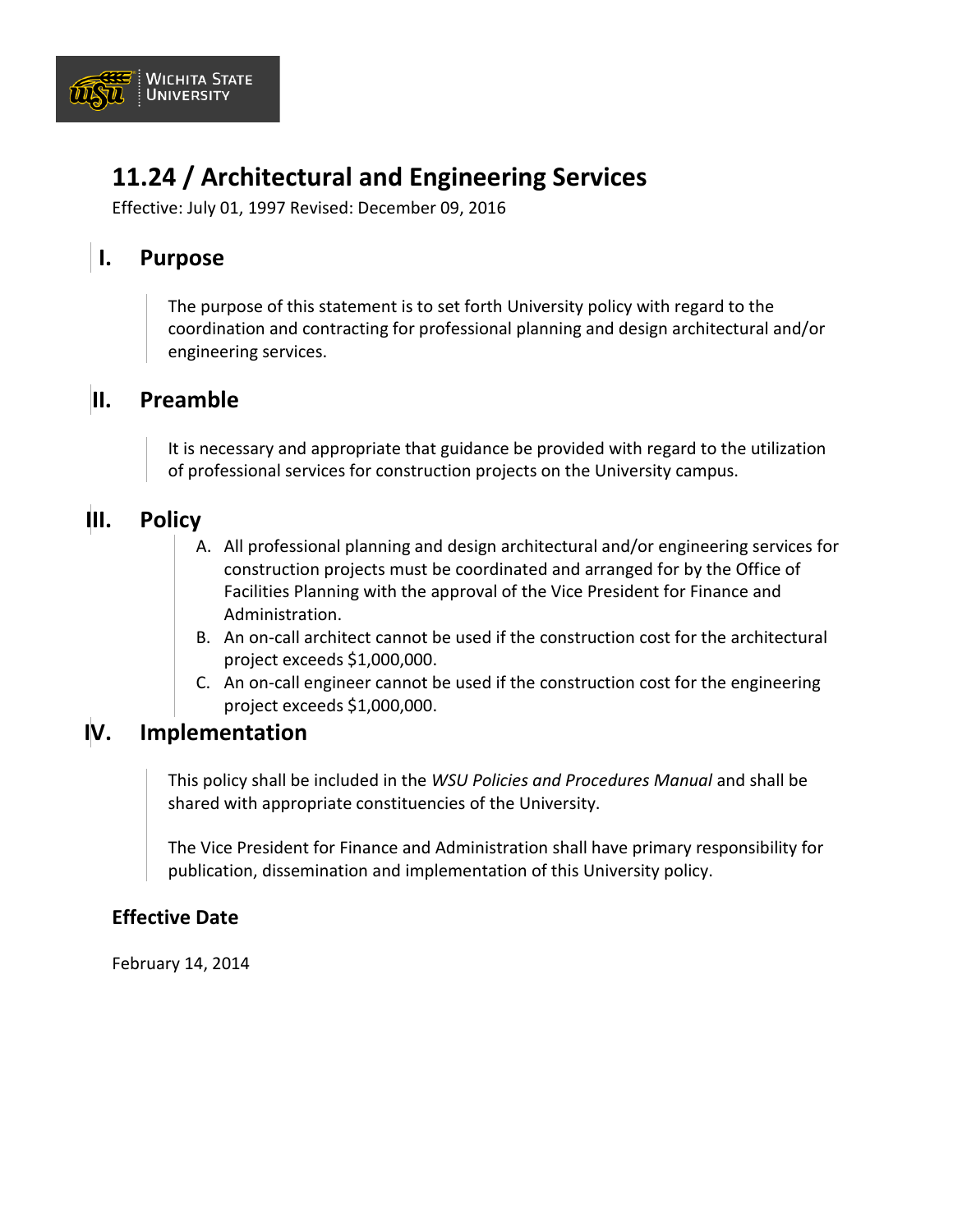

## **11.27 / HVAC Systems Standards**

Effective: December 10, 2018

### **I. Purpose**

As the number of campus facilities Wichita State University continue to grow and expand, it is important that efforts are made to minimize environmental impacts and maximize opportunities for efficiency. The following HVAC System Standards are being implemented at WSU in order to provide adequate energy resources to maintain normal campus activities and to encourage the university community to use energy more efficiently.

### **II. Applicability**

This policy applies to all facilities owned by WSU, occupied by WSU pursuant to a lease or occupancy agreement, or operated by WSU ("WSU Facilities"), however it is recognized that each location may have unique factors, which could necessitate alternate actions as determined by the WSU Facilities Services department.

### **III. Policy Statement**

Unless otherwise directed by Facilities Services or senior management, the following set points shall be administered:

#### **A. Thermostat Set Points**

The Energy Management System (EMS) team within the WSU Facilities Services department monitors and maintains the temperatures in most WSU Facilities via electronic HVAC control systems. This gives the Facilities Services staff the ability to see real-time temperature data, make adjustments and often to address HVAC equipment or temperature issues before they are noticed by WSU Facilities occupants. In most cases, Facilities Services schedules night and weekend temperature setbacks in WSU Facilities during unoccupied hours in order to reduce energy consumption during low-demand periods. The temperature set points fall within the range suggested by the American Society of Heating, Refrigeration, and Air Conditioning Engineers (ASHRAE) based on the average relative humidity for our area. The temperature of each classroom or office is measured at the calibrated wall thermostat.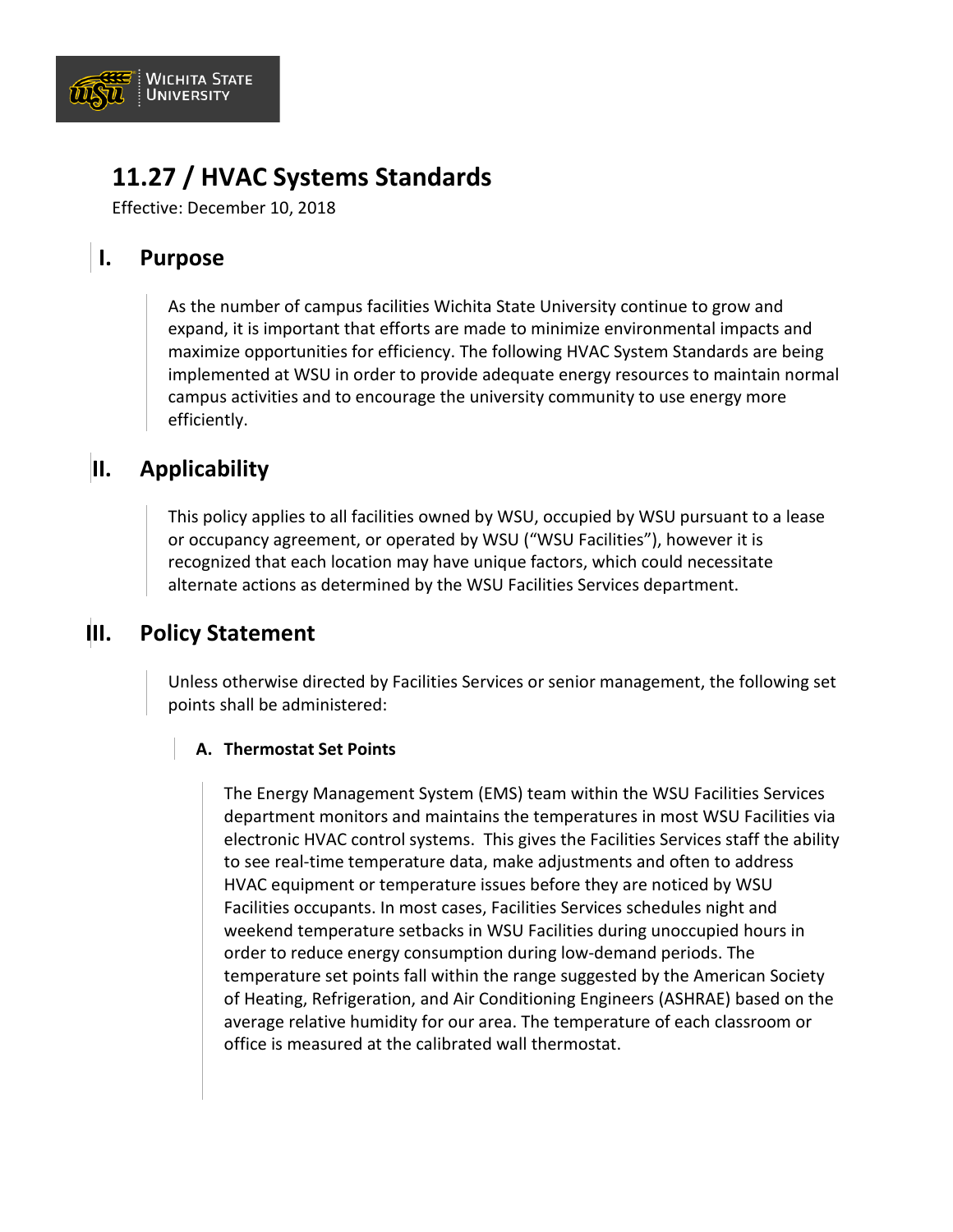

#### **B. Seasonal Temperature Policy**

1. Heating Season

Winter heating temperatures will be set at a maximum range of 68°F during occupied hours and maintained above 67°F. The temperature will be set back to 60°F during unoccupied hours.

2. Cooling Season

Summer thermostat settings will be set at a minimum range of 76°F during occupied hours and maintained below 78°F. Temperatures will be set up to 80-85°F during unoccupied hours. Occupants in WSU Facilities with authorized window air conditioners shall set daytime temperatures to 76°F and turn units up or off when leaving at the end of the day.

#### **C. Reporting Temperature Variances**

Areas that are either too hot or too cold should be reported as soon as possible to Facilities Services by [placing a work order request online](https://www.wichita.edu/services/physical_plant/index.php) so the concern can be addressed. Consideration will be given to all circumstances, including but not limited to whether the temperature falls within the accepted range for occupancy and whether the room is being used in a manner for which it was designed.

#### **D. Facility Scheduling**

Every attempt will be made to accommodate special events, class schedule changes and other changes to the HVAC system occupancy schedules when requested.

1. Classroom Scheduling

It is expected that energy efficiency and energy cost savings are also taken into consideration when scheduling classes and other activities.

2. Temporary Adjustments for Special Events

Normal hours of operation for most campus office and administrative areas are 6:00 AM to 6:00 PM Monday through Friday, closed on the weekends. Anyone needing changes to the heating and cooling schedule outside of normal hours of operation should submit a work order to Facilities Services prior to the event (two weeks notification encouraged) with 24 hours notification required for weekday schedules. Requests for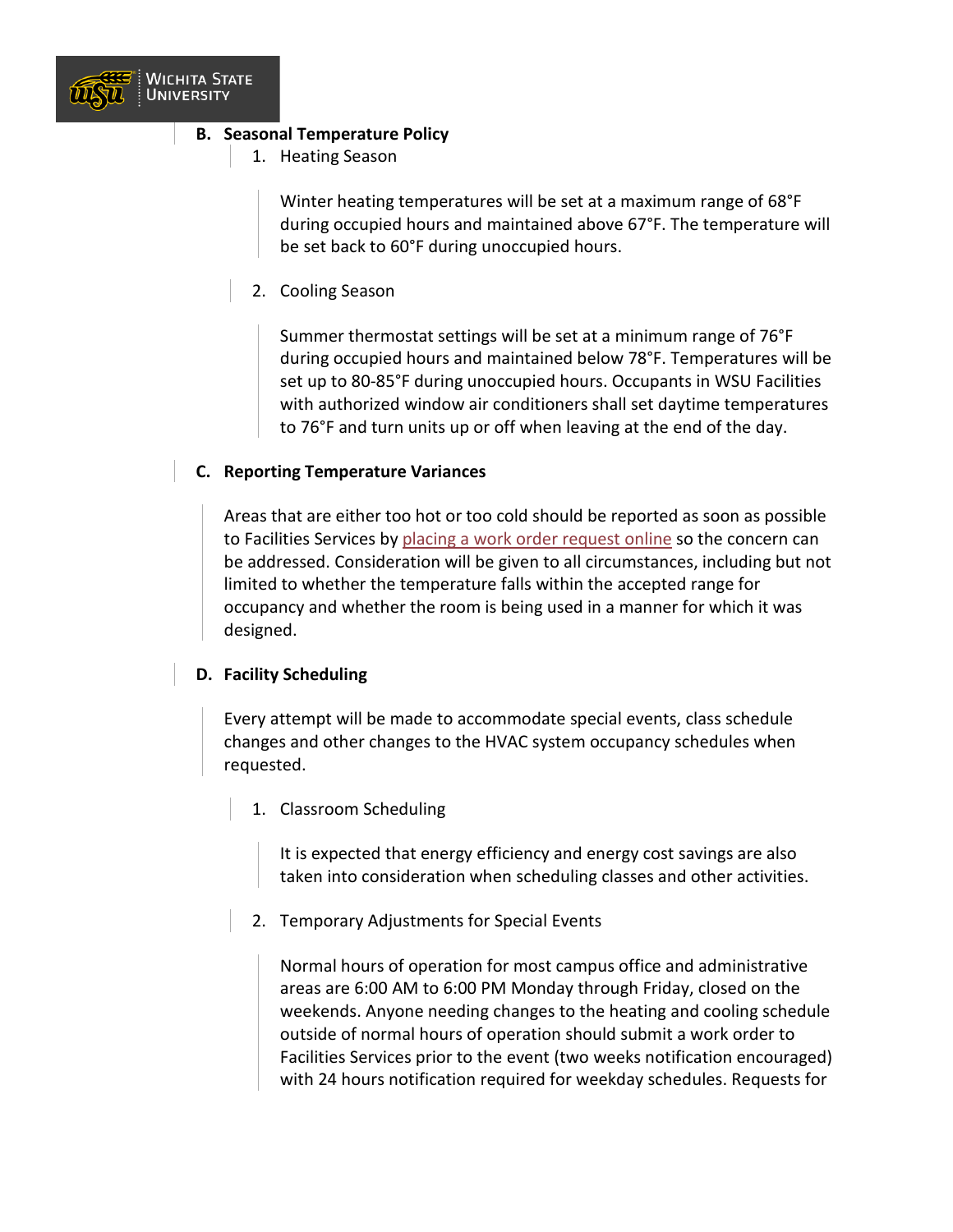

changes to the weekend schedule must be received by 8:00 AM the prior Friday.

#### **E. Closure**

During periods when normal campus operations are suspended (e.g. winter break, Thanksgiving break, etc.) Facilities Services may conduct a "hard shut down" of select University Facilities. Normal operating temperatures will be maintained in exempt areas such as research labs, IT, etc. The following actions will be taken by Facilities Services as part of this procedure:

1. Building Temperature

During the winter heating season, space temperatures will be allowed to drop to the established unoccupied set point. During the summer cooling season, space temperatures will be allowed to rise to the unoccupied set point. Only specific, documented temperature requirements in exempt areas may supersede the unoccupied limits.

2. Lighting

Facilities Services may be directed to turn off WSU Facilities lights entirely or dim them to the lowest level required for safety purposes.

3. Personal Appliances and Office Equipment

Office equipment (except for computers) and authorized personal appliances (e.g. window air conditioning units, televisions, printers, coffee makers, etc.) must be unplugged by occupants before leaving for break. Refrigerators will be allowed to remain running for food safety and sanitary purposes. Facilities Services is authorized to unplug any items if occupants fail to do so.

#### **F. Auxiliary Heating and Cooling Mechanisms**

Space heaters and personal air conditioning units are not allowed on campus due to their excessive energy consumption and the hazards they could pose. Unauthorized space heaters violate fire code. Please refer to [WSU Policy 11.20 /](https://www.wichita.edu/about/policy/ch_11/ch11_20.php)  [Space Heaters](https://www.wichita.edu/about/policy/ch_11/ch11_20.php) for more information on the use of space heaters.

#### **G. Ventilation**

Exterior doors are designed to be kept closed at all times in order to maintain proper temperature set points and pressure balances. Operable windows in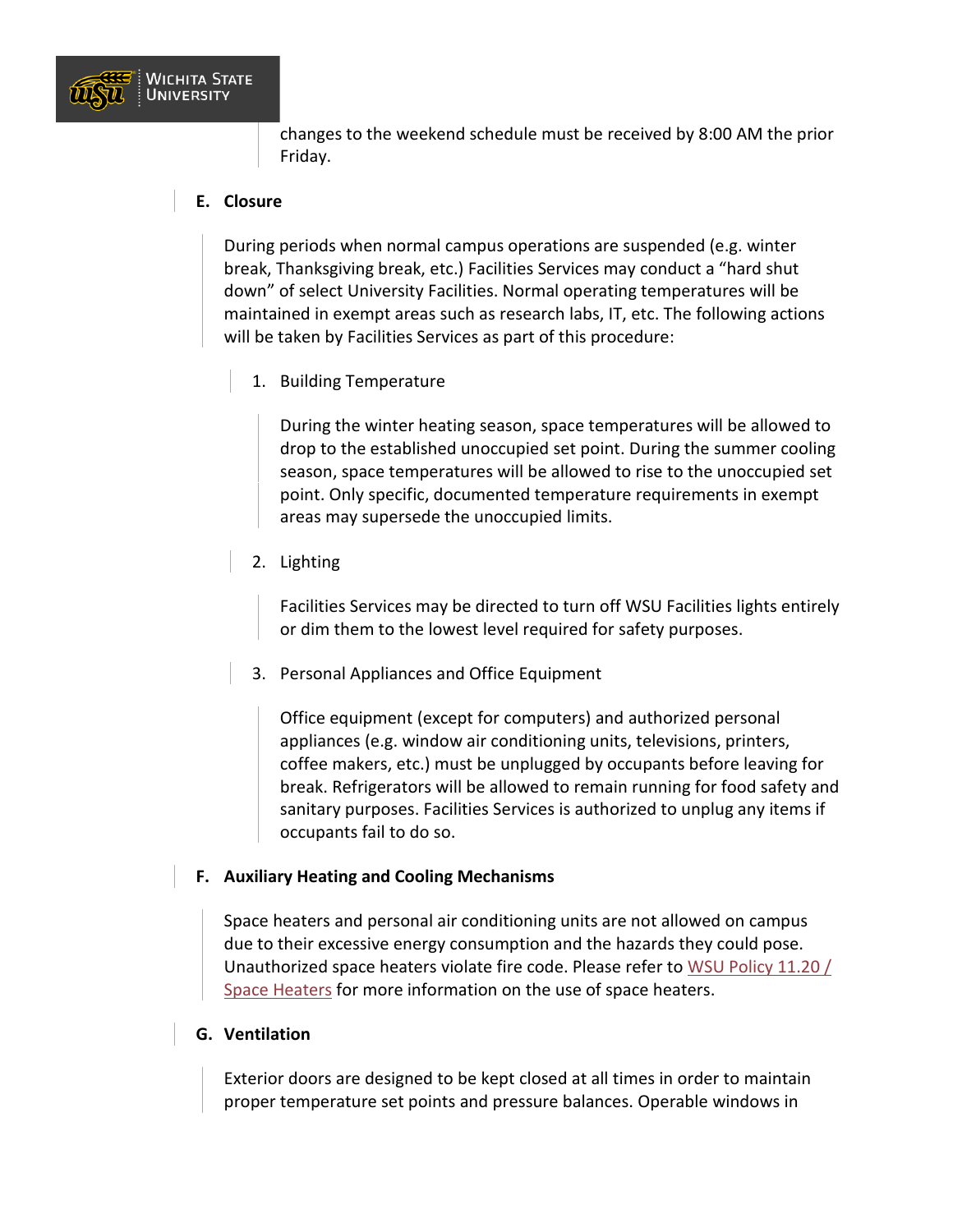

many cases are the source of cold and hot conditions within spaces, especially while left open and unattended. Furnishings shall not block and vents or heating elements. Devices that emit hot or cooled air (such as copiers, refrigerators, coffee pots, etc.) cannot be placed near thermostats.

#### **H. Fume Hoods**

Fume hoods should be operated in a manner that reduces energy consumption while following all safety guidelines. Sashes must be closed to the lowest safe level when fume hoods are in use and closed completely whenever workstations are unoccupied. Fume hood adjustment issues or operational failures should be reported immediately to Facilities Services at 316-978-3444.